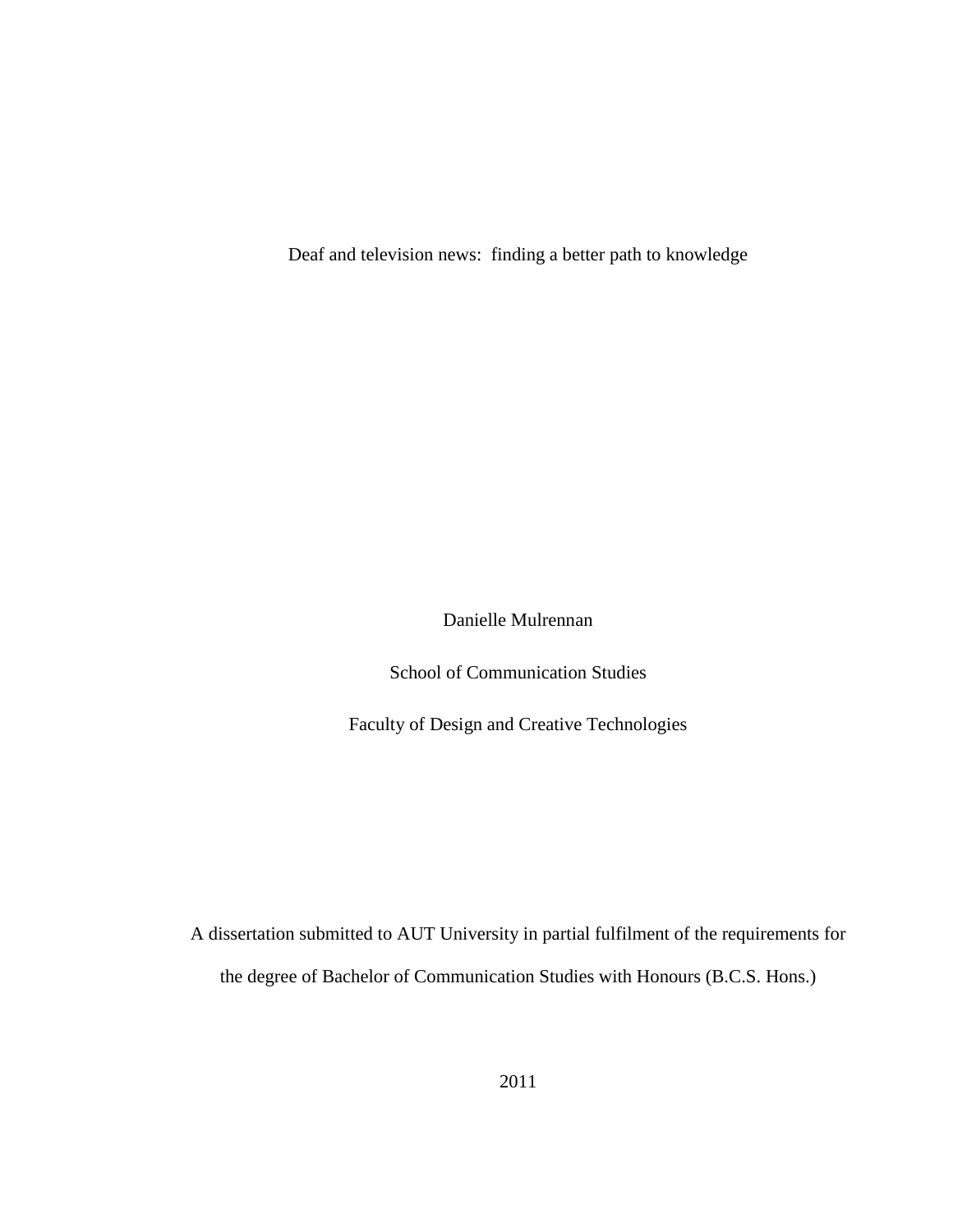# Table of contents

| <b>Attestation of Authorship</b>                                  |                |
|-------------------------------------------------------------------|----------------|
| Acknowledgements                                                  |                |
| Abstract                                                          | $\mathbf{1}$   |
| Introduction                                                      | 2              |
| Background of the study                                           | 2              |
| New Zealand television and the Deaf<br>community: a brief history | $\overline{4}$ |
| Aims of the research                                              | 9              |
| Organisation of the study                                         | 10             |
| Chapter 1: Literature Review                                      | 12             |
| 1.1 Introduction                                                  | 12             |
| 1.2 Deaf culture                                                  | 12             |
| 1.3 The language of the Deaf                                      | 15             |
| 1.4 Deaf and television broadcast news                            | 16             |
| 1.5 Subtitling or captions as a means of mediation                | 18             |
| 1.6 Summary                                                       | 20             |
| Chapter 2: Methodology                                            | 22             |
| 2.1 Introduction                                                  |                |
| 2.2 Media discourse                                               |                |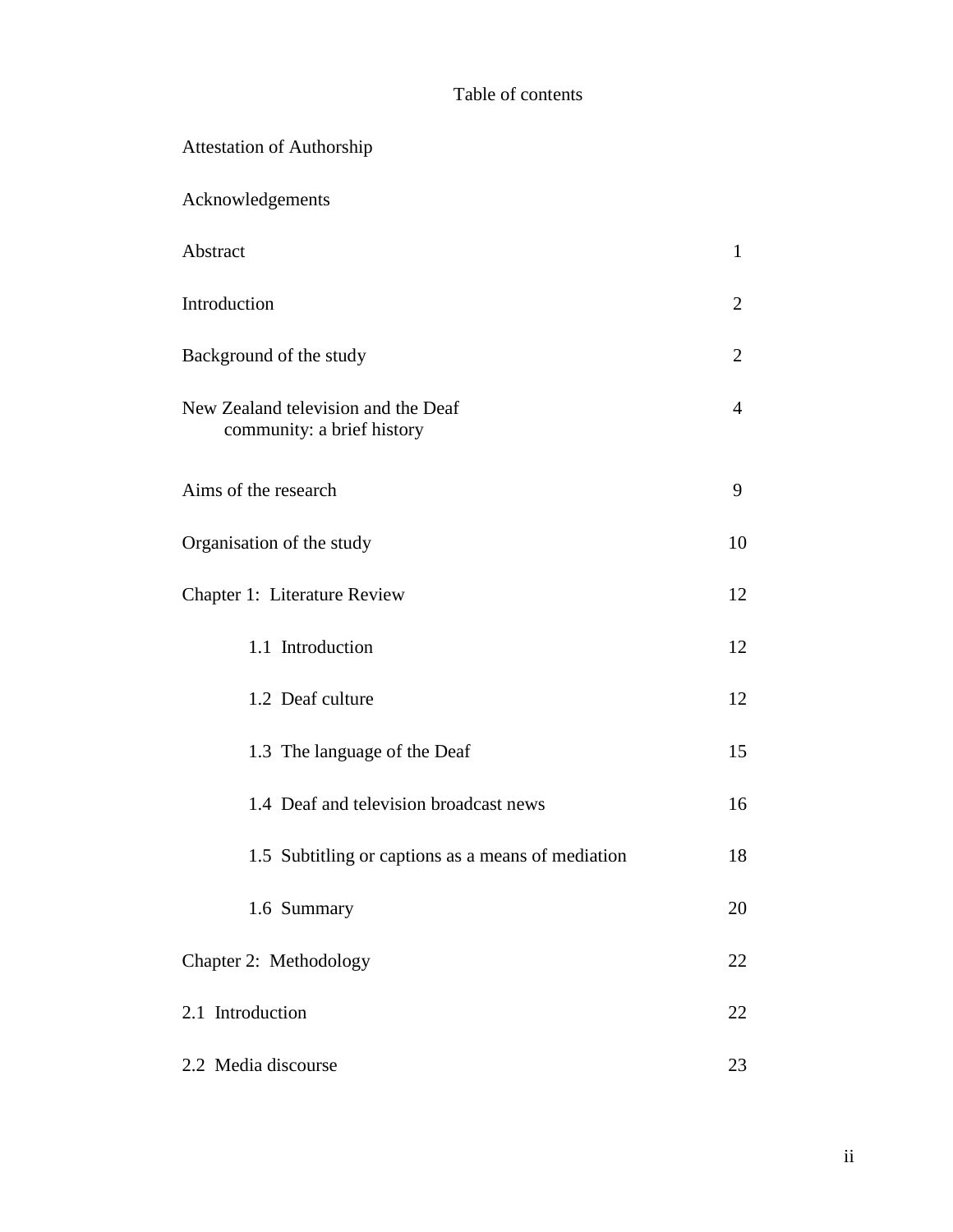| 2.3 Methodological approach      | 24 |
|----------------------------------|----|
| 2.4 Data collection and analysis | 26 |
| 2.4.1 Participants               | 26 |
| 2.4.2 Instruments                | 27 |
| 2.4.3 Data reliability           | 28 |
| 2.4.4 Data validity measures     | 29 |
| 2.4.5 Data analysis              | 29 |
| 2.4.6 Ethical considerations     | 30 |
| 2.5 Summary                      | 31 |
| Chapter 3: Results and Analysis  | 33 |
| 3.1 Introduction                 | 33 |
| 3.2 Results (Figures)            | 34 |
| 3.2.1 Layout                     | 42 |
| 3.2.2 Proxemics                  | 43 |
| 3.2.3 Posture                    | 44 |
| 3.2.4 Gesture                    | 46 |
| 3.2.5 Head movement              | 47 |
| 3.2.6 Analysis                   | 48 |
| 3.2.7 General                    | 51 |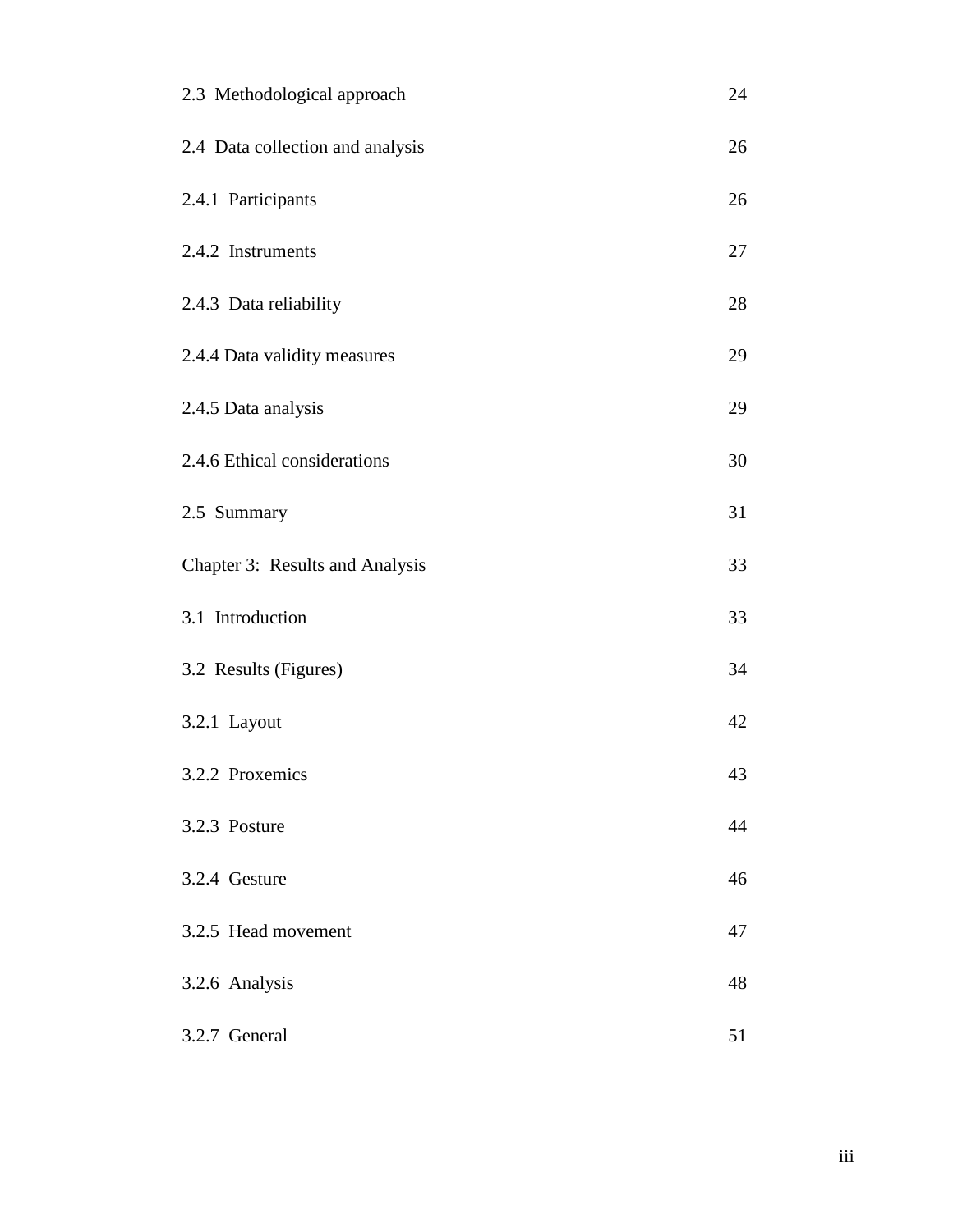| Conclusion                            |    |
|---------------------------------------|----|
| 4.1 Introduction                      | 52 |
| 4.2 Summary of key findings           | 52 |
| 4.3 Pedagogical implications          | 55 |
| 4.4 Implications for further research | 55 |
| 4.5 Limitations                       | 57 |
| 4.6 Conclusion                        | 58 |
| Bibliography                          | 59 |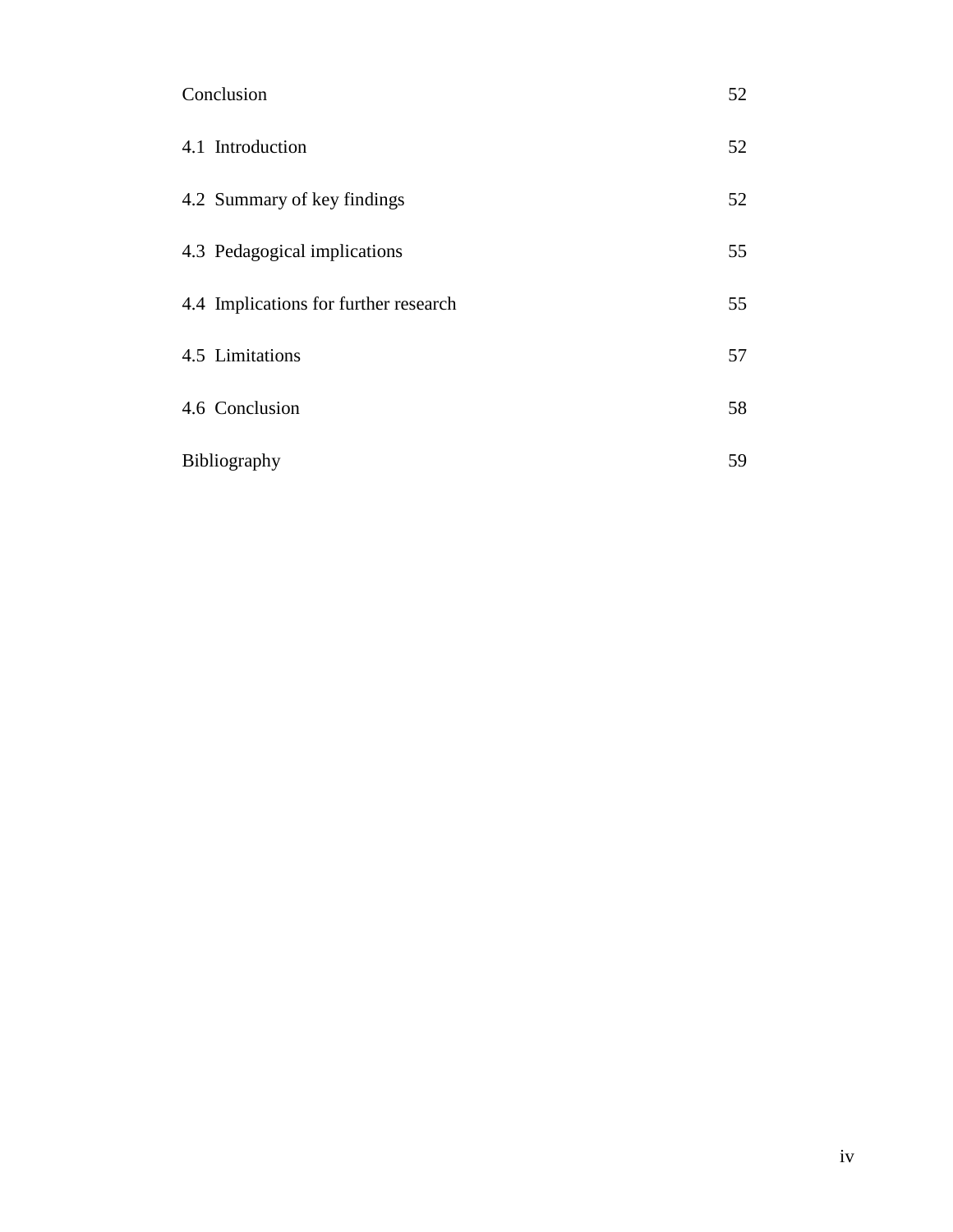# List of figures

0.1.1.1 Danielle Mulrennan (right) reviews a recording of an NZSL interpretation of a news story by Sue Williams (left) in the AUT University television studio. 8

| 3.2.1.1              | Layout of the living area of Subject 1.                                          | 34 |
|----------------------|----------------------------------------------------------------------------------|----|
| 3.2.1.2              | Layout of the living area of Subject 2.                                          | 34 |
| 3.2.1.3              | Layout of the living area of Subject 3.                                          | 35 |
| 3.2.1.4              | Layout of the living area of Subject 4.                                          | 35 |
| 3.2.2.1a             | Proxemic of the television set in the living area of Subject 1.                  | 36 |
| 3.2.2.1 <sub>b</sub> | Proxemic of Subject 1 from the viewing position.                                 | 36 |
| 3.2.2.2              | Proxemic of Subject 2 to the television set.                                     | 36 |
| 3.2.2.3a             | Proxemic of Subject 3 from the kitchenette.                                      | 37 |
| 3.2.2.3 <sub>b</sub> | Proxemic of Subject 3 from the viewing position.                                 | 37 |
| 3.2.2.4a             | Proxemic of the television set in the living area of Subject 4.                  | 37 |
| 3.2.2.4 <sub>b</sub> | Proxemic of Subject 4 from the viewing position.                                 | 37 |
| 3.2.3.1              | Posture of Subject 1.                                                            | 38 |
| 3.2.3.2              | Posture of Subject 2.                                                            | 38 |
| 3.2.3.3a             | Posture of Subject 3 in the viewing position.                                    | 38 |
| 3.2.3.3 <sub>b</sub> | Posture of Subject 3 while using a laptop in the viewing position.               | 39 |
| 3.2.3.3c             | Posture of Subject 3 while her hand has moved to her face.                       | 39 |
| 3.2.3.3d             | Posture of Subject 3 while drying a pot in the kitchenette.                      | 39 |
| 3.2.3.3e             | Posture of Subject 3 while her hand has moved to her face in the<br>kitchenette. | 39 |
| 3.2.3.4              | Posture of Subject 4 as she uses her mobile telephone.                           | 40 |
| 3.2.4.1              | Gesture of Subject 1 as she interacts with Adam.                                 | 40 |
| 3.2.5.1              | Head movement of Subject 1 as she looks at Adam.                                 | 40 |
| 3.2.5.2              | Head movement of Subject 2 as she looks at her laptop.                           | 41 |
| 3.2.6.1a             | Head movement of Subject 2 as she follows an online news story.                  | 45 |
| 3.2.6.1 <sub>b</sub> | A close up of the online news story featured in figure 3.2.6.1a.                 | 45 |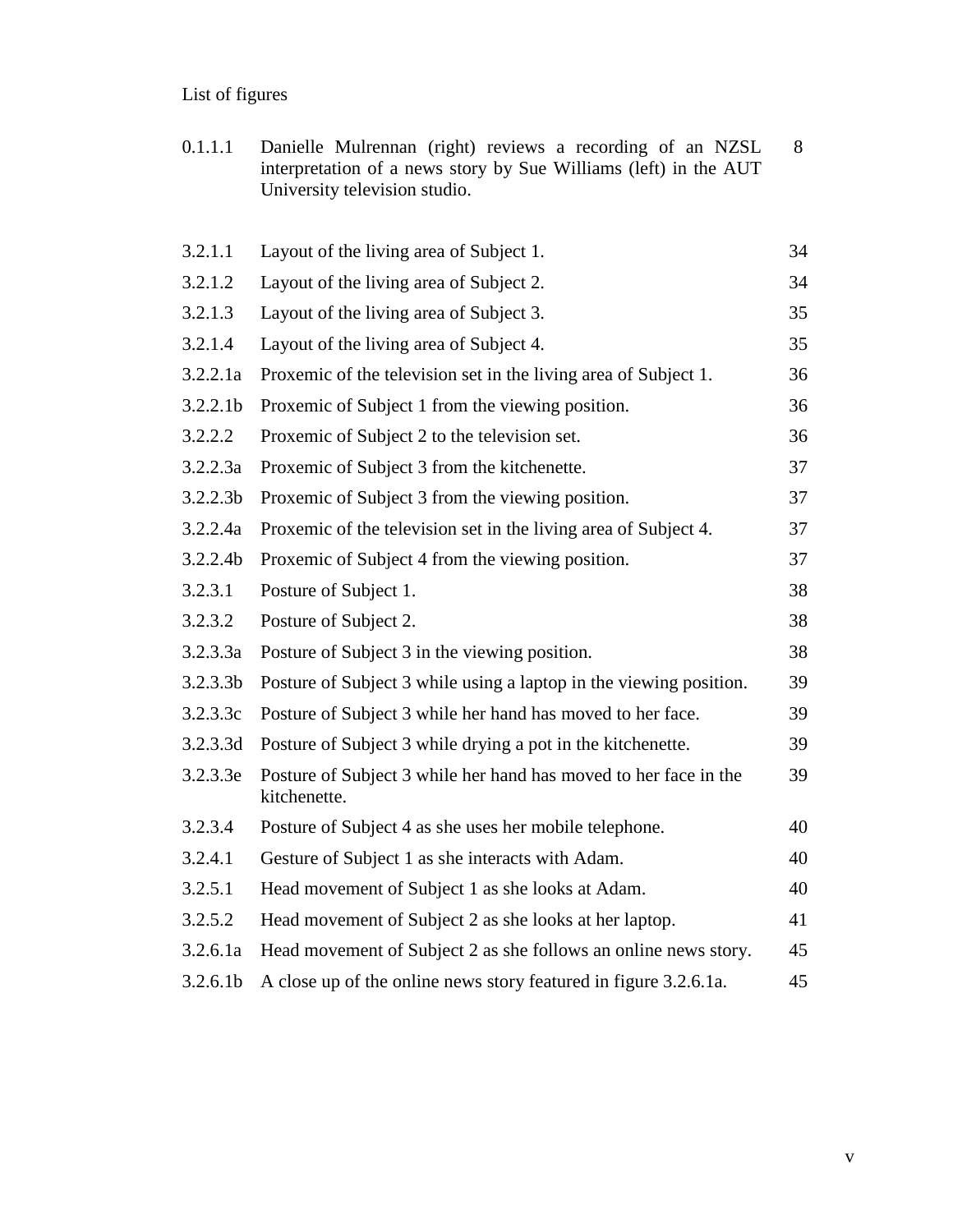I hereby declare that this submission is my own work and that, to the best of my knowledge and belief, it contains no material previously published or written by another person (except where explicitly defined in the acknowledgements), nor material which to a substantial extent has been accepted for the award of any other degree or diploma of a university or other institution of higher learning.



Danielle L. Mulrennan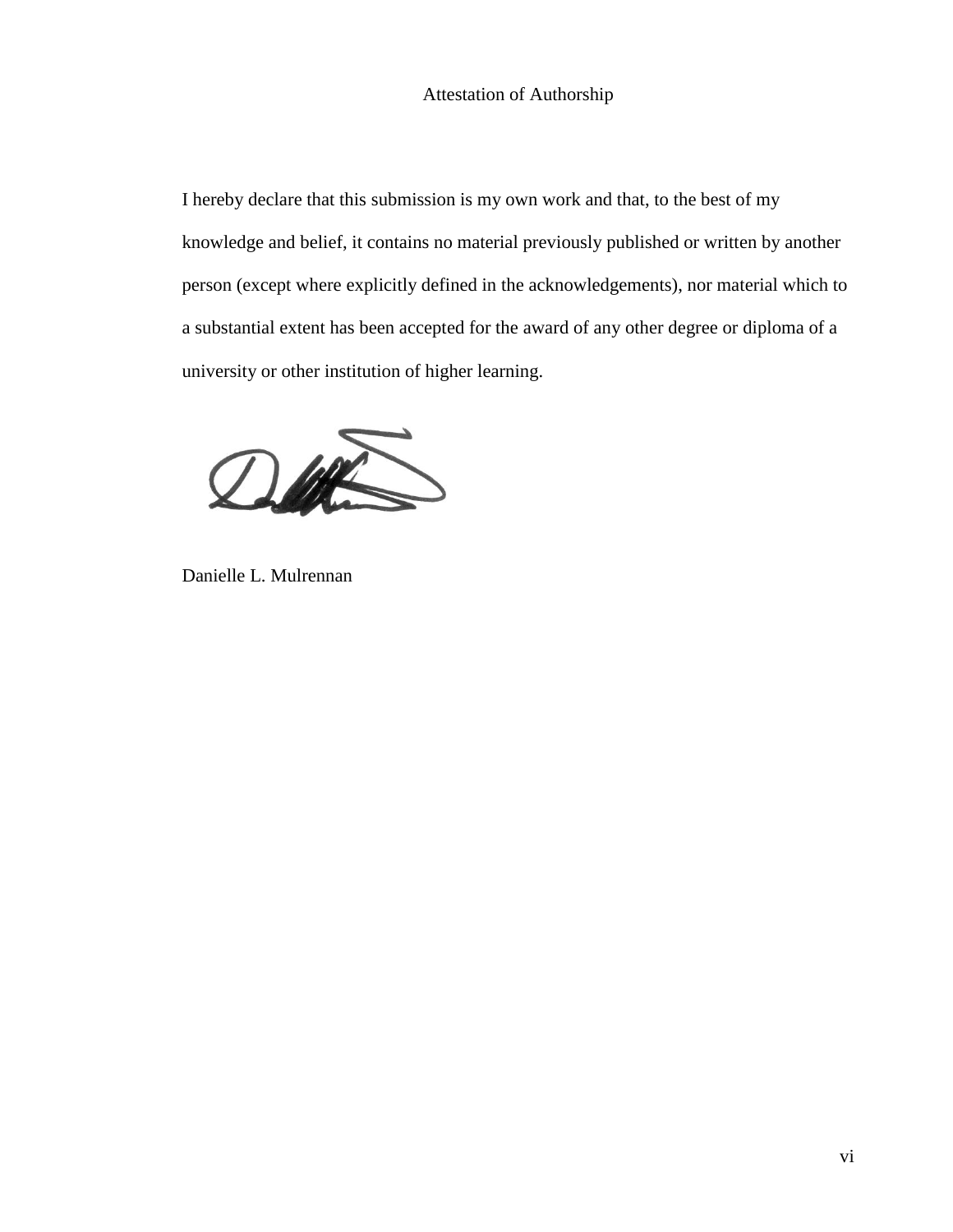# Acknowledgements

Thank you to my supervisor, Helen Sissons, for her unwavering guidance and encouragement, my friend, Rachel Noble, for her inspiration, and most importantly, to my family for their love, patience and understanding. I would also like to thank Delys Magill for providing NZSL interpretations during data recording.

Ethical approval granted by the AUT University Ethics Committee 10/24.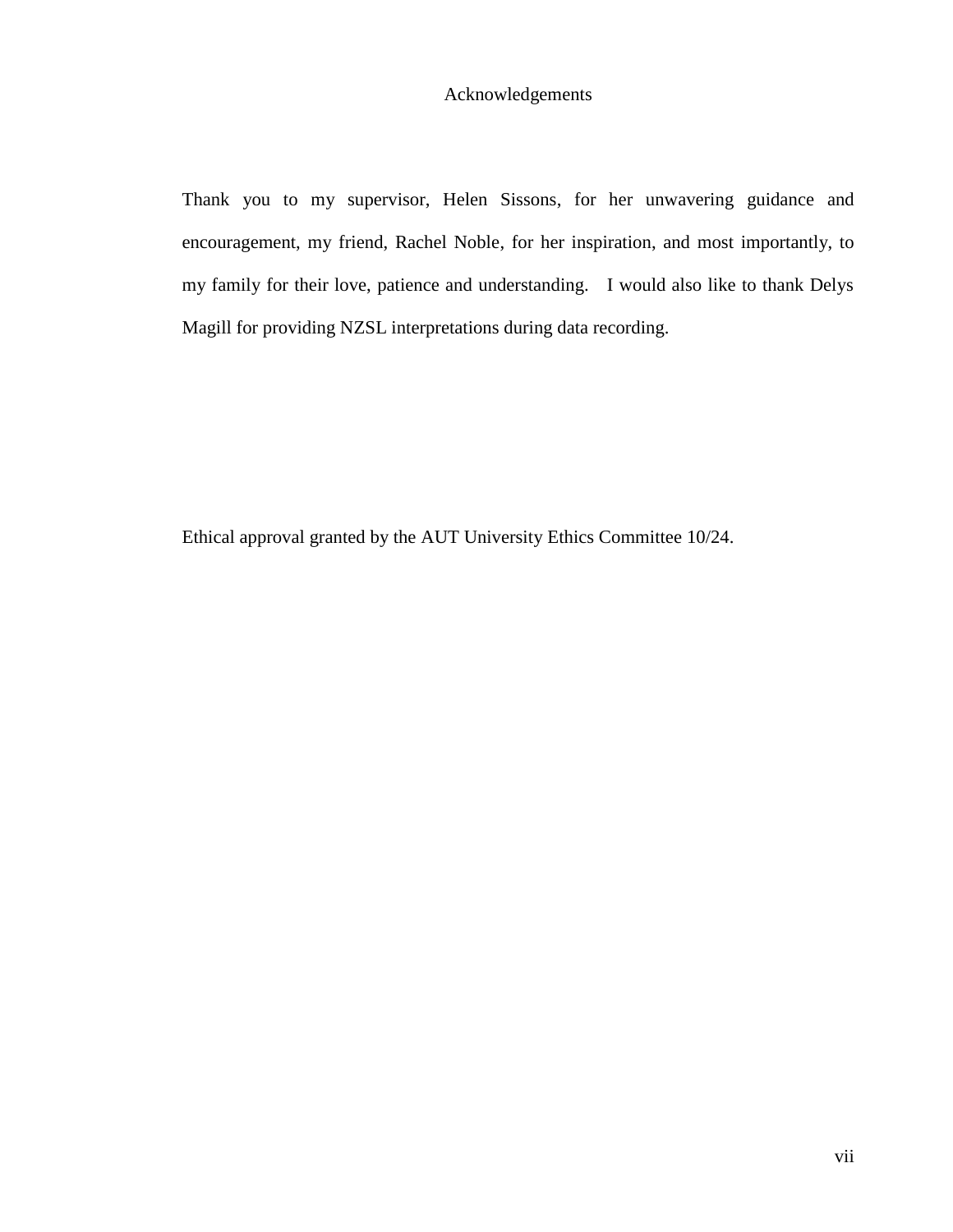#### Abstract

Television broadcast news is a complex construct of imagery and sound which provides an audio-visual representation of facts and information on events deemed newsworthy and of interest to the viewing audience by the broadcasting network. The audio (sound) and the video (pictures) work in harmony with each other to give a total experience of the news message. However, these two types of content are not mutually exclusive; therefore, when a viewer"s ability to receive either of these is impaired by a disability such as a hearing impairment, the efficacy of the news message is likely to diminish. Accordingly, this study has answered the question: How does a Deaf person position himself or herself in the home environment in relation to a television news broadcast. By using the interpretative paradigm, this study focused on four Deaf adults who have a significant hearing impairment, and use sign language as their primary mode of receptive and expressive communication. Video-taped ethnographic observation and field notes were used to record the behaviour of the adults while watching a television news bulletin. The data were analysed using a qualitative research methodology, Multi-modal Interaction Analysis (Norris, 2009; Norris, 2011) which provides an holistic analysis of the multiple realtime sequential and simultaneous communication modes that participants engage in while watching television news. Traditional research in this area has addressed the Deaf within social, educational and linguistic contexts. However, until now, the area of the interactions between Deaf individuals and television broadcast media has not been investigated.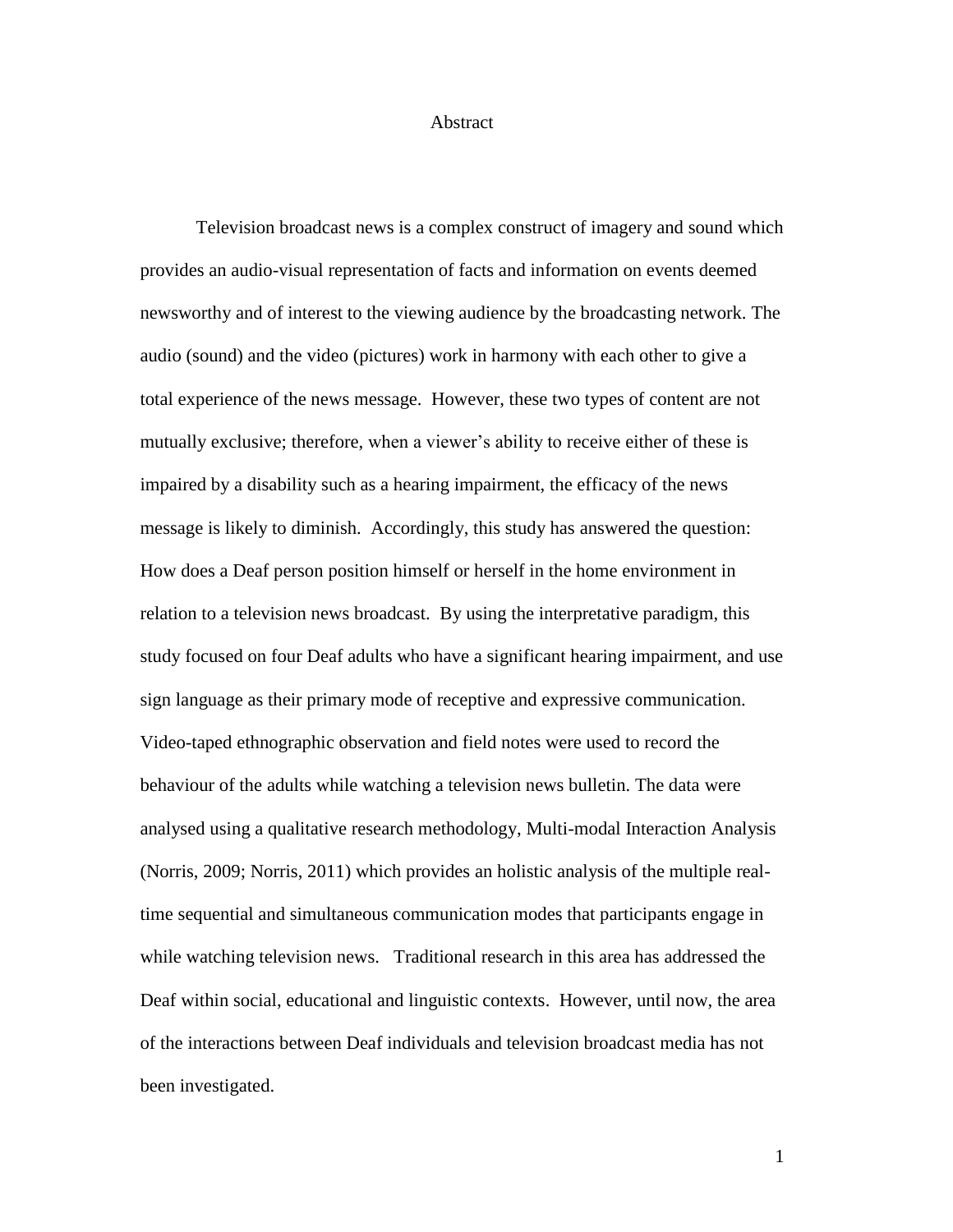#### Introduction

## Background of the study

According to Habermas (1964) newspapers and magazines, radio and television are the media of the public sphere. Furthermore, citizens are a public body which should have the freedom to gather and express opinion and communicate information freely received without influence (Habermas, 1964). Television broadcast news has been a significant ingredient in our regular news diet since the early BBC broadcasts of the 1930s. Shook et al. (2009) state that "television's primary strength is the television screen, and through that screen its ability to help viewers vicariously experience – hence understand – current and historical events" (p. 2). The primary language of television news is widely acknowledged as the pictures, and the medium"s secondary language, the sound, is oft overlooked. The two components work together in a complementary fashion to bring meaning to the television news message. The television viewer mediates the news message through the communicative modes of sight and hearing. However, where the viewer is Deaf, the message becomes diminished and the information can likely become compromised. To similar effect, a viewer who watches a television news broadcast with the sound off is also likely to have little understanding of the news story.

For academics, the challenge is to discern the extent to which this occurs, by empirical studies into the viewing experience of the Deaf person. As a sensory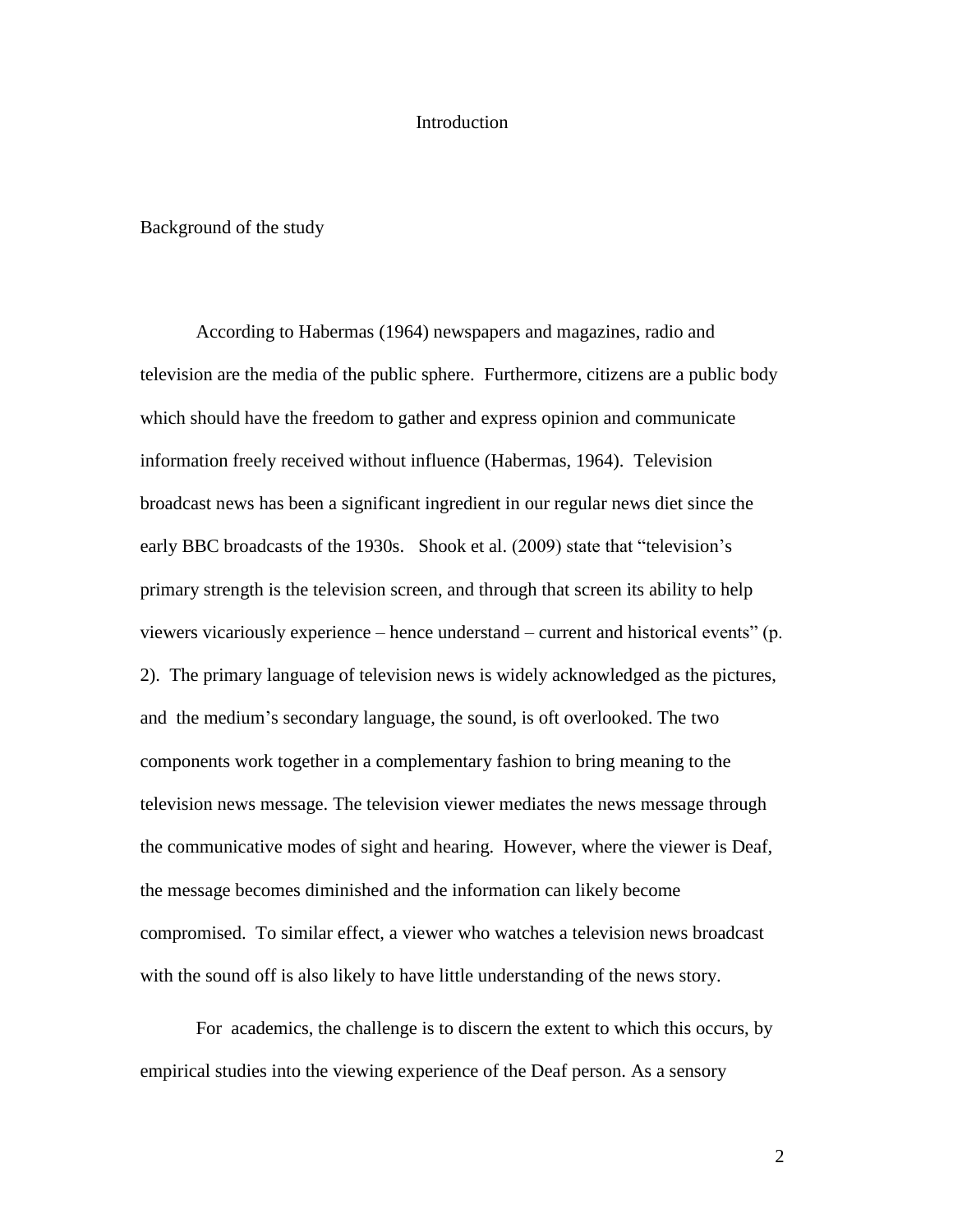impairment, Deafness is regarded as having a greater impact on an individual"s receptive communication than blindness. For example, while a blind person cannot see, they are most often able to understand the world around them through environment sounds, conversations and other auditory cues. Deaf-blind pioneer, Helen Keller, wrote succinctly in a letter to Dr Kerr Love in 1910:

The problems of deafness are deeper and more complex, if not more important, than those of blindness. Deafness is a much worse misfortune. For it means the loss of the most vital stimulus - the sound of the voice that brings language, sets thoughts astir and keeps us in the intellectual company of man. (Kerr Love, 1933, p.68).

 Deaf woman Rachel Noble (personal communication, March 21, 2011) commented that blind people will access information and ideas through conversation by using their imagination to create pictures from the descriptions provided; however, a Deaf person does not receive the language needed to construct the concepts and meanings behind what is being experienced as seen. An example of this phenomenon is the circumstances experienced during the occurrence of a fire engine heading to a fire, where a hearing person may experience the situation thus: the siren is heard; they will localize the origin of the sound and follow its tone, loudness and frequency in order to decode the location and magnitude of the event the vehicle is traveling to. This process of thought selection is completed when the fire engine appears, and the visual cue of speed together with the decreasing or increasing sound of the siren tell them the proximity of the incident and therefore they can determine whether there is any immediate danger. This scenario was presented to Rachel Noble, who described the situation as it would typically unfold to her. Noble (personal communication, March 21, 2011) stated the first indication of the occurrence would be when she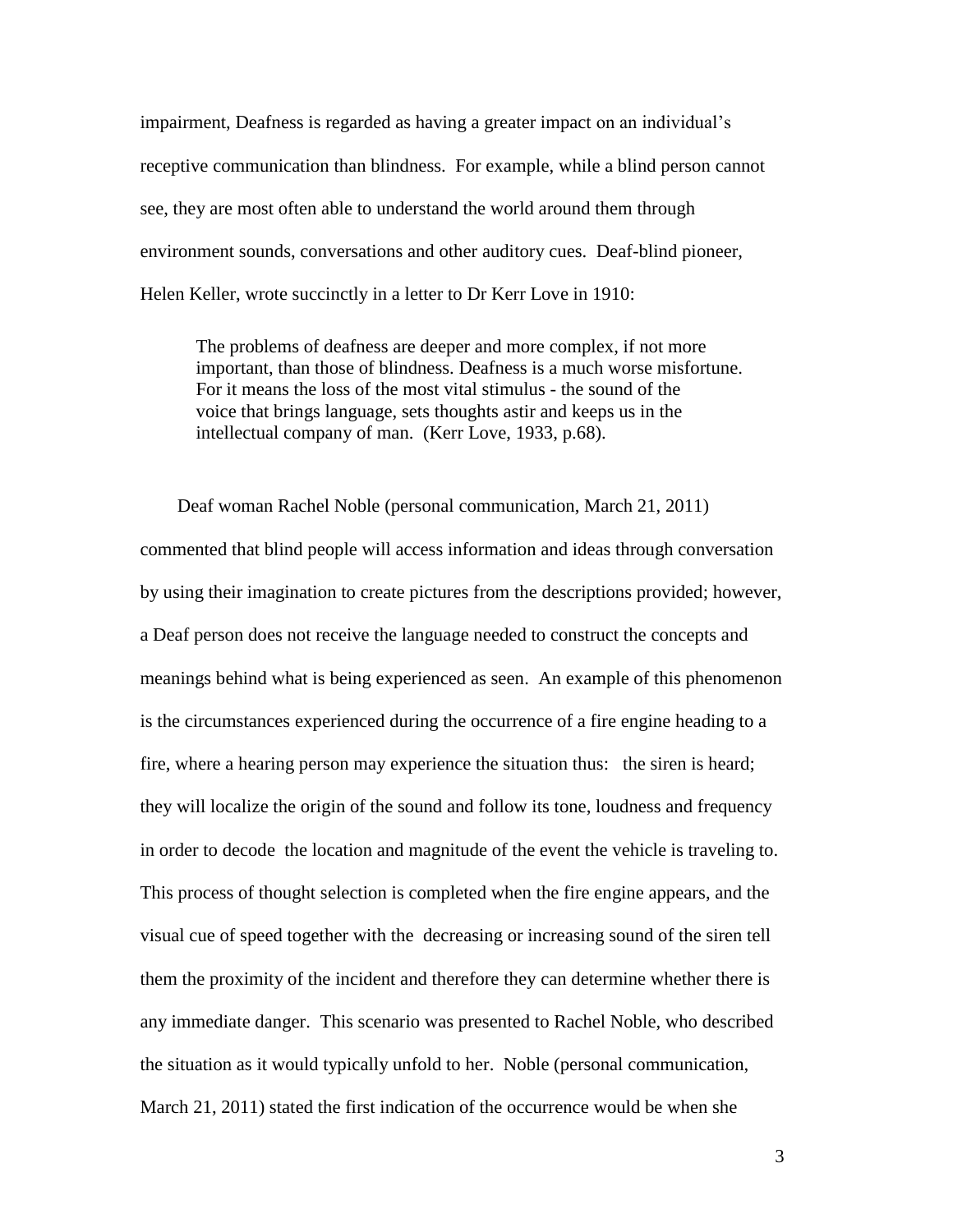noticed a hearing person in close proximity suddenly become distracted, or, if alone, the view of a fire engine passing if she was gazing in that direction; she would watch it travel along her line of sight while scanning the landscape for smoke or other clues to help her judge her safety more accurately, something which could take several minutes, long after the hearing person knows he is safe, and has returned to his activities.

This example demonstrates the typical extent to which a Deaf person has to use their eyes to decode environmental cues the hearing person takes for granted. Furthermore, when these cues are condensed into the audio-visual medium of television news, the Deaf person"s ability to absorb the story is likely to become compromised. However, it is logical to first benchmark, through ethnographic enquiry, how a Deaf person interacts with television news content within their home environment in order to identify the communicative modes and how they are applied.

# New Zealand television and the Deaf community: a brief history

Television in New Zealand was first established in 1960 using the British Broadcasting Corporation model. A number of public service broadcasters have also adopted key elements of this model, including Australian Broadcasting Corporation (ABC) and Special Broadcasting Service (SBS) in Australia, Canadian Broadcasting Corporation (CBC), South African Broadcasting (SABC), French Broadcasting (TF1), RTE in Ireland and the Public Broadcasting Service (PBS) network in America. Ladd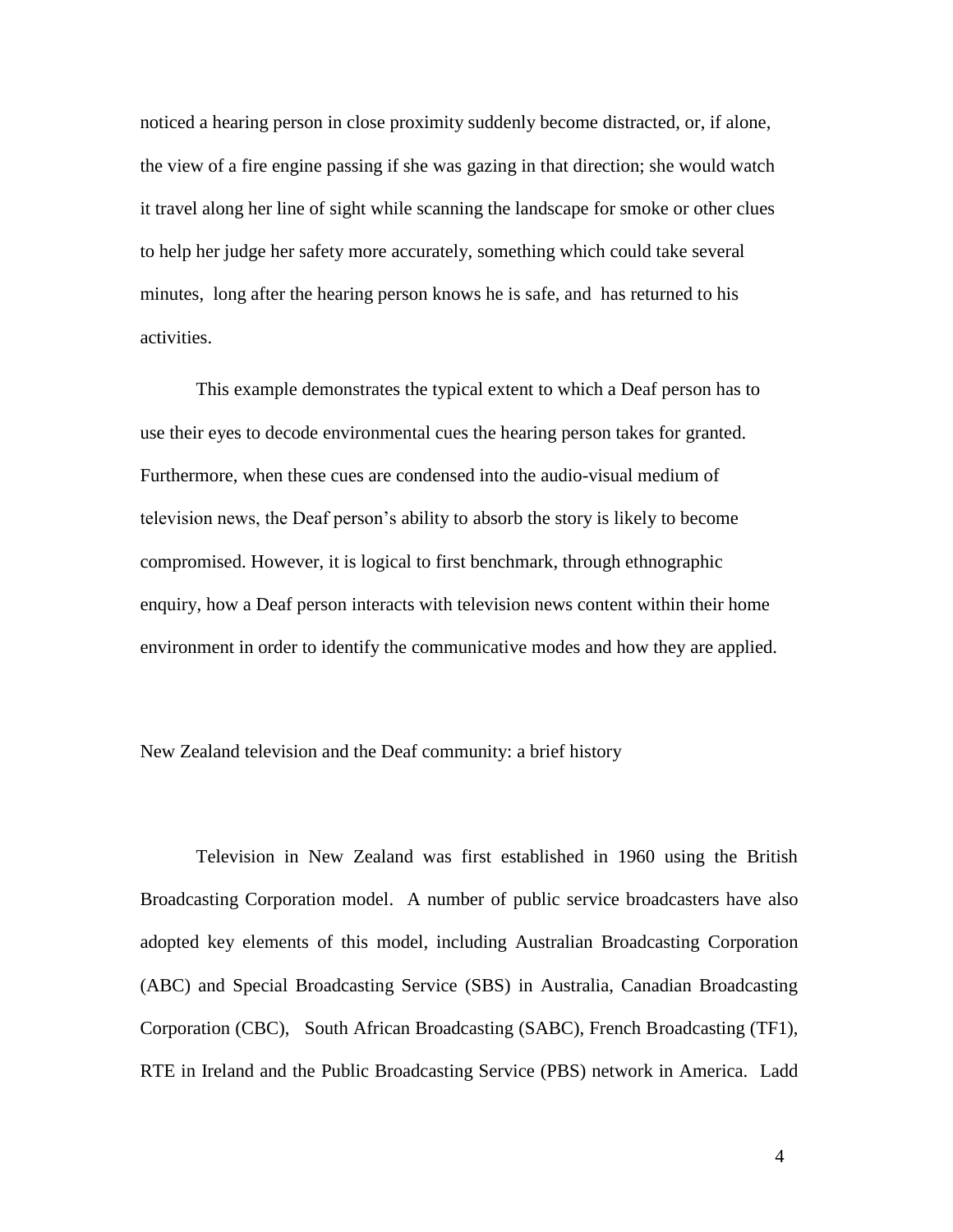(2003) states that from 1966 onwards, public broadcasters began to focus on how the Deaf could get better value from television as a medium. Dugdale (2001) comments that Britain became among the first countries to provide subtitling and Teletext services for the Deaf; however, New Zealand did not follow suit, much to the disappointment of the local Deaf community. In protest, in 1978 they gathered a petition of 19,000 signatures seeking a television captioning service (Mooar, 1991). Their campaign was unsuccessful, with the state broadcaster claiming the challenges of the "massive technological considerations involved" were too great and that "signing or captions would be regarded as irritating by viewers with normal hearing" (Dugdale, 2001, p. 165). Furthermore, Dugdale (2001) states that Deaf community member, John Hunt refused to pay his public broadcasting fee, and when prosecuted, other Deaf community members crowded the court room in protest, and paid his fine for him. Although the case drew much publicity, the public broadcaster stated it had neither the money nor the resources to provide captions. Then, in 1981, the broadcaster hosted "Telethon", a live-to-air fundraiser targeting the International Year of the Disabled Person, and \$800,000 was used to set up a Teletext information service, albeit barely understood by many Deaf adults who had low levels of literacy or could not afford a Teletext-enabled television (Dugdale, 2001). Moreover, the broadcaster subsequently established a weekly news programme loosely based on the BBC"s *News Review for the Deaf* programme; but while the initiative was meritorious, the Deaf community was critical claiming that it was delivering out-of-date information: "old news, not what was happening day by day" (Dugdale, 2001, p. 171), adding that the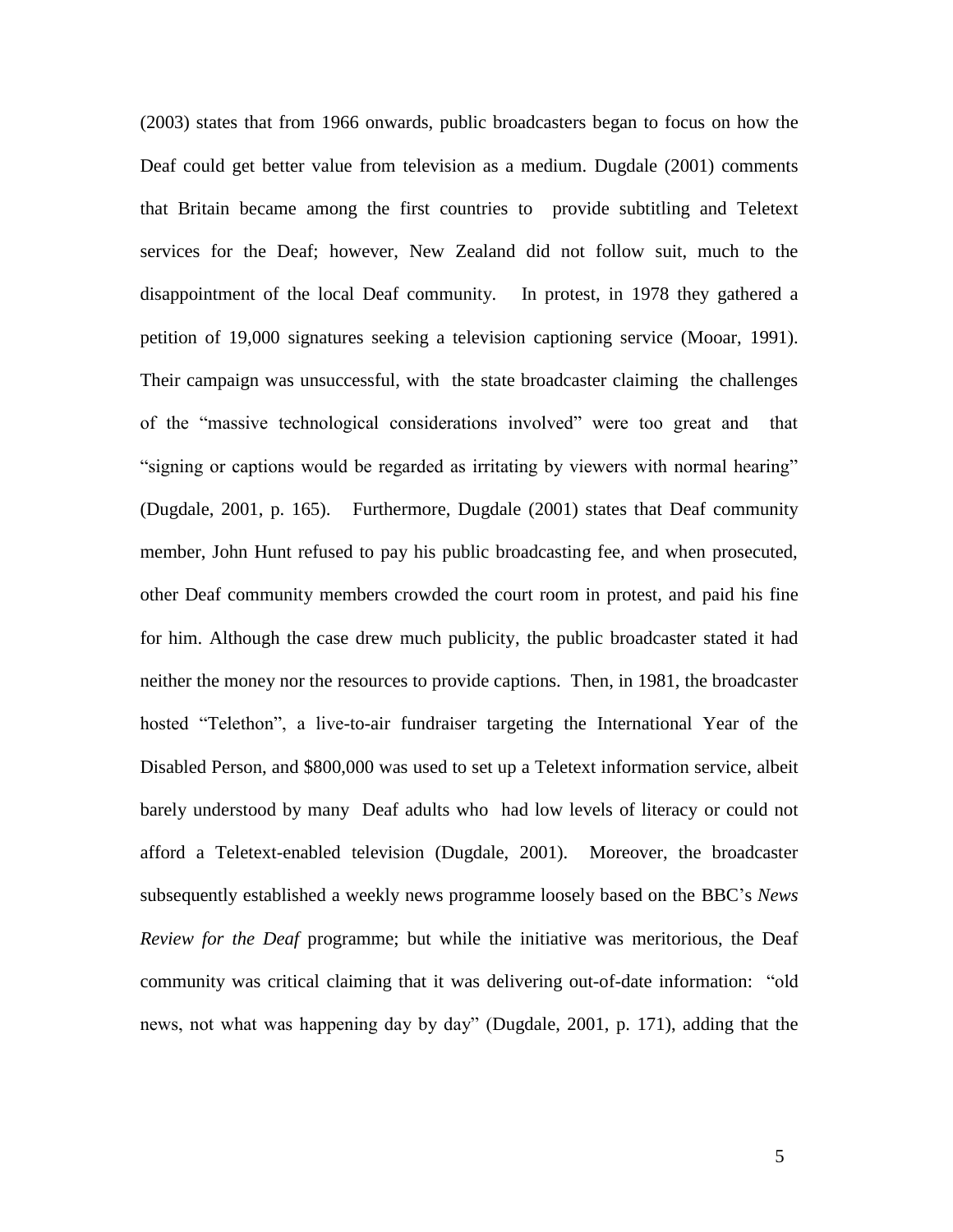sign language used was too colloquial for the national audience. The programme was eventually ended.

With the deregulation of the New Zealand broadcasting sector in 1989, came the establishment of the state-owned enterprises, Television New Zealand (hereafter TVNZ) and Radio New Zealand (hereafter RNZ). In 1991 government fund-holder, NZ On Air commissioned a quantitative survey on the television preferences of the Deaf called "Everybody is talking at me, I don"t hear a word they"re saying" (a parody on a popular song at the time). Mooar (1991) states that the survey was conducted over 15 days in 15 cities, and 524 questionnaires were completed. Results of note include that the first choice of programme for captioning was News (44%), followed by Drama (15%); second choice was Documentaries (20%), followed by News (18%). Mooar (1991) states that one viewer commented: "You can"t imagine how frustrating it is for Mum and Dad to watch television when they have to explain a lot of what happens to me" (p. 11). Furthermore, a number of recommendations were made including "that English language appropriate to the skills of the Deaf be used in any captioning" and "that where possible, NZSL be introduced into existing programmes" (p. 14). Moreover, it was noted "that the Deaf have a civil and legal right to have access to television news all year round" (Mooar, 1991, p. 16). However, significant as they were, these recommendations were not followed (Dugdale, 2001).

However, captioning has since become prominent across all genres of television broadcast. In the past 20 years, TVNZ has been increasing its international programme acquisitions, many of which are captioned, and today 98% of TVNZ"s prime-time programmes on TV One and TV2 are captioned. This includes over 230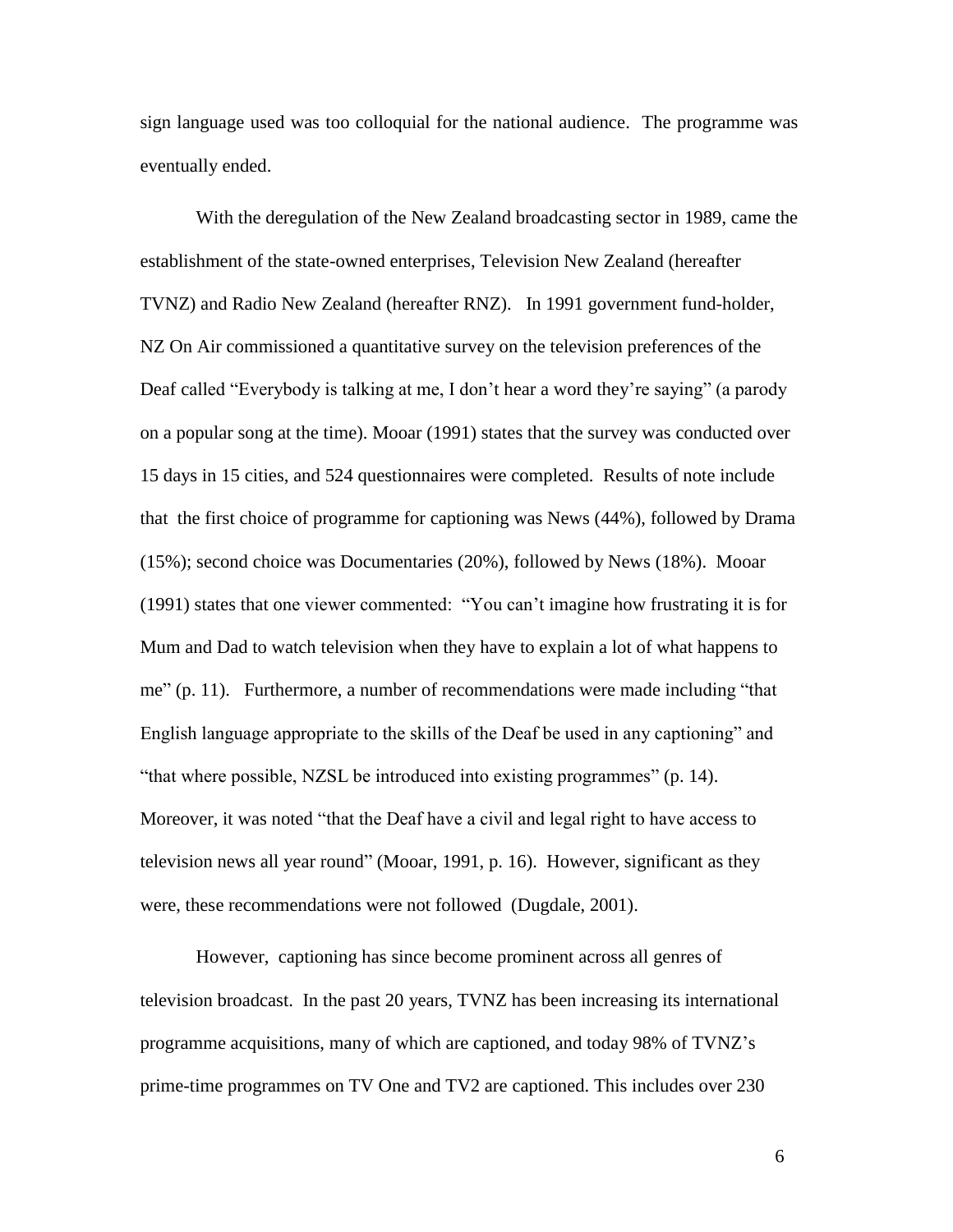hours of New Zealand content each week, in particular, news and current affairs (TVNZ, 2011). This sets the network apart from its main competitor TV3 which does not feature broadcast captions. Maori Television, however, has the accolade of producing and screening "Kiwi Maara" the first tri-lingual television programme in the country, featuring Maori, English captions and a New Zealand Sign Language interpreter (Throng, 2007).

The Broadcasting Act (1989) states that TVNZ is to deliver seven principles which include maintaining and developing broadcasting as a system of human communications, and serving the people of New Zealand, reflecting identity and culture. Furthermore, access is required to a range of programmes catering for different sections of the community including accurate and impartial news and current affairs with due regard to the need for good taste and decency and the rights of the individual (Broadcasting Act, 1989).

Yet, it is my proposition that TVNZ is not fulfilling its obligations to the principles of identity, culture and access to content in particular news content. This proposition is based on the researcher"s own observations while interacting with Deaf New Zealand adults during the past 12 years, more notably, during the television news coverage of a high profile murder case in 2007. A young Deaf woman, Emma Agnew, had disappeared in her home city of Christchurch, while negotiating the sale of her motor vehicle with an unknown buyer. Several days after the disappearance, her body was discovered in dense bush, north of the city. Emma had been a wellknown member of a prominent Deaf family and was recognised throughout the wider Deaf community. At the time her disappearance was reported, I was approached by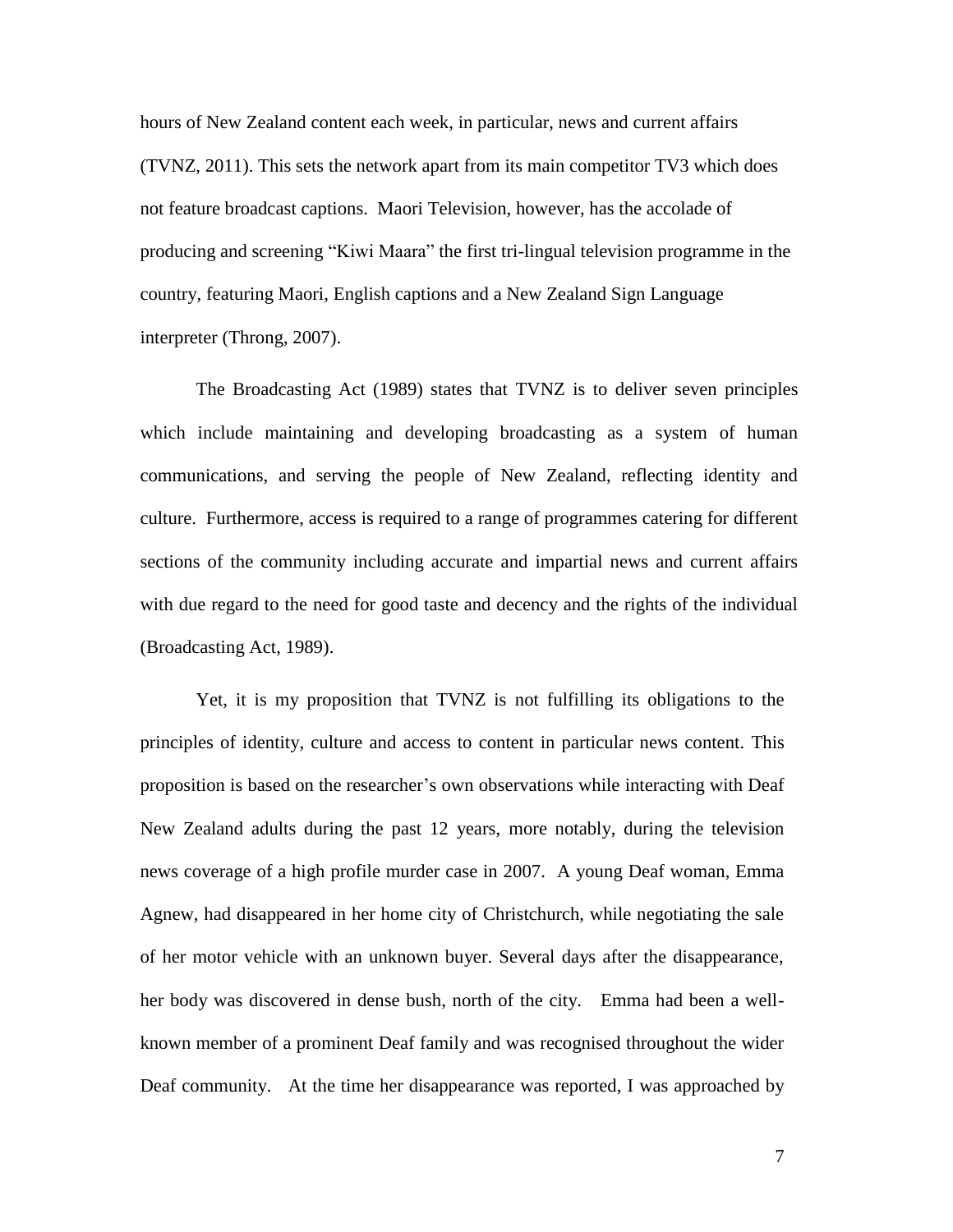a senior member of the Deaf community seeking help to appease members who were becoming increasingly upset by stories they were unable to understand broadcast on television news each night. (It is noteworthy that these stories were being captioned at the time.) As the lecturer of television journalism at AUT University, I was able to produce a version of the nightly television news stories interpreted into NZSL which was uploaded to YouTube and linked to TVNZ"s website, enabling the Deaf to use their own language to decode the television news story. Throughout the ten day period, Deaf organisations publicised the service, and the videos received between 700 and 1100 hits each night. These interpretations continue to be used today.

Figure 0.1.1.1: Danielle Mulrennan (right) reviews a recording of an NZSL interpretation of a news story by Sue Williams (left) in the AUT University television studio.

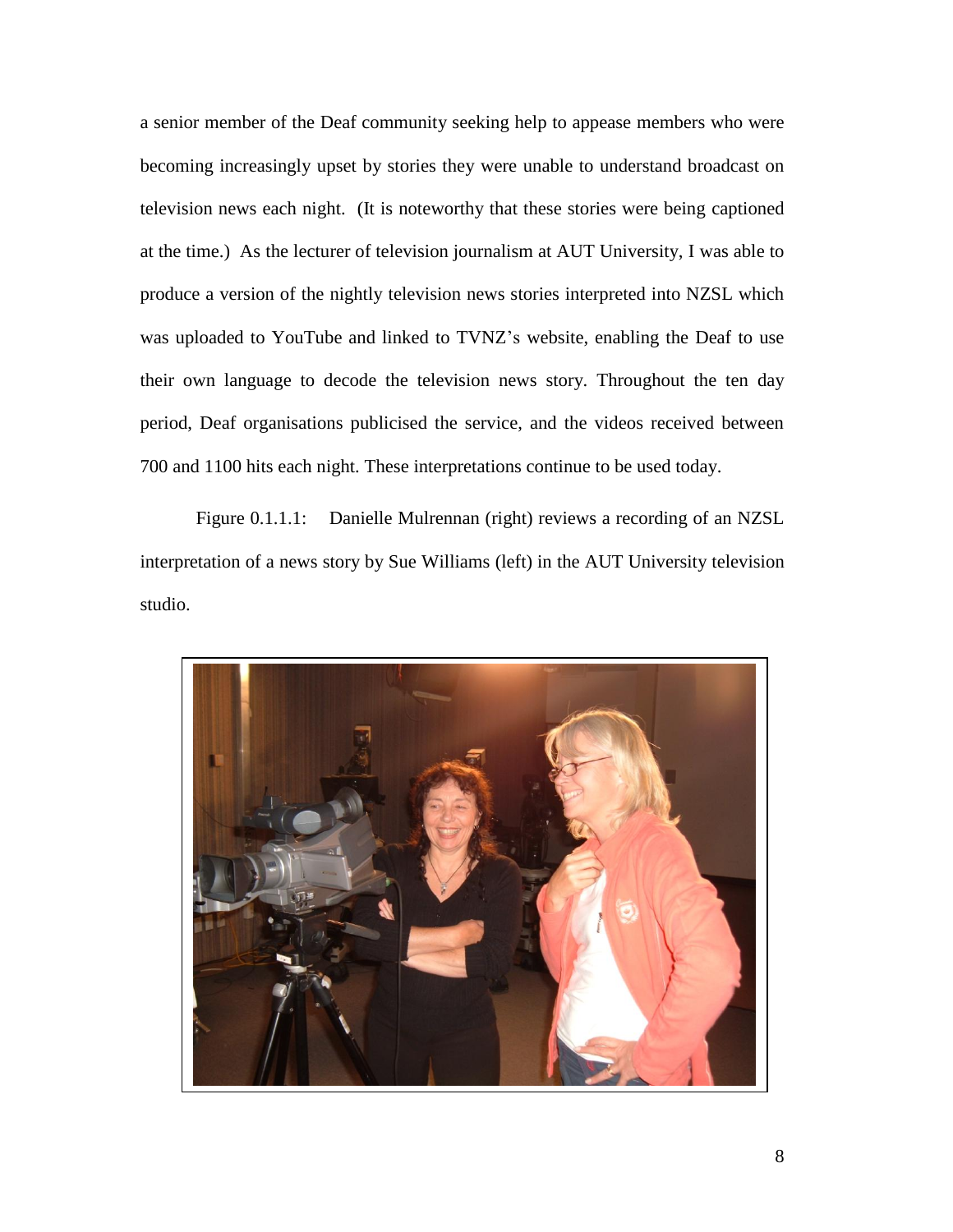This dissertation asks the question: How does a Deaf person position himself in the home environment in relation to a television news broadcast. It aims to provide greater understanding in the field of knowledge that juxtaposes the Deaf with television broadcast news by exploring through five communicative modes (Norris, 2009) the natural behaviours of a Deaf person in situ. The study involved four Deaf adults randomly selected from a population of 24,090 New Zealanders with minimal or no hearing, who use NZSL as their principle language and identify with Deaf culture. Data were gathered through videotaped ethnography and supporting field notes as each participant watched television during an hour long news bulletin, and was able to freely move about their home environment to reflect the natural occurrences of their daily lives during this time. Multi-modal Interaction Analysis (MIA) has been used as a qualitative measure of five communicative modes in order to gain greater understanding of the subconscious use of body language and nonverbal speak during social discourse (Norris, 2009).

Cheong and Karras (2009) state that there is a substantial body of research which addresses deafness, sign language and the education of the Deaf. However, there are significant gaps in knowledge relating to the Deaf and the media. Furthermore, "although a mélange of electronic media exist to facilitate Deaf persons' communication, there is a relative neglect of communication research on the media use by Deaf persons embedded in their every-day communication ecologies" (Cheong & Karras, 2009, p. 8).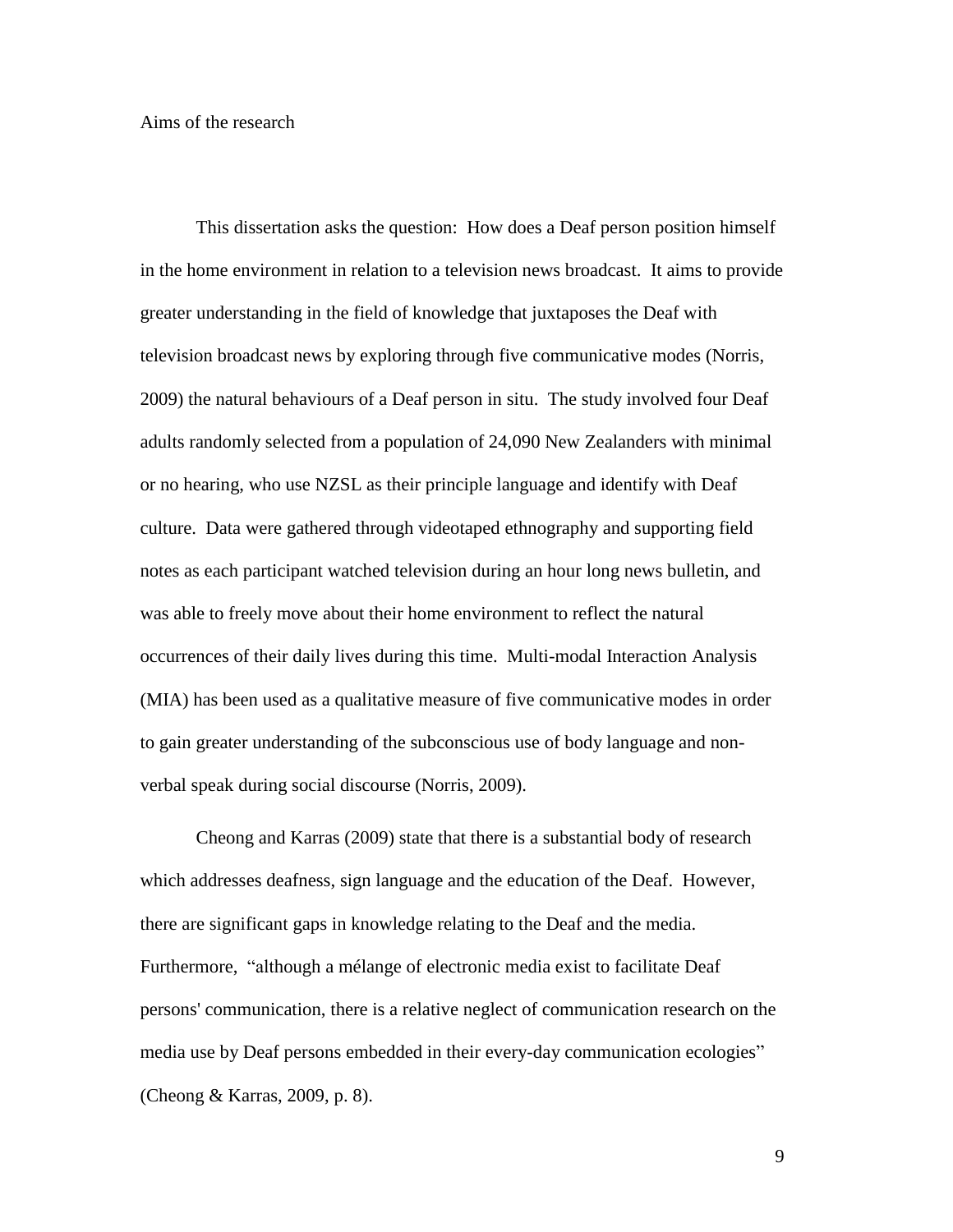Television broadcast news is received by the viewer through communication modes, therefore it is prudent to begin this academic enquiry through the qualitative analysis of how a Deaf person uses modes while interacting with the television during a news broadcast. This is to journey beyond assumptions the hearing population may have about Deaf behaviour, based on historic and cultural divergences. Moreover, it is only then we can gain greater understanding of the Deaf and the capabilities of the television news medium to provide them a path to knowledge. And it underpins a Multi-modal framework for research into the accessibility of television news broadcasting and the responsibility of public broadcasters to create accessibility - not just for mainstream audiences – but also for members of society who are marginalized by a disability.

# Organisation of the study

This dissertation consists of three chapters. Following this introduction, Chapter 1 reviews extant literature that motivates the research question. Gaps in previous research are subsequently identified and the research question is raised for investigation.

Chapter 2 describes the qualitative methodological approach which has been applied to this study. Multi-modal Interactional Analysis (Norris 2004, 2011) has been adopted and justification for this approach is provided.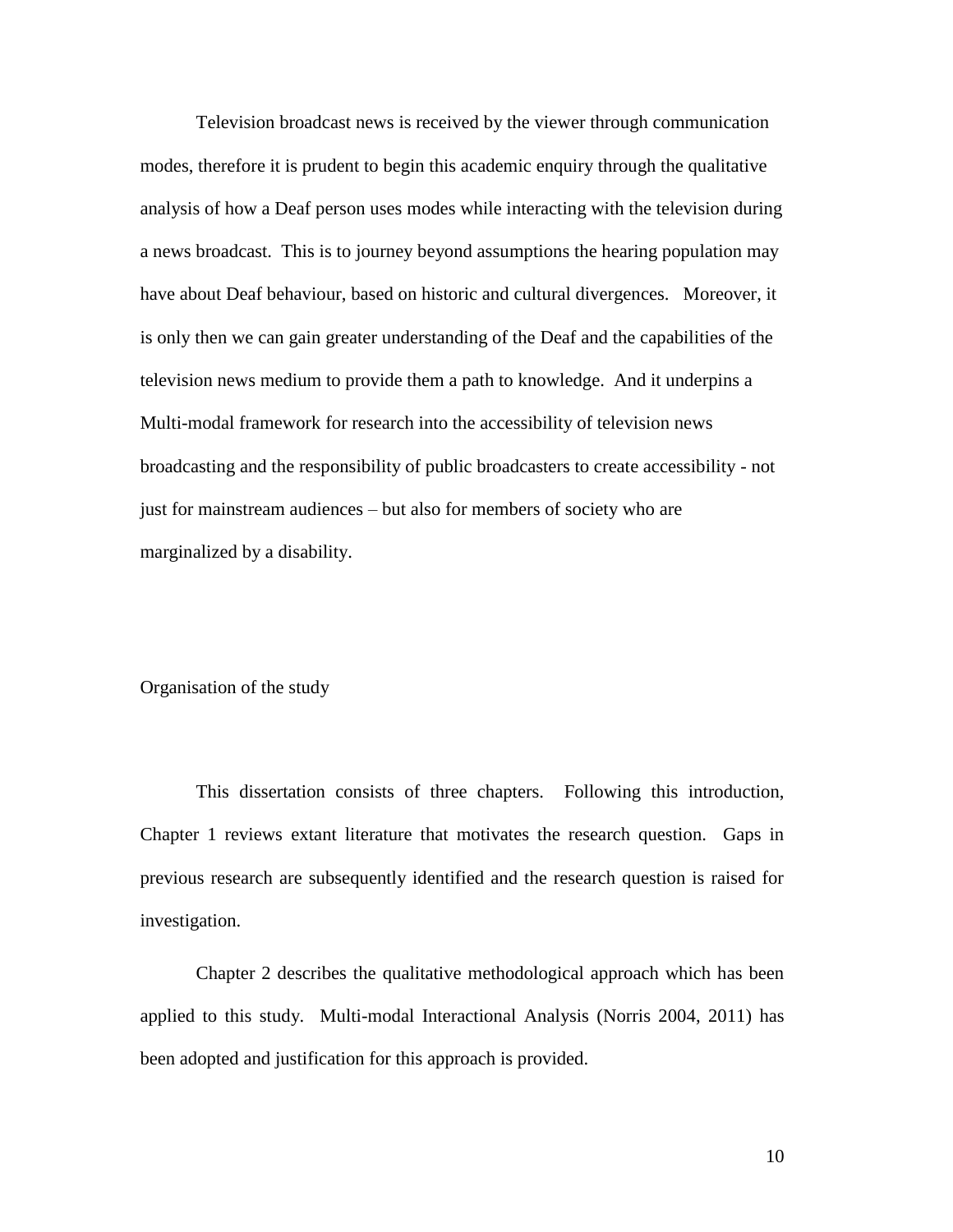Chapter 3 presents key results from the research data and provides analysis of these findings with relevant examples.

This study concludes with a summary of the study findings and provides details of its implications within research and pedagogy, along with recommendations for further directions of inquiry.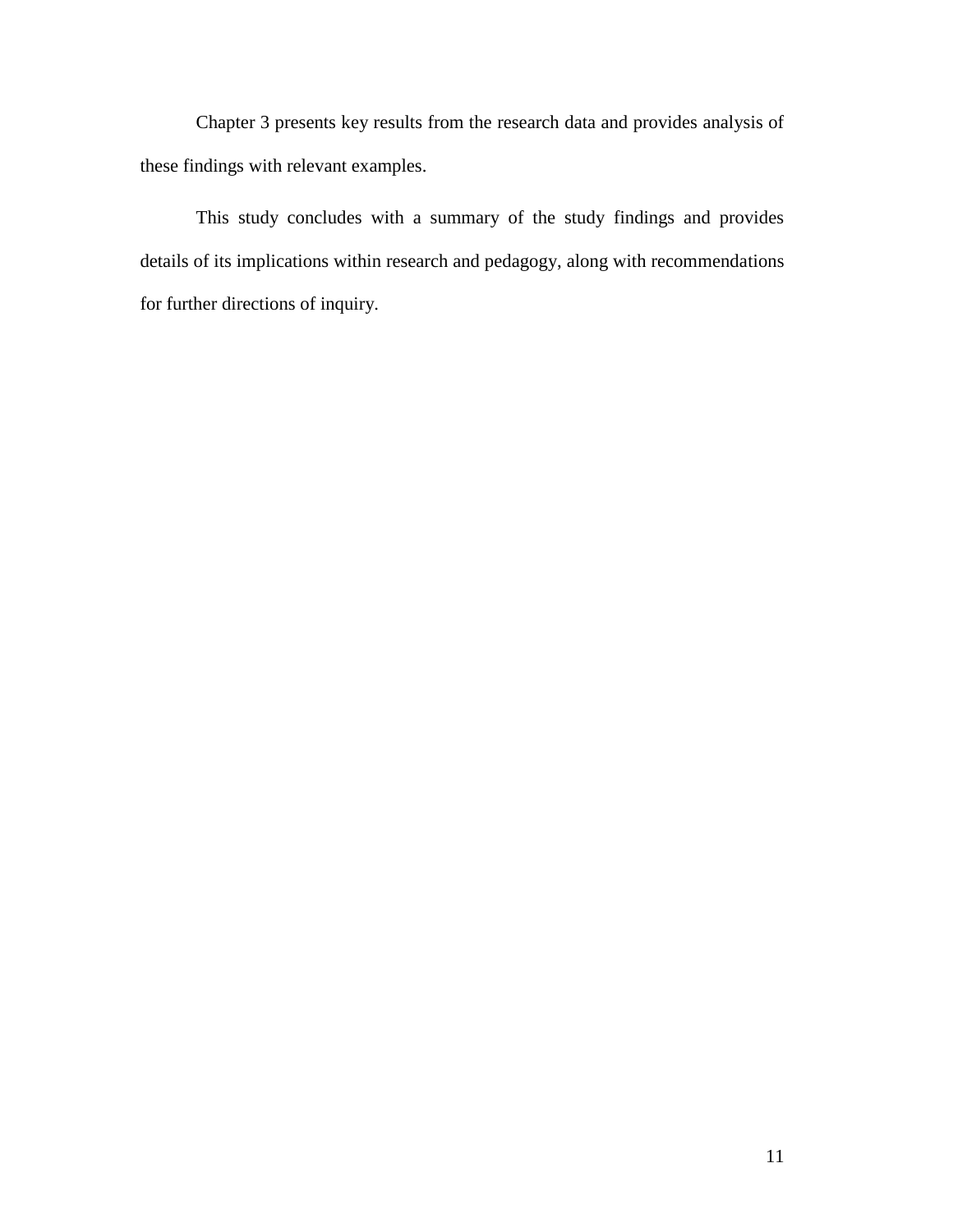### 1.1 Introduction

This chapter has been organized thematically in order to review the research and non-research literature in a way that summarises and synthesizes background information relevant to the research question. It provides a critique of the theoretical perspectives which underpin the research study, identifying notions and arguments for and against key issues. Furthermore, this chapter assesses these theories and identifies strengths and weaknesses therein. Gaps in this knowledge are identified, and rationale is provided to justify why such shortcomings are significant enough to be addressed. Finally, there is an explanation of how the reviewed literature has provided a focus for the research question and guided an appropriate methodology and design.

# 1.2 Deaf culture

Ladd (2003) largely attributes the origins of Deaf culture to the development of Deaf schools in the late eighteenth century, in which a unifying cultural entity was formed, based around the principal communications of sign language. However, Ladd states the medical nexus developed a model of deafness as an affliction, whereby a Deaf individual was expected to turn their back on their own communities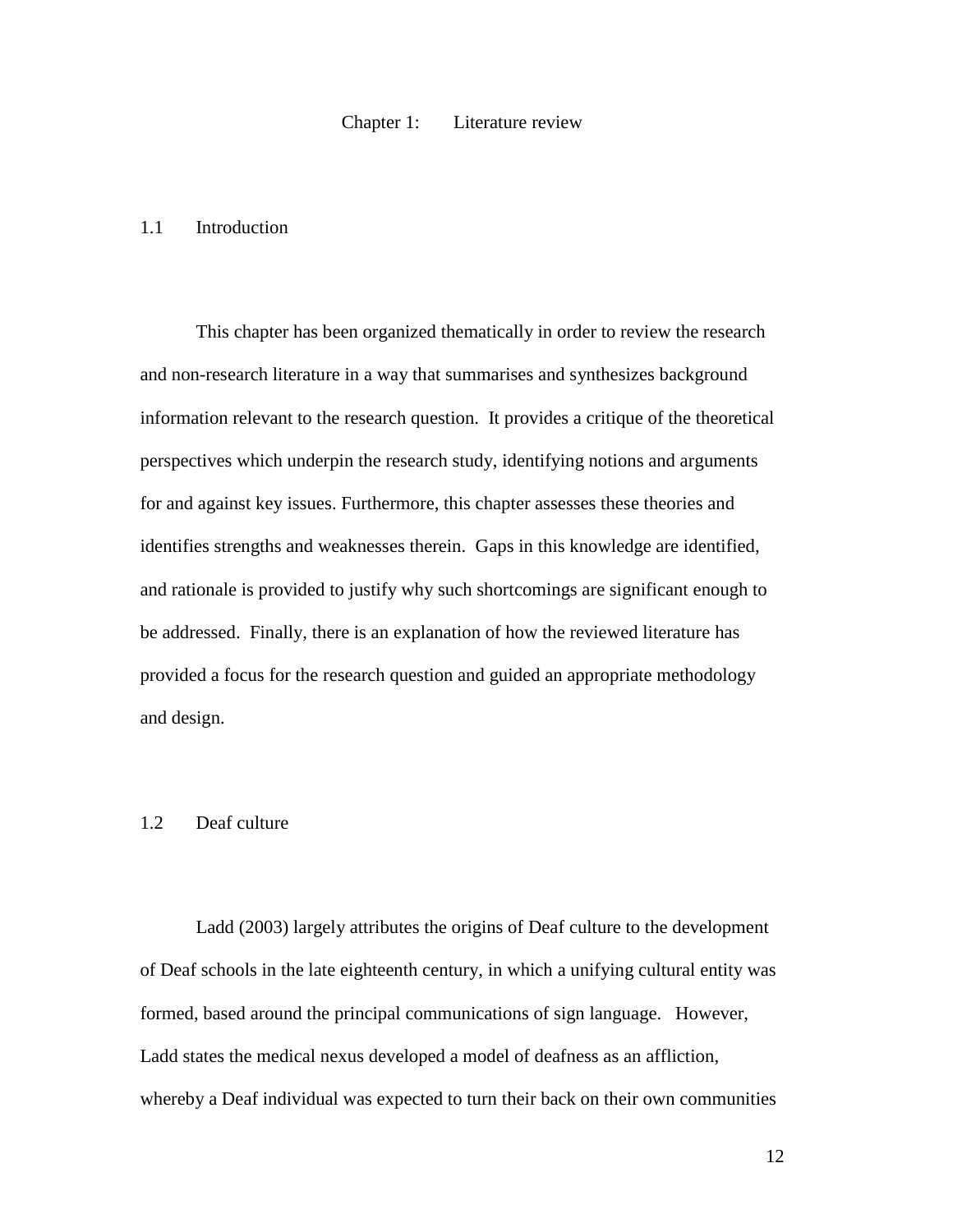and integrate into the mainstream society if they were to attain full humanity (as cited in Lane & Philip, 1984). This concept continued into the early twentieth century, only to be displaced by the term "disability" which aligned the Deaf to the broader category of "physically impaired" (Ladd, 2003). At the time, there was a movement across Western societies to place children with disabilities into mainstream education and this led to the closure of hundreds of Deaf schools (as cited in Lee, 1991). It is clear that this would have had a significant impact on the subsequent growth of Deaf culture, and likely explains the few Deaf schools currently remaining. In New Zealand, for example, there are two schools for the Deaf: Kelston Deaf Education Centre in Auckland and Van Asch Deaf Education Centre in Christchurch. However, a prevailing characteristic reflecting Deaf culture continues to be the use of the term with the prominence of a capital "D" for Deaf.

To understand how the Deaf view the world, and in particular electronic representation of the world through television news, it is important to understand how the Deaf perceive themselves within society itself. Ratner (1991) states that selfperception can have a significant influence over a disabled person"s potential for personal success or failure in their role as a human being has been promulgated in Vygotsky"s theory of cultural psychology, in which an individual is the subject of cultural, rather than natural processes. In other words, a person"s environment and engagement within society has a far greater impact on them, than do the consequences of their disability. Boréus (2006) discusses the labeling of the disabled as "oppressed others", a discourse which describes "others" or the related concept of "othering" as the marginalisation of those who become psychologically distanced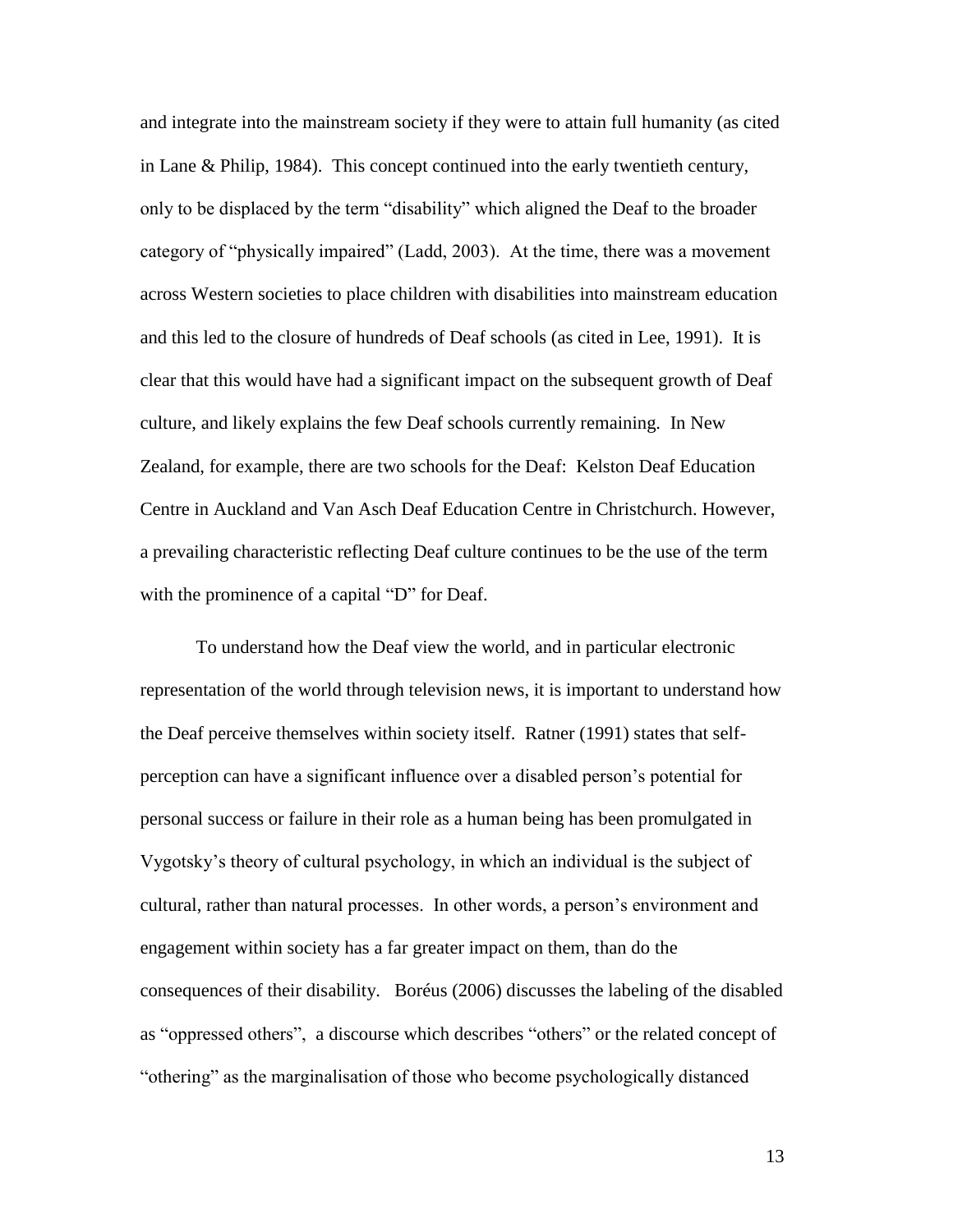from the mainstream society represented as "us". Furthermore, he give examples of "others" as those categorized as mentally deficient, or as deaf, stating there are four main concepts of discrimination: "1) exclusion from discourse; 2) negative otherpresentation; 3) objectification; and 4) proposals pointing towards unfavourable nonlinguistic treatment" (Boréus, 2006, p. 405).

However, in contrast, Ladd (2003), a Deaf academic, presents a culturolinguistic model which takes social constructs of the Deaf experience to a more cognizant level, refuting "deafness" for "deafhood" as a term reflecting positivism and empowerment of the state of being a human being who happens to be Deaf. Furthermore, in this counter narrative, "deafhood" aims to disrupt the discourse of deafness in a traditional sense, arguing that it is a testimony to the resilience of Deaf people that they have survived what history has bestowed on them, and re-emerged in contemporary times with greater visibility in society and also in the media (Ladd, 2003). It is clear that this model of "deafhood" brings with it a sense of empowerment which enables participation beyond the safety of the Deaf community, enabling the phenomenon of Deaf culture to be sustained within the wider community.

Medical interventions of high powered hearing aids and cochlear implants offer Deaf people alternative communication choices, something which could be deemed as a positive factor. Ladd (2003) states that this presents two pathways: one, to resist the pressure to become more interlinked with the mainstream communities; and two, to adopt new technologies while retaining their cultural beliefs. It is reasonable to deduce that each pathway would have its own strengths and weaknesses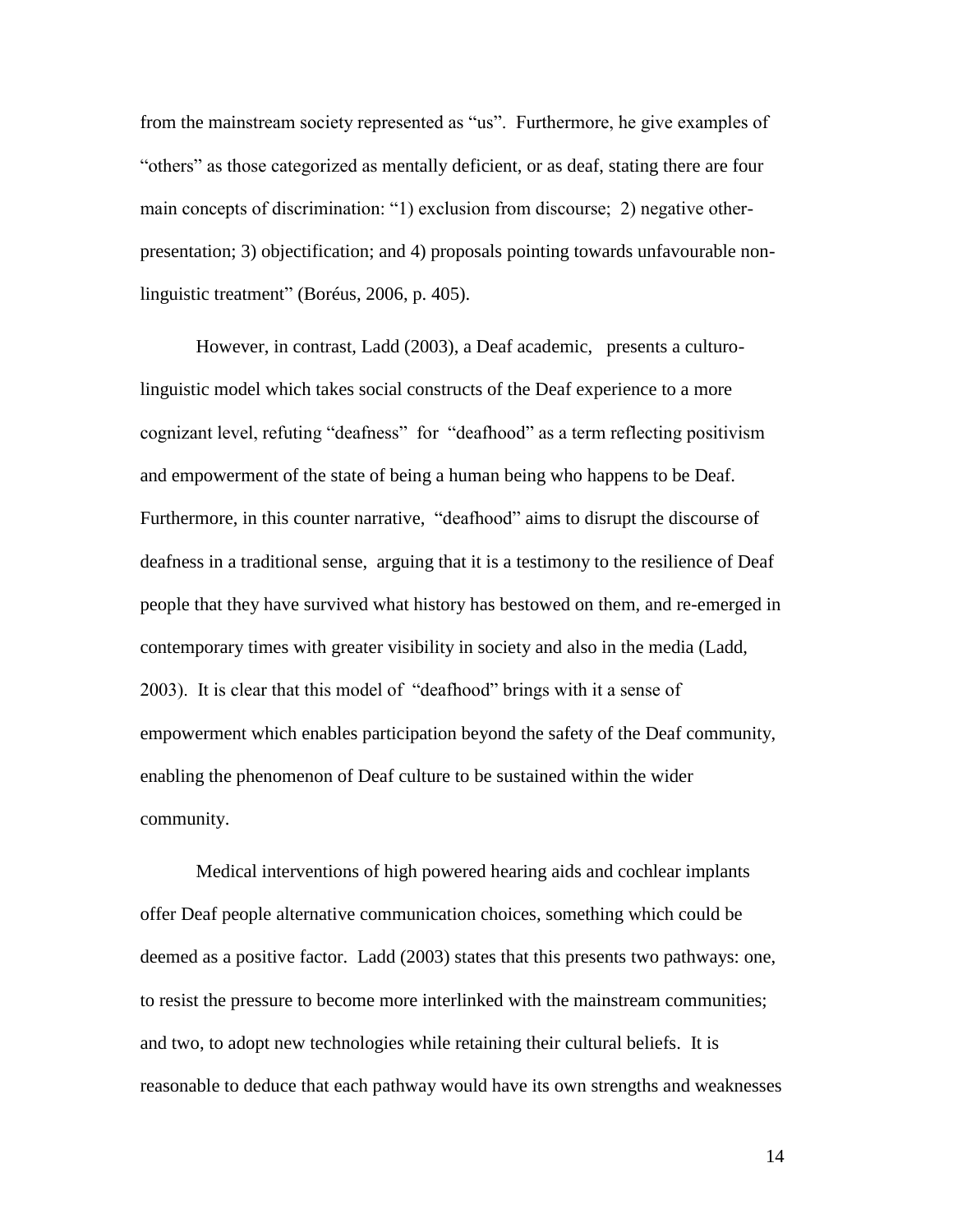for the Deaf individual. However, one thing is clear: Sign language forms the basis of Deaf culture and this is most likely to remain a key factor in how a Deaf person differentiates themself from one who is "hearing impaired".

#### 1.3 The language of the Deaf

Ladd (2003) states that some of the earliest and most important data recorded refers to sign language as being superior to spoken languages because it provided the ability to communicate across national boundaries. Therefore, it is surprising that in more recent times the pendulum swung strongly away from sign language in favour of "oralism" or lip-reading and speaking. And while this trend was also reflected in countries like New Zealand, Dugdale (2001) describes how the New Zealand Deaf community was not receptive to oralism, and campaigned and lobbied the government until the publication of the first New Zealand Sign Language (hereafter NZSL) dictionary in 1997, and then the adoption of NZSL as a national language in 2006 (New Zealand Sign Language Act, 2006). According to the Census (2006) there are 24,090 New Zealanders who use NZSL as their primary form of communication. Mulrennan, Noble and Wilson (2004) state that NZSL is a visual communication mode reflecting the fact that a Deaf person sees the world rather than hears it, and their culture of behaviours and values demonstrate this. It could be argued that written text is also a visual communication mode, yet it is claimed that it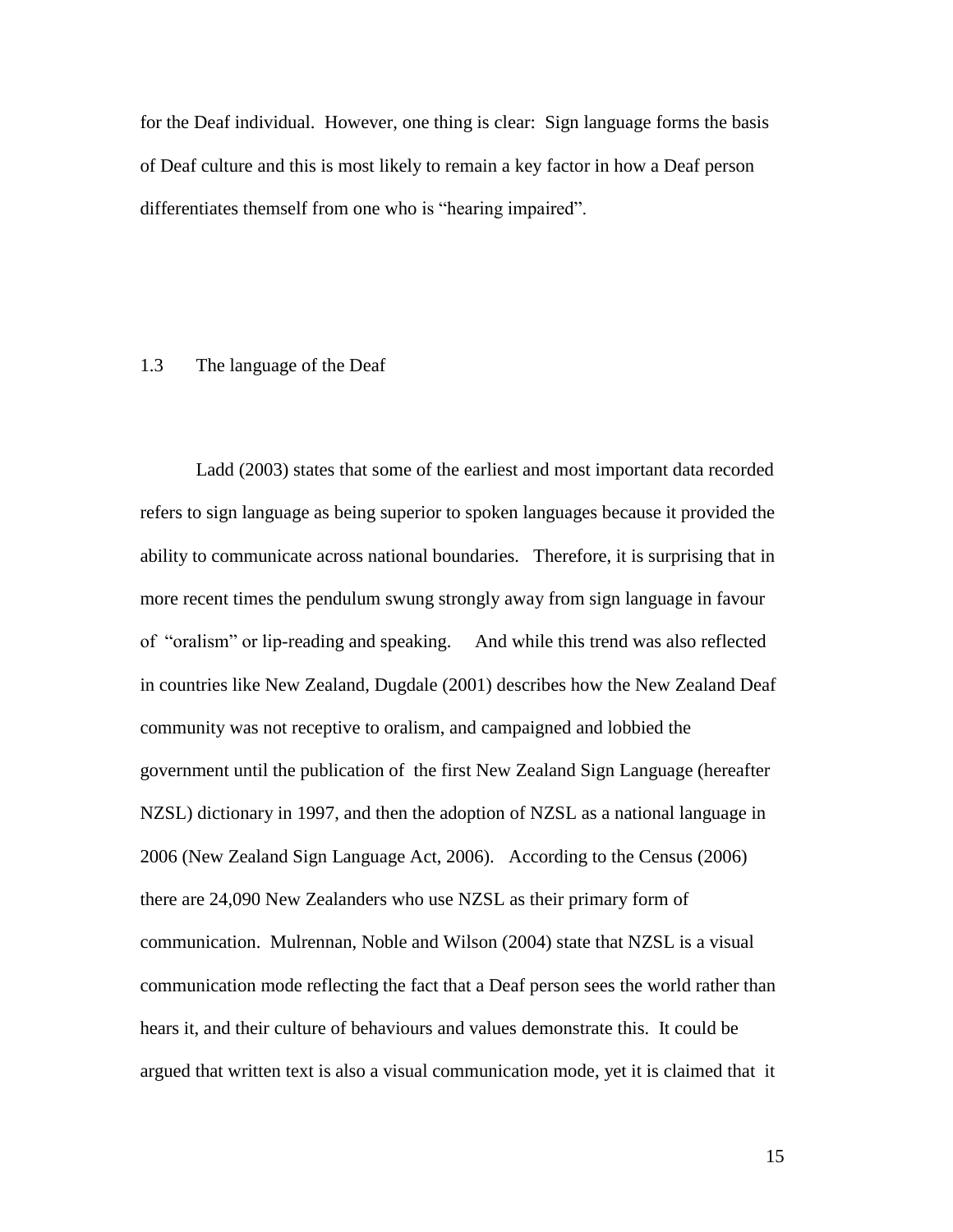is not particularly useful as many Deaf adults are believed to have a reading age of 8- 9 years, or are capable only of reading the headlines of a tabloid newspaper (Ladd, 2003: Burnham et al., 2008). This statistic refers to the British and Australian Deaf and hearing impaired population, but it is also very likely to be relevant to the New Zealand Deaf population. What is not clear, however, is whether this statistic indicates shortcomings in the school education system, or reflects the fact that sign language contains a syntax and structure that differs from that of English language.

#### 1.4 Deaf and television broadcast news

The Broadcasting Act (1989) states that, as the country"s public broadcaster, Television New Zealand (hereafter TVNZ) is bound by seven principles. These principles include maintaining and developing broadcasting as a system of human communications, serving the people of New Zealand, reflecting their identity and culture, ensuring access to a range of programmes which cater for different sections of the community, and providing accurate and impartial news and current affairs programming. However, it is clear that the commercial imperatives of a deregulated and commercially-driven market pose a challenge to these ideologies. For example, Herman and McChesney (1998) state that the 1989 deregulation of the New Zealand broadcasting sector has had a negative effect on the public broadcasting sphere and is part of a global phenomenon. Furthermore, the rapid rise of the commercial television model has seen a corresponding decline in public service broadcasting even among the larger public broadcasters in Sweden, Germany and Britain where "survival as a public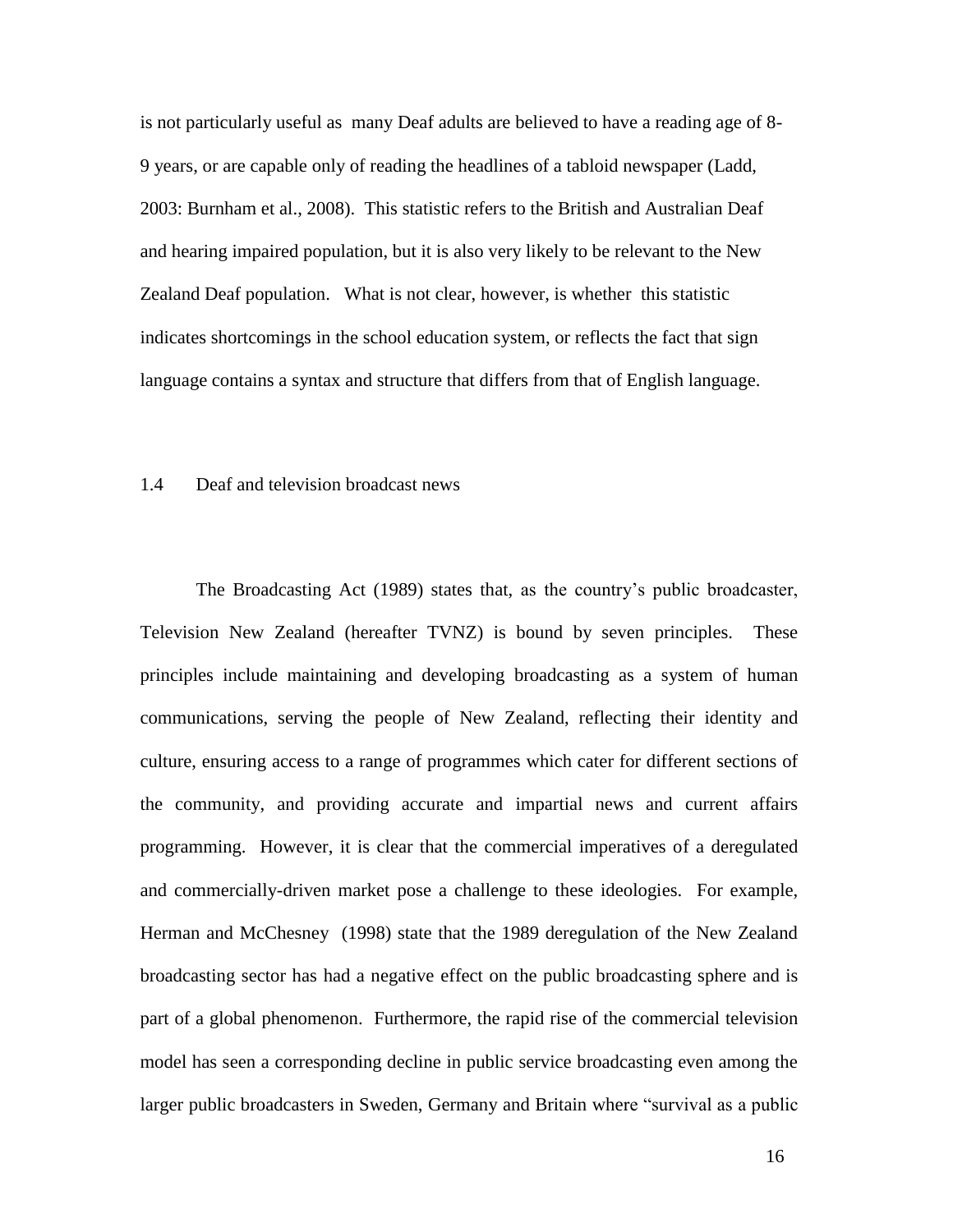service institution depends upon its becoming a significant commercial media force globally" (McChesney, 2008, p. 13).

It is proposed that where decisions are made on the basis of revenue generation which caters for the tastes of the wider populis, minority viewing interests will continue to be overlooked. Furthermore, the notion of a public service broadcaster providing all audiences with a pathway to inclusion in the broadcasting public sphere has been widely documented by many academics. Ladd (2003) attributes Britain as leading Europe with the introduction of Deaf television programmes in sign language in the 1970s. New Zealand followed suit in 1981, with a weekly news review programme (News Review), but as Dugdale (2001) states, while the concept was meritorious, its design was flawed by content which was up to a week out of date, and the use of regional sign language not always understood by a national audience. Had these issues been addressed, the programme would have provided a valuable platform on which to build a positive cultural identity among the Deaf. However, it is unlikely that the programme would have continued as in the post-deregulation era its cost would have far outstripped any revenue brought in by the necessarily small audience of viewers.

Nonetheless, the presence of sign language on television has brought confidence to the community, prestige in the eyes of the public and an increase in the numbers of lay people wanting to learn sign language (Ladd, 2003). Furthermore, while it is acknowledged that televised sign language can enhance the Deaf viewer's broadcast experience, it also has applications within an educational setting. Academic inquiry has explored the use of multimedia to teach Deaf sign language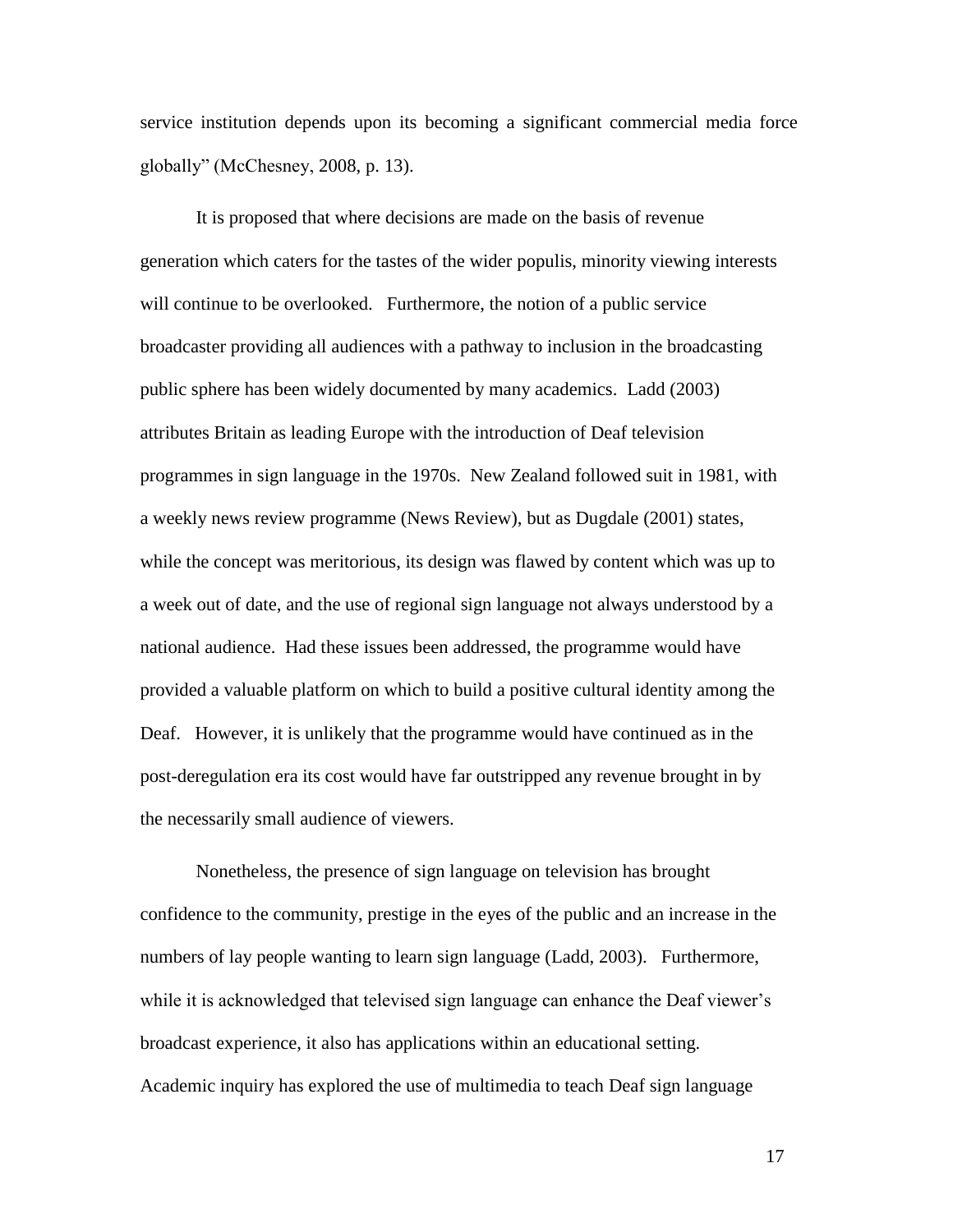users. Davis (1999) states that receiving communication from an individual is very different from receiving information from a fixed communication medium, particularly in an educational setting where a student is situated in a classroom environment for significant periods of time. Two issues identified by Davis appear relevant to my research: Firstly, a Deaf person must continually look at the television screen or risk missing part of the message; and secondly, there are no natural breaks in the signed conversation which would allow the processing of new concepts or new vocabulary, particularly during finger-spelling of names or complex terms. Both these issues also have relevance to experience of the Deaf television broadcast news viewer.

### 1.5 Subtitling or captions as a means of mediation

"Television captions are a form of assistive text-based technology intended to make the auditory component of television accessible to viewers who are deaf or hard of hearing" (Burnham et al., 2008, p. 393).

Moaar (1991) states that, in New Zealand, the news genre is the most popular choice of television programming for captioning among the Deaf albeit that the English language level is not always appropriate to that of Deaf viewers. Davis (1999) concedes that images on the screen help in the understanding of the captioned content delivered; however, where sign language is present, a Deaf person will likely ignore the captions. Therefore, the question is: How effective is captioning when used to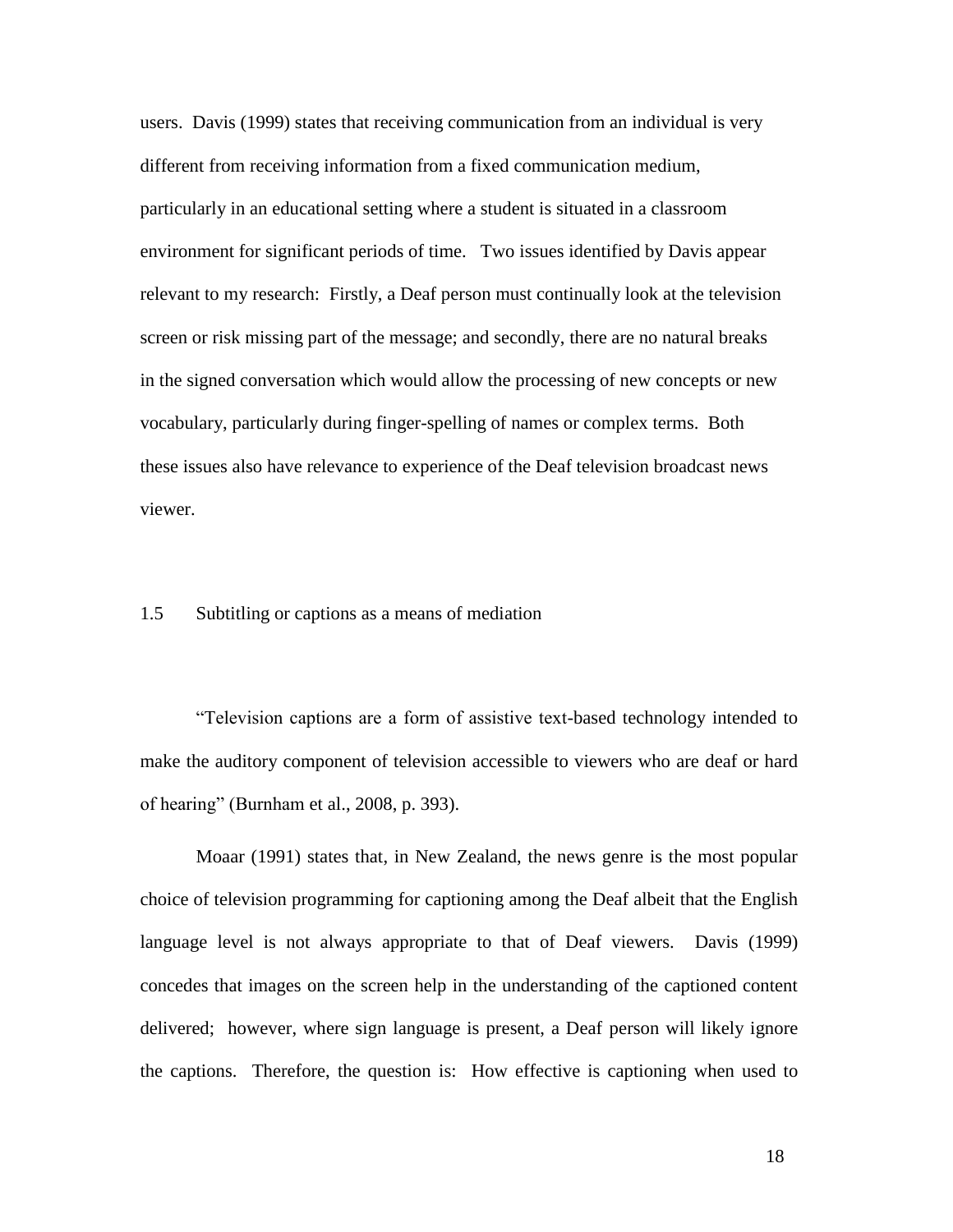mediate television broadcast news? Due to a shortfall of academic enquiry on this topic, this study has drawn on the subtitling of foreign-language television programmes for comparison of common themes.

In considering the pros and cons of captioning, Koostra et al. (2002) state that, there is no clear empirical evidence which can be relied upon, and subjectivity lies in the individual viewer, the type of programme and the nature of the subtitles. However, Koostra et al. (2002) raise four issues: Firstly, part of the television picture is masked by captioning of texts, and while this can be generally accommodated by the viewer, it is critical within the news genre, where captioning obscures the name and title of interviewees. Secondly, captions are often condensed to match the average rate of speech, and information loss is not always avoidable. Thirdly, Koolstra et al. (as cited in Sohl, 1989) claim that the viewer"s ability to understand what is seen is significantly slowed when subtitles are used. And fourthly, subtitles may distract the viewer away from the picture, resulting in a loss of meaning. Koostra (as cited in Gielen,1988) states that eye-movement-registration experimentation indicates that viewers adopt a viewing strategy which focuses on a part of the television screen which allows them to look at the pictures and read the captions "almost simultaneously" (p. 331).

Burnham et al. (2008) state that the true accessibility of captions is understudied among viewers of lower literacy including the Deaf, and their literature is the result of the use of quantitative research methods which gauge comprehension levels vis-à-vis the amount and speed rate of captioned text on television on an Australian adult sample group. These findings inform this study in a broader sense, showing there is a direct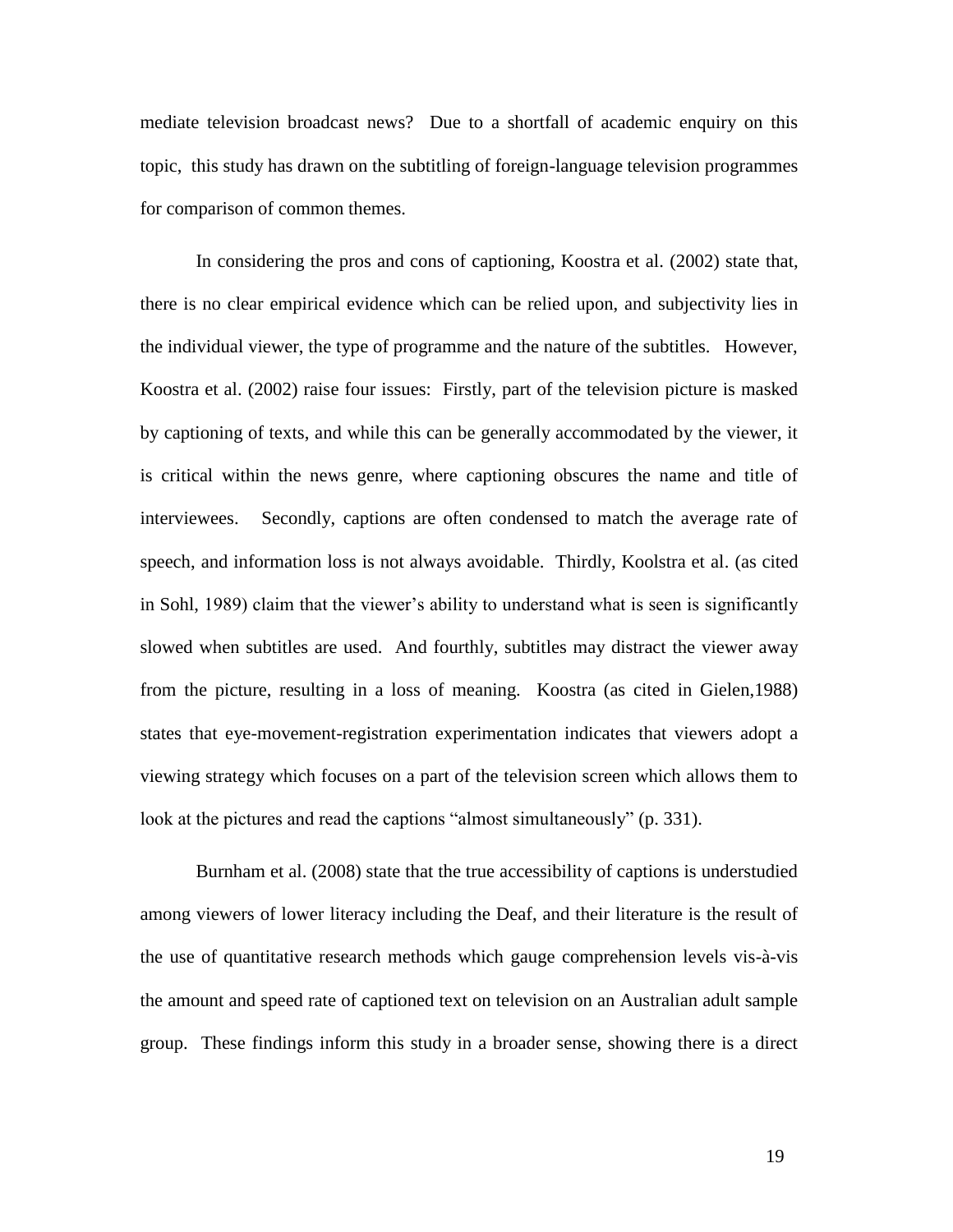correlation between an individual"s literacy level and the level of comprehension of information in a television news broadcast.

# 1.6 Summary

In answering the research question, this literature review has considered the fields of Deaf culture, the (non-verbal) language of the Deaf, the nature and effectiveness of the television broadcast news genre and associated themes. This has provided an epistemological framework of variables which influence the broader understanding of Deaf individuals and the relevant television systems. Evidence shows that the role of the Deaf person within society relies on Deaf culture as a cornerstone of a community of which sign language is a defining factor. Furthermore, while it is a person's right to have access to a television broadcasting system in order to participate in the public sphere, the research shows that the inherent nature of television broadcast news presents a challenge to individuals who rely on visual forms of communication, such as sign language. Moreover, while subtitling and captioning have been designed to enhance the viewing experience, in reality these have limited efficacy for the Deaf person.

This dissertation engages Multi-modal Interaction Analysis (Norris, 2009) as a methodology to achieve qualitative data which explores and interprets the verbal and non-verbal interactions of a sample group of Deaf adults and their engagement with the television broadcast news medium. This study is designed as a video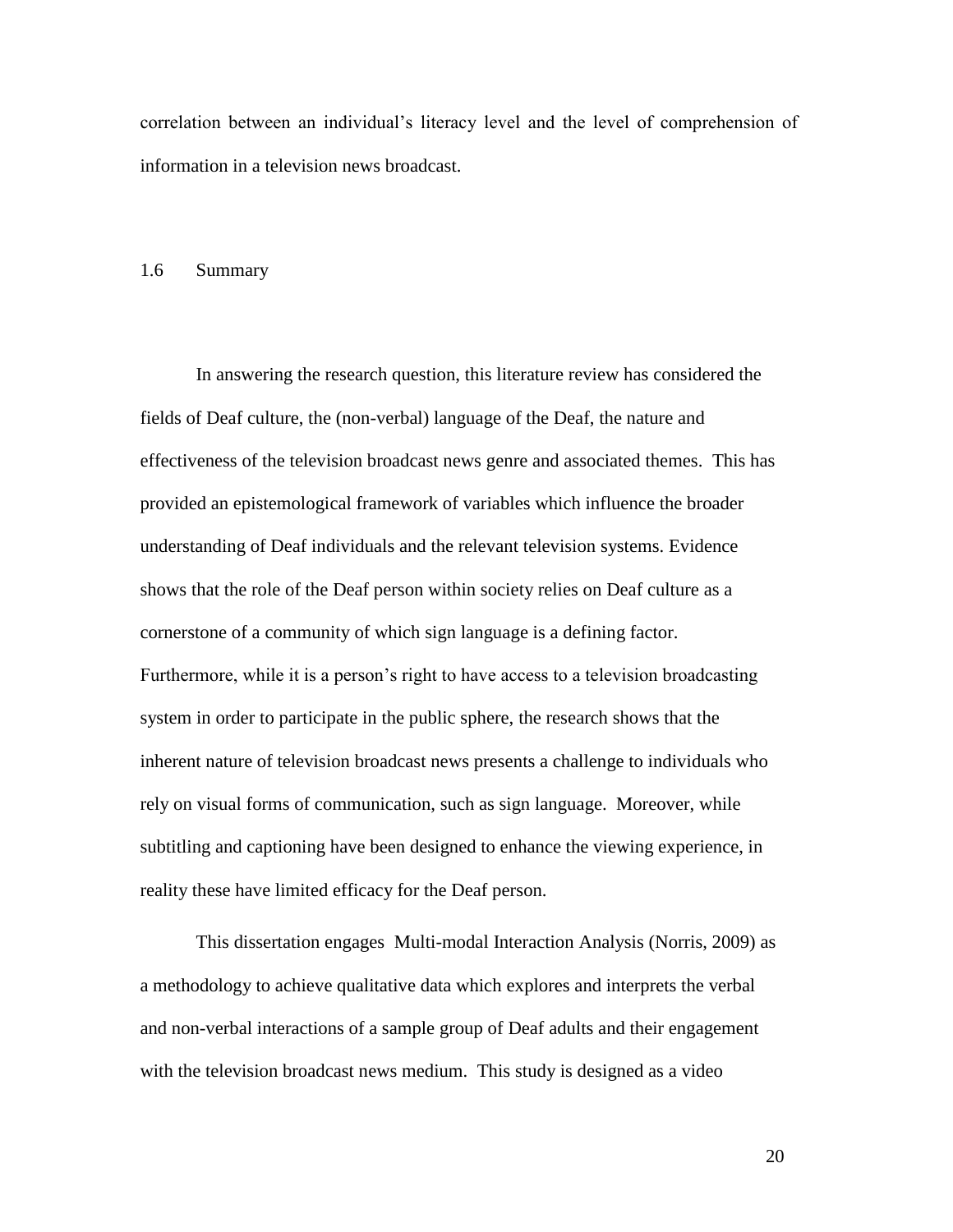ethnography, in order to record and explore all relevant communication modes including gesture, head movement, proximity, layout and posture. Listening and speaking are not relevant, as all subjects are Deaf adults and their primary form of communication is NZSL.

It has been identified by Cheong and Karras (2009) that there is a dearth of research on interactions between Deaf adults and the media, and in particular, television news broadcasts. And while quantitative data exists on the comparison of behaviours between hearing and Deaf students using pre-recorded video content in an educational setting, there is no clear qualitative enquiry which affirms behavioural observations in the home environment. These themes are therefore addressed in this study, and the results and analysis will make a positive contribution to a broader level of inquiry into the relationship between the Deaf and the mass media.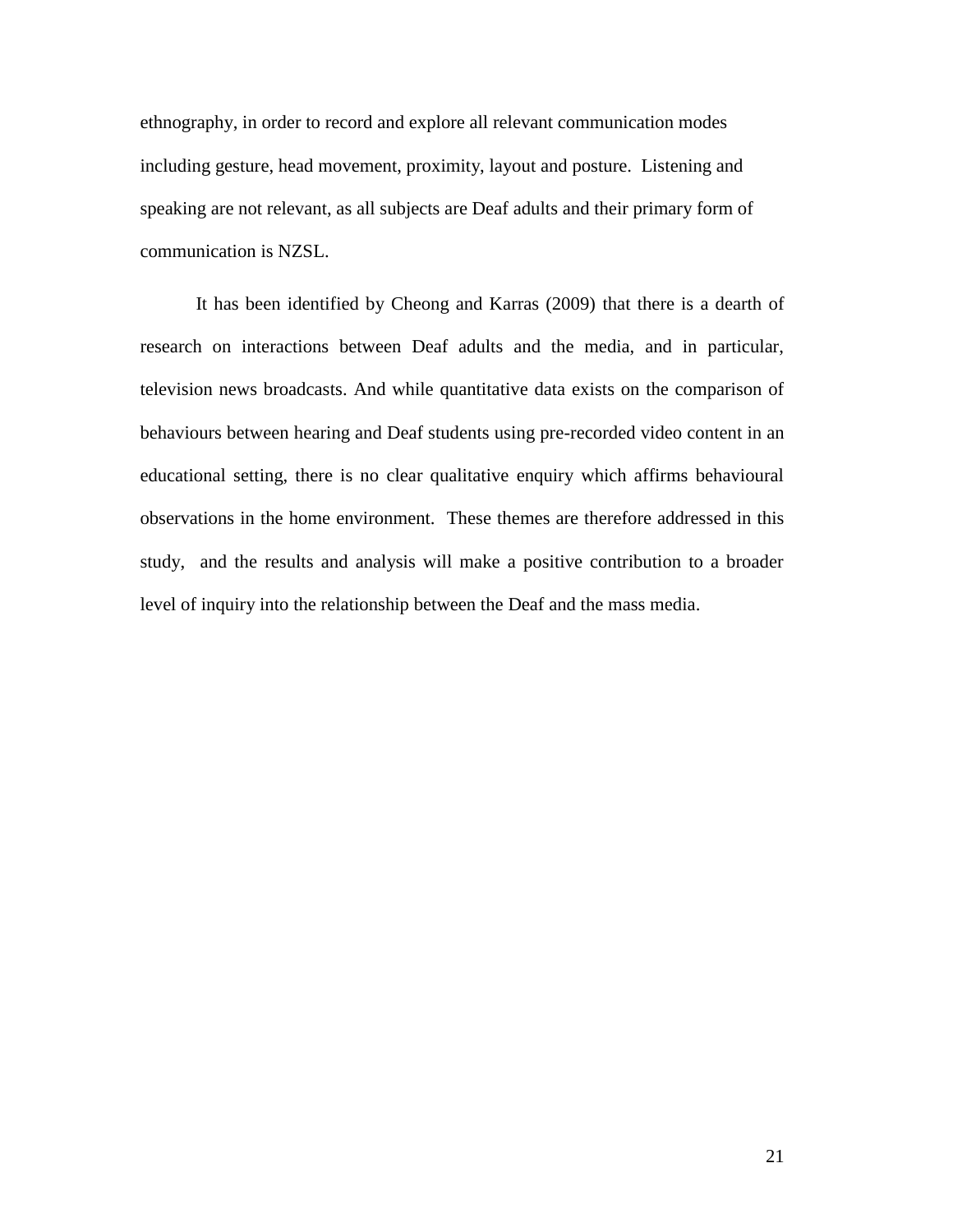### Chapter 2: Methodology

### 2.1 Introduction

This chapter introduces and discusses the qualitative methodological approach and the research design most relevant to the examination of the research question: How does a Deaf person position themself in the home environment in relation to a television news broadcast? It aims to provide greater understanding in the field of knowledge that juxtaposes the Deaf with television broadcast news by exploring, through five communicative modes (Norris, 2004), the natural behaviours of a Deaf person in situ. The methodology begins with a short contextual overview of media discourse as advanced by two leading linguists in the field (van Dijk, 2001; Cotter, 2001). This is applied to the proposed Multi-modal methodology (Norris, 2004) which considers the communicative modes engaged when a Deaf person interacts with the television set. This methodology and its relevance to the research question is then justified. It is followed by a description of the locations where the data collection has occurred, and details of the data collection process itself. Within the research process, there have been a number of ethical concerns, and these are outlined and addressed. The chapter concludes with a brief summary which recaps the methodological approach, its relevance to the research question and the value it provides in developing further research inquiry into the broader topic of the Deaf and the mass media.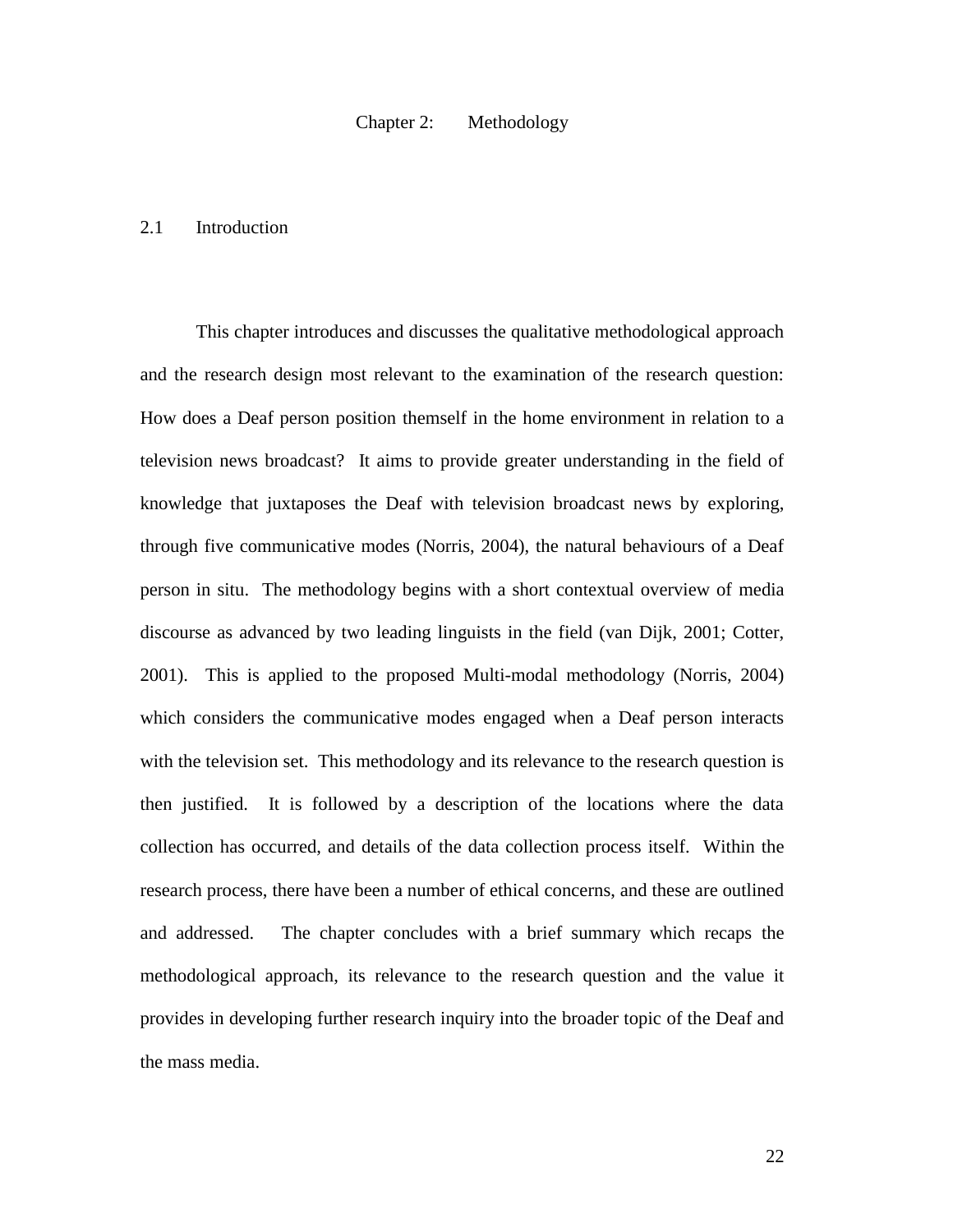## 2.2 Media discourse

According to van Dijk (2001), members of powerful social groups and institutions have access and control over public discourse, and the more control one has, the more influential and ultimately the more powerful one can be. Moreover, van Dijk (2001) states that by considering the notions of critical discourse analysis the researcher is able to define public discourse in terms of communicative events.

Cotter (2001) states that the discourse of the news media has two key components. The first is the news story itself, where texts, spoken or written, encode the values and the ideologies which have an impact on, and reflect upon, the world. The second is the process by which news is created, which focuses on "the norms and routines of the community of news practitioners" (Cotter, 2001, p. 418). Cotter acknowledges that the primary focus of the majority of media research focuses on the first component as outlined above.

Cotter adds that the two aforementioned key news media components underpin six primary approaches to analysis which are:

i) critical, which is informed by social theory;

ii) narrative/pragmatic/stylistic, which focuses on discourse-level elements and explanations such as presentation and the issues of audience response;

iii) comparative/cross-cultural, the role of culture and politics in the production of news discourse;

iv) media/communication studies, using traditional positivist methods;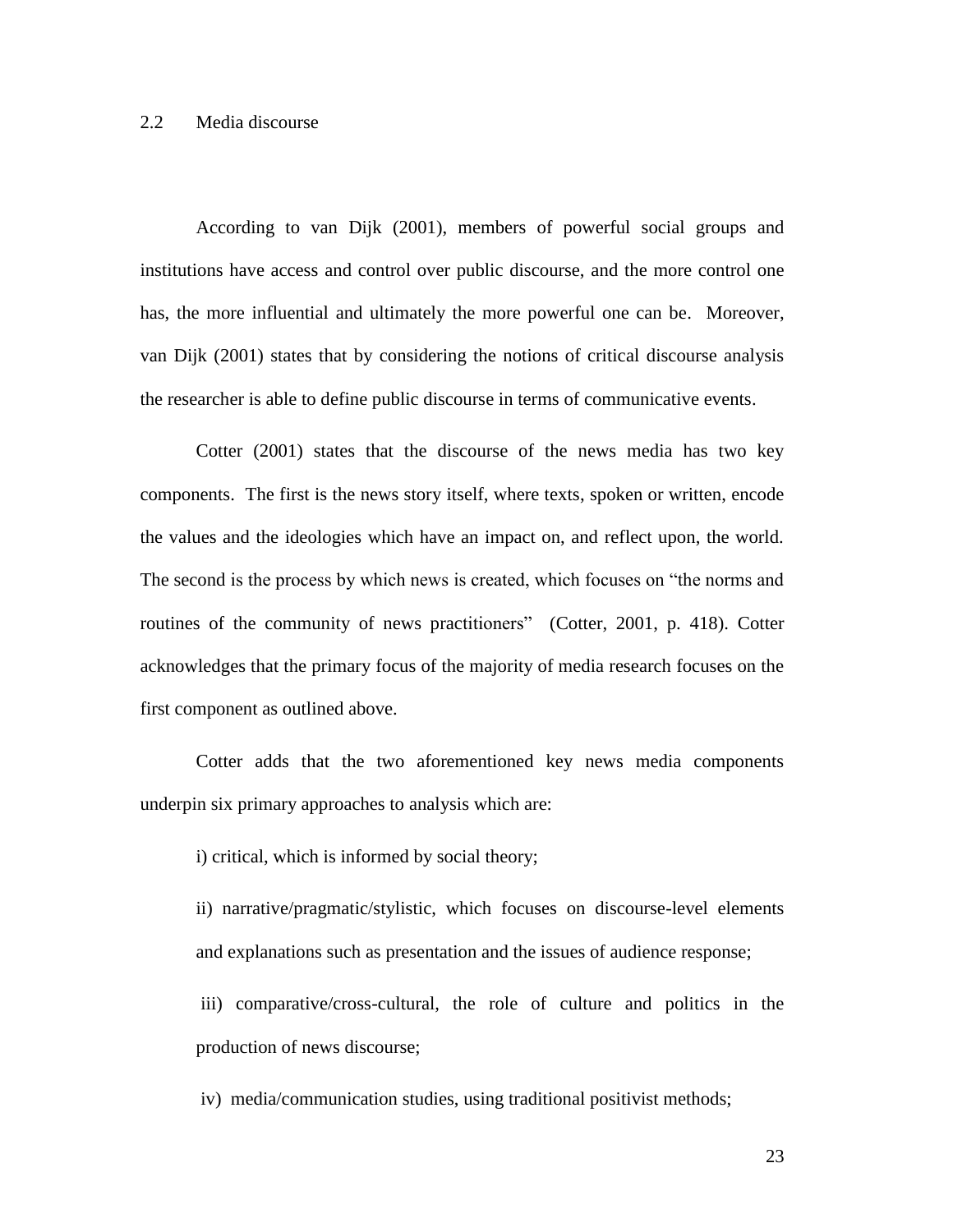v) practice-focused, where situated practices are often informed by ethnography;

and

vi) cognitive methods, relative to comprehension or aspects of mental structure. (2001, p. 418-419)

The approach most relevant to the research question is iii) comparative/crosscultural method, as Deaf culture and the communication modes of the Deaf have a significant impact on the nature of the research design. Within the interpretive paradigm, a qualitative research methodology which utilises video ethnography as the primary form of data collection, is engaged to provide insight into how this marginalised cultural group of subjects uses inherent communication modes to mediate the television broadcast news message.

# 2.3 Methodological approach

The comparative/cross-cultural method is applied within the methodological framework during data gathering and analysis. The most relevant methodology for this form of enquiry is Multi-modal Interaction Analysis (Norris, 2002). This research project has used qualitative rather than quantitative methodologies, as modes cannot be counted (Norris, 2004).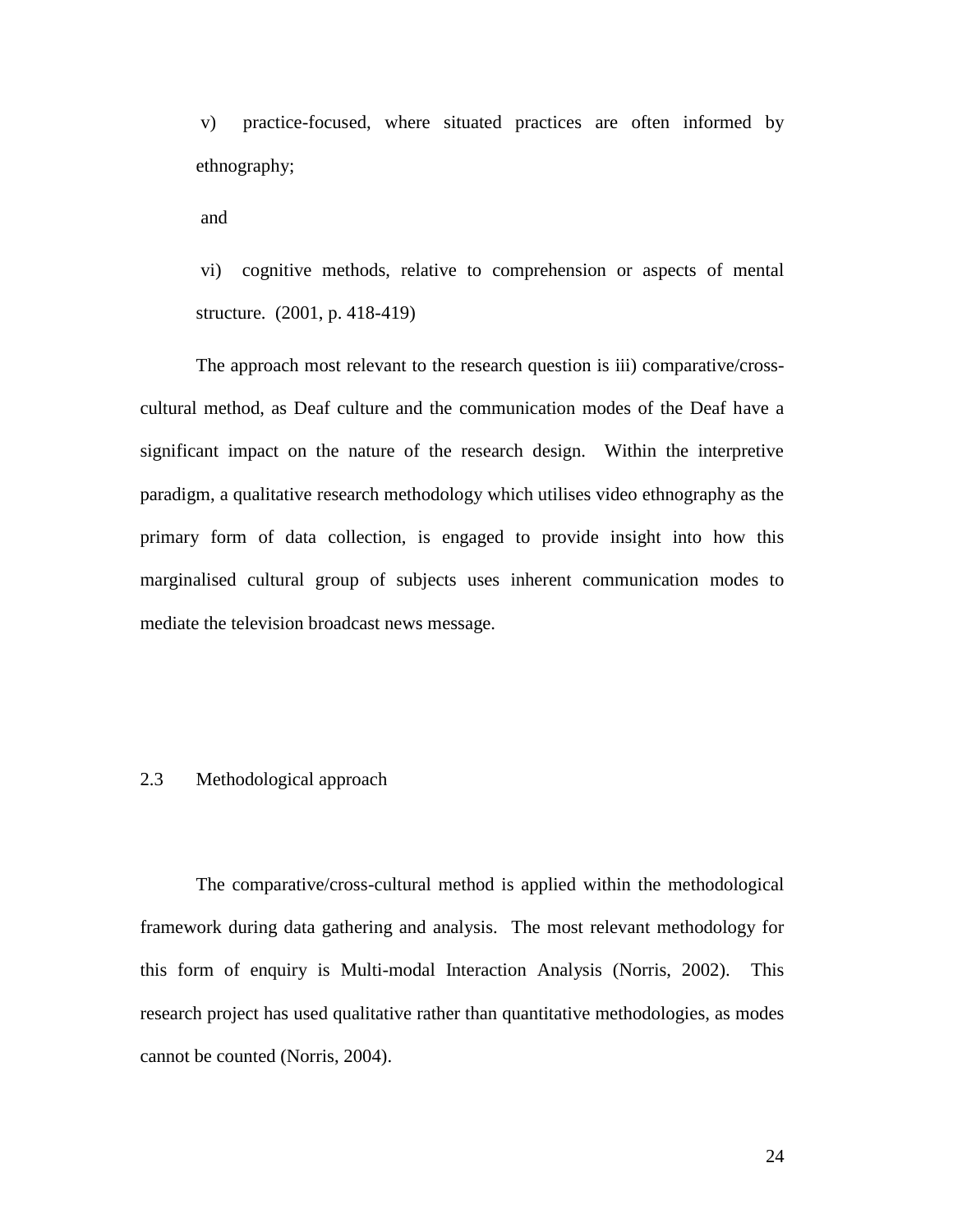Multi-modal methodology (hereafter MM) is a qualitative measure of communication modes which enables deeper exploration of discourse analysis (Norris, 2004). Norris states that MM Interaction Analysis (hereafter MIA) provides a mathematical framework to research human subconscious use of body language and non-verbal communication during social discourse. By breaking down the data into heuristic units of analysis, the ethnographic videorecorded data and supporting field notes will be analysed using MIA (Norris, 2004, 2011), to measure the use of the communicative modes of layout, proxemics, posture, gesture, and head movement. However, while MIA recognizes that language is often a dominant mode, it is not relevant to this study as the research subjects are Deaf, and their chosen form of communication is visual, rather than auditory. By treating each mode with equal value, objectivity is maintained and the researcher is able to construct meaning thematically and collectively. Furthermore, MIA defines actions at differing levels such as a higher-level action of meeting a friend, or a lower-level action of a single utterance (Norris, 2011); however they are not deemed relevant as these actions are present in conversations between two individuals, rather than when one individual interacts with a social tool, which in this study is a television set.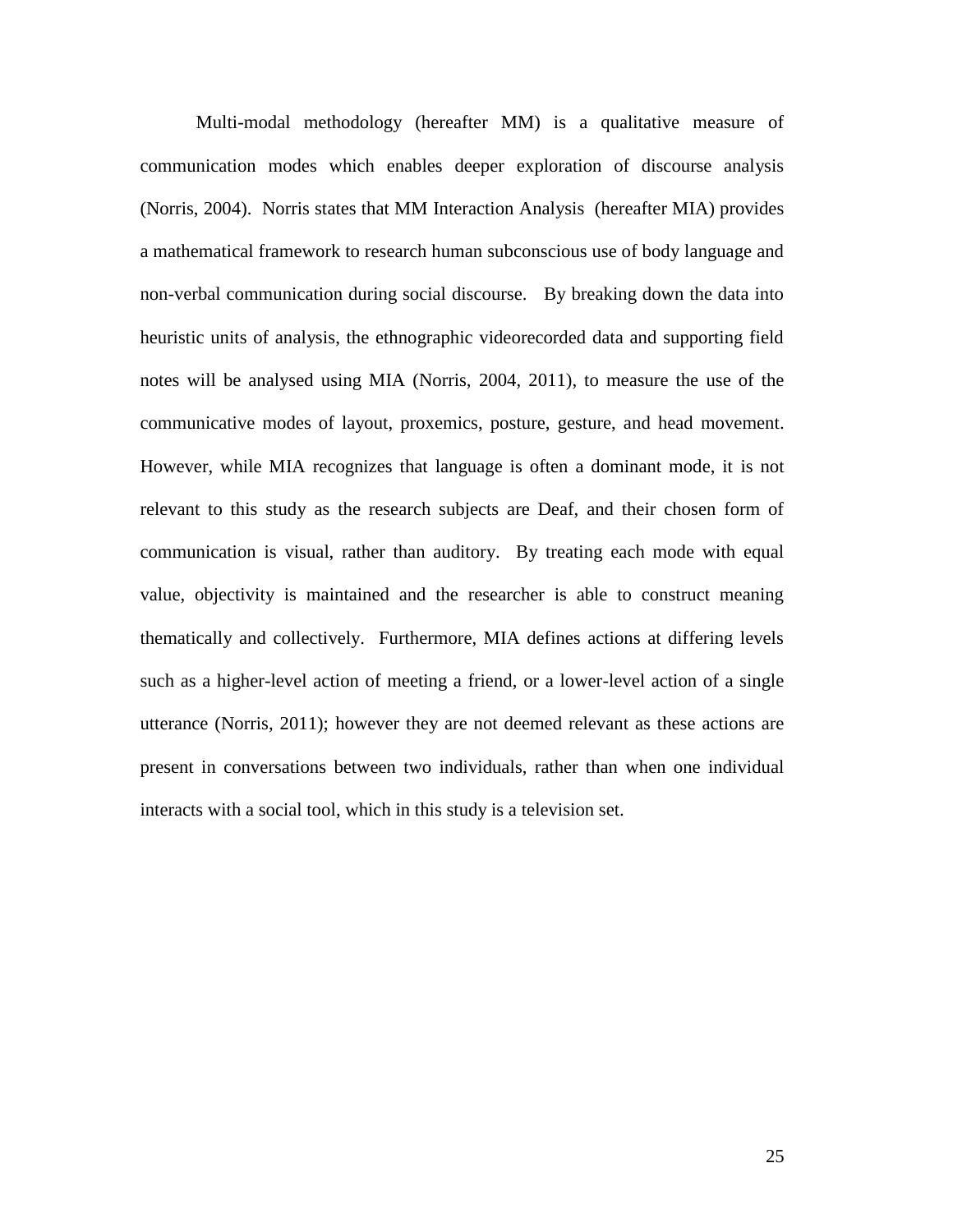# 2.4 Data collection and analysis

### 2.4.1 Participants

Four participants have been randomly selected from a group of individuals who responded to a publicly displayed invitation to participate in the research project. The participants (females aged over 18 years) all lived in Auckland, due to ease of access of data gathering by the researcher, and identified themselves as being Deaf. All stated that they had a significant to profound hearing impairment, used NZSL as their primary form of communication, and identified with Deaf culture. They also stated that they watched television news on a regular basis. Deaf-plus, or multiple sensory disabled, participants were not invited to participate, it was identified that such candidates' secondary disabilities would likely impair their ability to provide reliable data for the methodology used.

The data was collected in the participants' home settings as they watched television news, between 6pm and 7pm. This time frame aligns to the television news programmes broadcast live-to-air on New Zealand"s two free-to-air television networks, TVNZ and TV3, as these channels are readily accessible to all viewing audiences throughout New Zealand.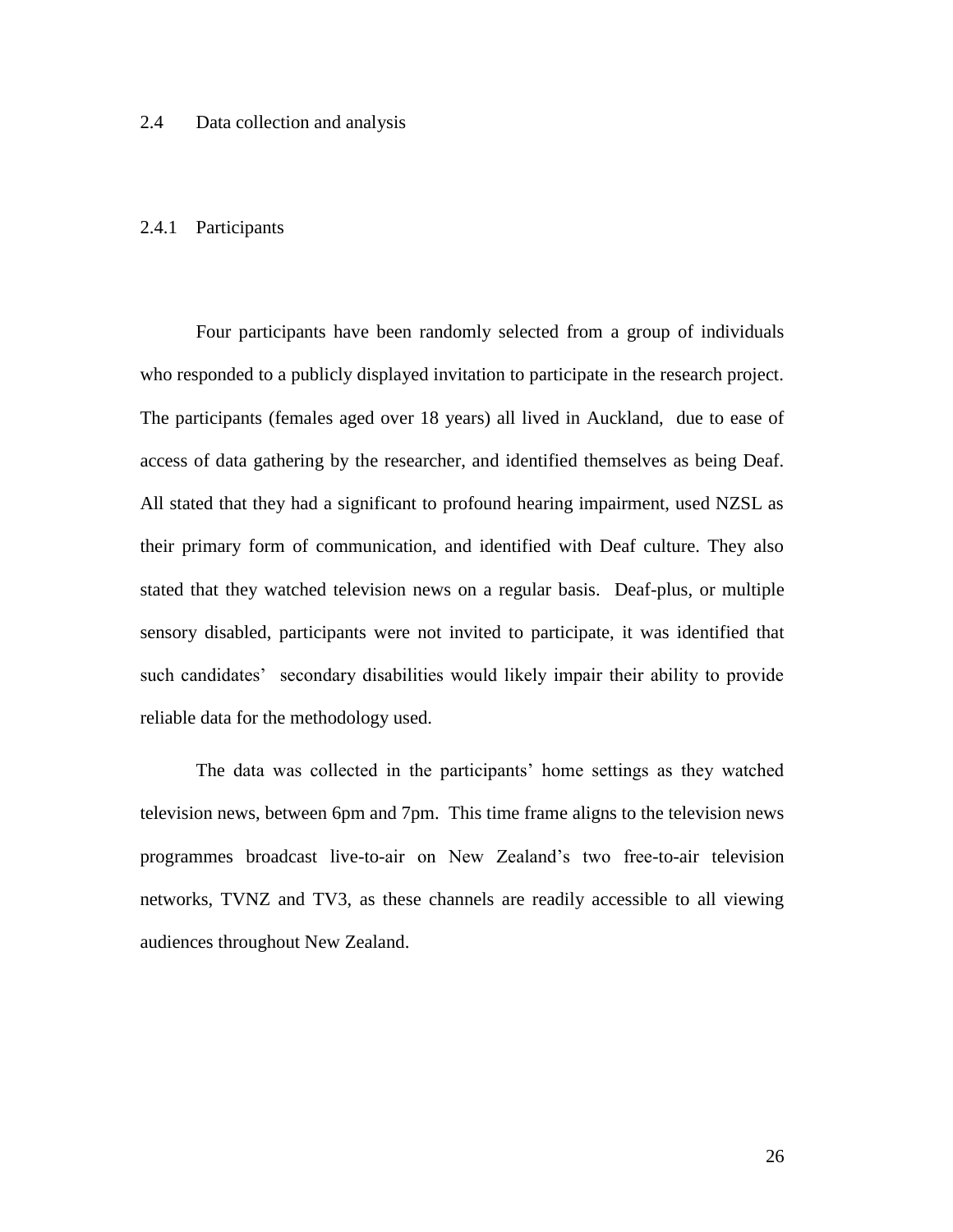#### 2.4.2 Instruments

As stated by Norris (2002), MM video transcription provides data for analysis of MM actions and interactions. Furthermore, where the action becomes mediated, such as through interaction with a computer or in this case a television set, the video transcription provides contextualization of the communication modes which feature therein, and the mediational means under which they are applied. Videotaped ethnographic observation was the preferred instrument in the gathering of data, and the videocamera was operated by the researcher in the home environment of each participant. The participants were able to go about their normal viewing habits in a setting they felt comfortable with. The video camera and the researcher were located in a room where a television set was positioned, 15 minutes prior to the news broadcast. This time lag was established so the presence of these instruments did not become an inadvertent "cue" for the participants to commence their engagement with the television news broadcast. The participants were able to move into and out of the room, engage in secondary actions, such as eating, drinking and communicating with another resident when they chose to do so naturally. In this way, the instruments aimed to minimize any risk of impacting on the data as participants went about their daily lives. The video camera and the researcher remained silently located until the news hour had concluded.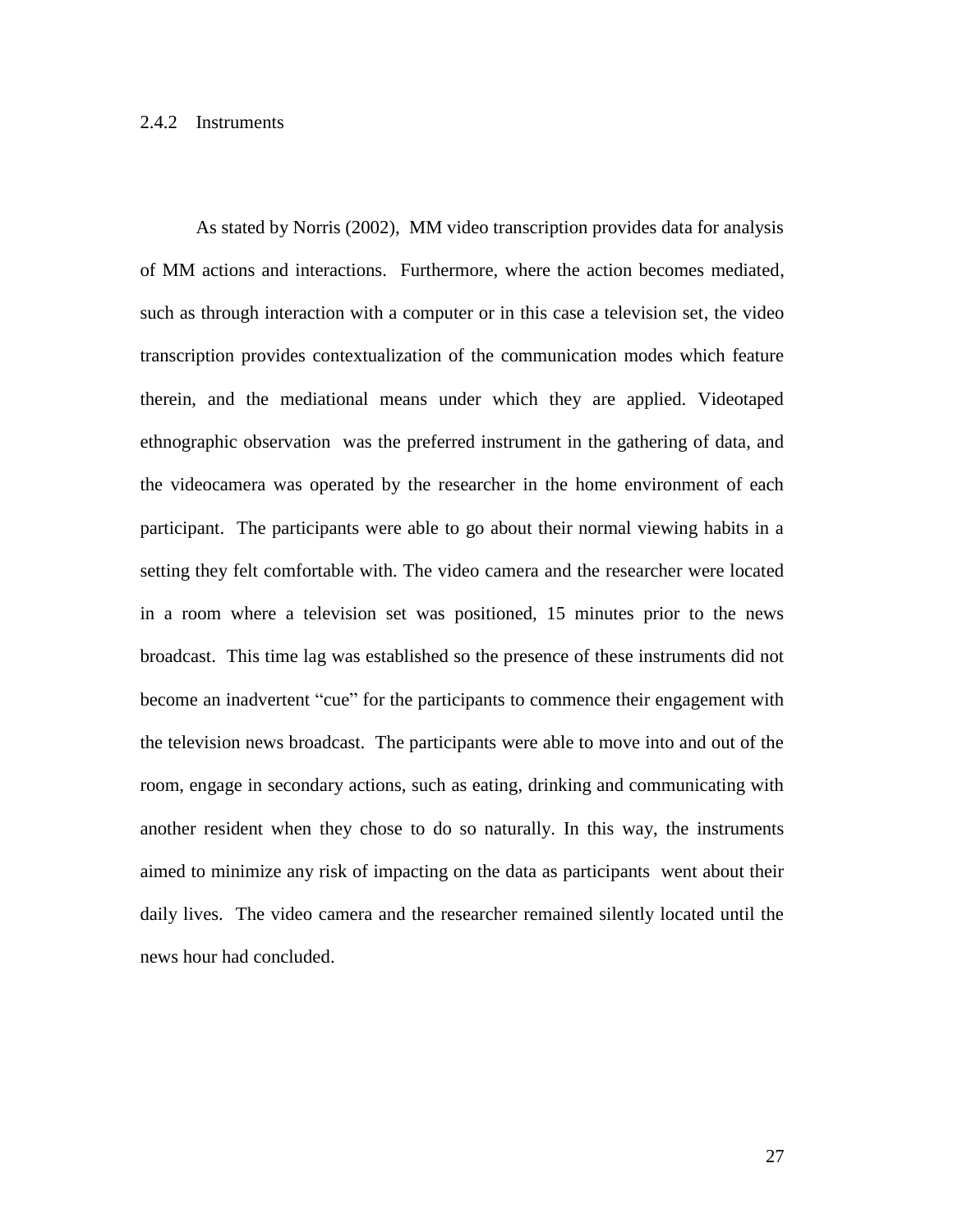### 2.4.3 Data reliability

Data reliability becomes limited when a video camera which can be ably focused to capture specific interaction, but is unable to record peripheral actions due to the limited camera angle (Norris, 2004). Thus, the researcher has contextualized the videoethnography with supplementary field notes. These notes have included key elements within the environment of each participant, such as other residents who have been actively present on the periphery of the data gathering and may have influenced the reliability of the data. The researcher has also recorded details of the news content broadcast during the data gathering, in order to triangulate the influence the news discourse has on the participants' viewing actions. However, it is acknowledged that these details are likely to be of greater value in future research projects which probe further into the area of Deaf and the mass media.

The research design has been to focus on the visual evidence of communication modes, however, the data gathered features synchronized audio. While this may be deemed as unnecessary, it cannot be ruled out that sound messages may, in some subordinate way, affect the reliability of the data gathered. For example, a Deaf person may subconsciously react to a vibration which is felt when a very high or very low level frequency sound occurs.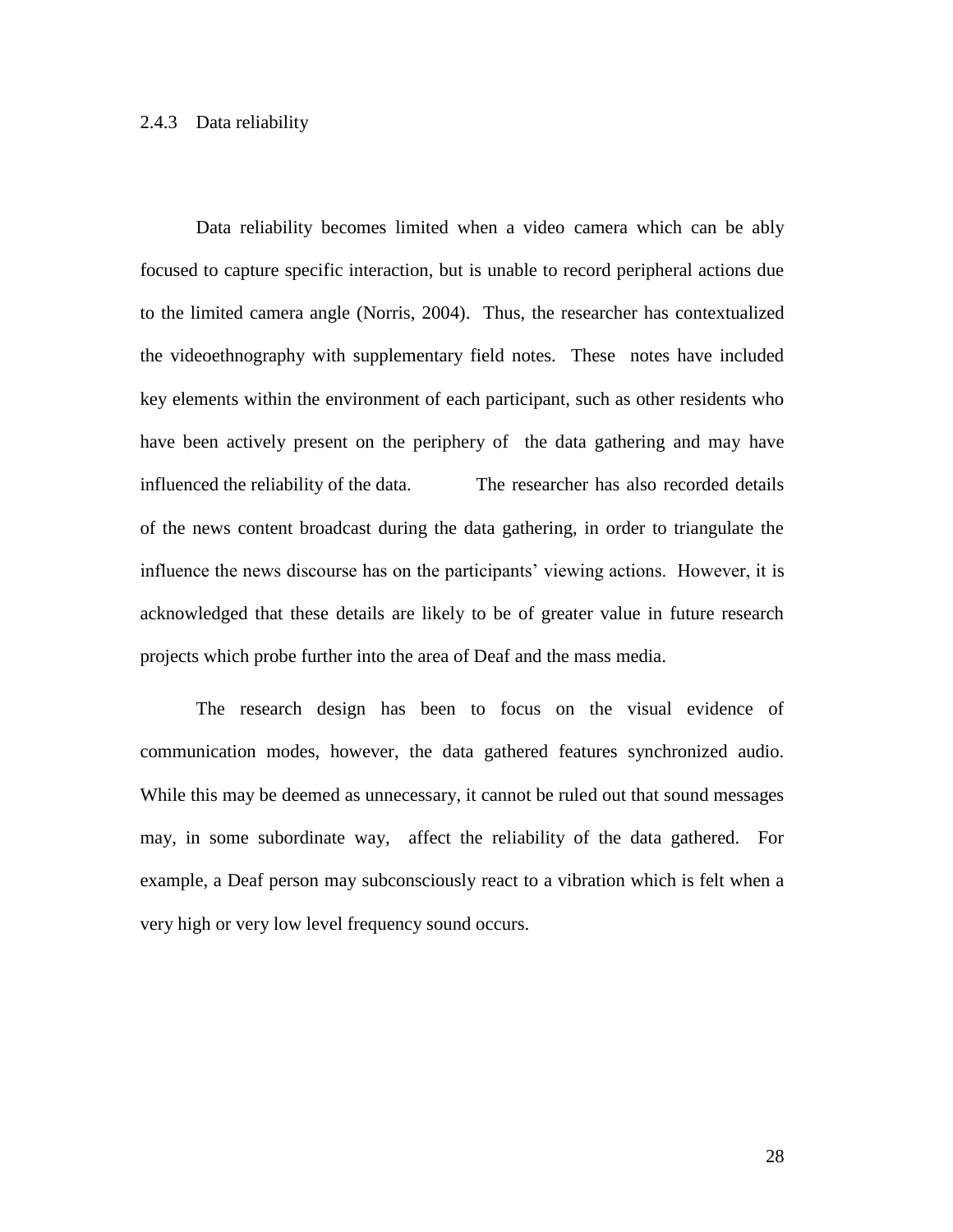#### 2.4.4. Data validity measures

Issues of validity have been considered by the researcher. Norris (2004) acknowledges that MM transcription is a complex process because it requires the researcher to translate visual and auditory data into text for analysis; however, the communicative modes do not translate easily into language. For example, body posture which is easily recorded by the camera, is difficult to describe textually. MM transcription "is a constant interplay between analysis and method of description, and, of course, is always based in theoretical assumptions". Therefore, in order for the data to be validated, the researcher should not simply analyze the images recorded, but instead relate those images to describe specific moments in time, and how the communication modes are played out by the participants (Norris, 2004, p. 65).

### 2.4.5 Data analysis

Data analysis methods, which feature in this research project, were determined by the research question which has driven the study and the method upon which the data has been gathered. The video ethnography has been analysed within an interpretive paradigm, using MM interaction analysis to identify the communication modes that occur when a Deaf person engages in watching television broadcast news discourse. The researcher has transcribed each of these modes independently, in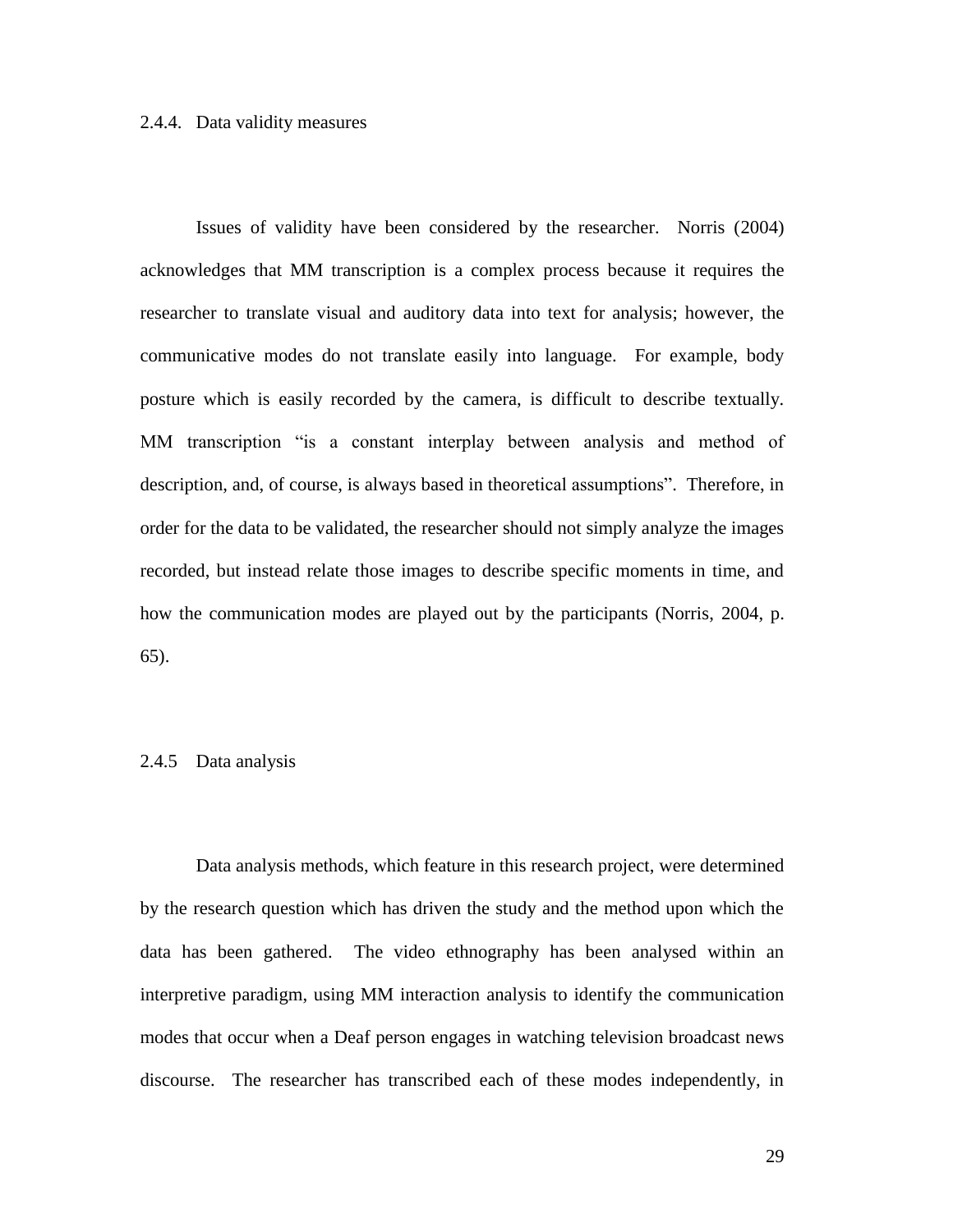order to preserve the validity of the academic inquiry and minimize the risk of potential ambiguity or confusion. The results were then assembled into a combined transcription in order to provide an holistic overview of the data analysed.

#### 2.4.6 Ethical considerations

In accordance with AUT University ethical requirements issued by the university"s ethics committee, privacy and confidentially were respected throughout the research process as personal details and data recorded during the course of the research have remained confidential to the researcher and supervisor. It is the interpretation of the data which has been published. In an acknowledgement of respect for Deaf culture, the design of this project has been achieved in consultation with Deaf Aotearoa New Zealand, the national organisation of Deaf New Zealanders which is guided by the principles of the New Zealand Disability Strategy.

Each of the four participants received general information on the study by email, and were provided with a printed Participant Information Sheet (appendix 1) and Consent Form (appendix 2). Both documents were discussed with the researcher using a NZSL interpreter on the date of data collection. The NZSL interpreter was also available thoughout the data collection period to mediate communications between the researcher and the participants before and after the recording period. Furthermore, all participants to the study were advised that, as volunteers, they could withdraw at any time, without prejudice. Signed consent was obtained from all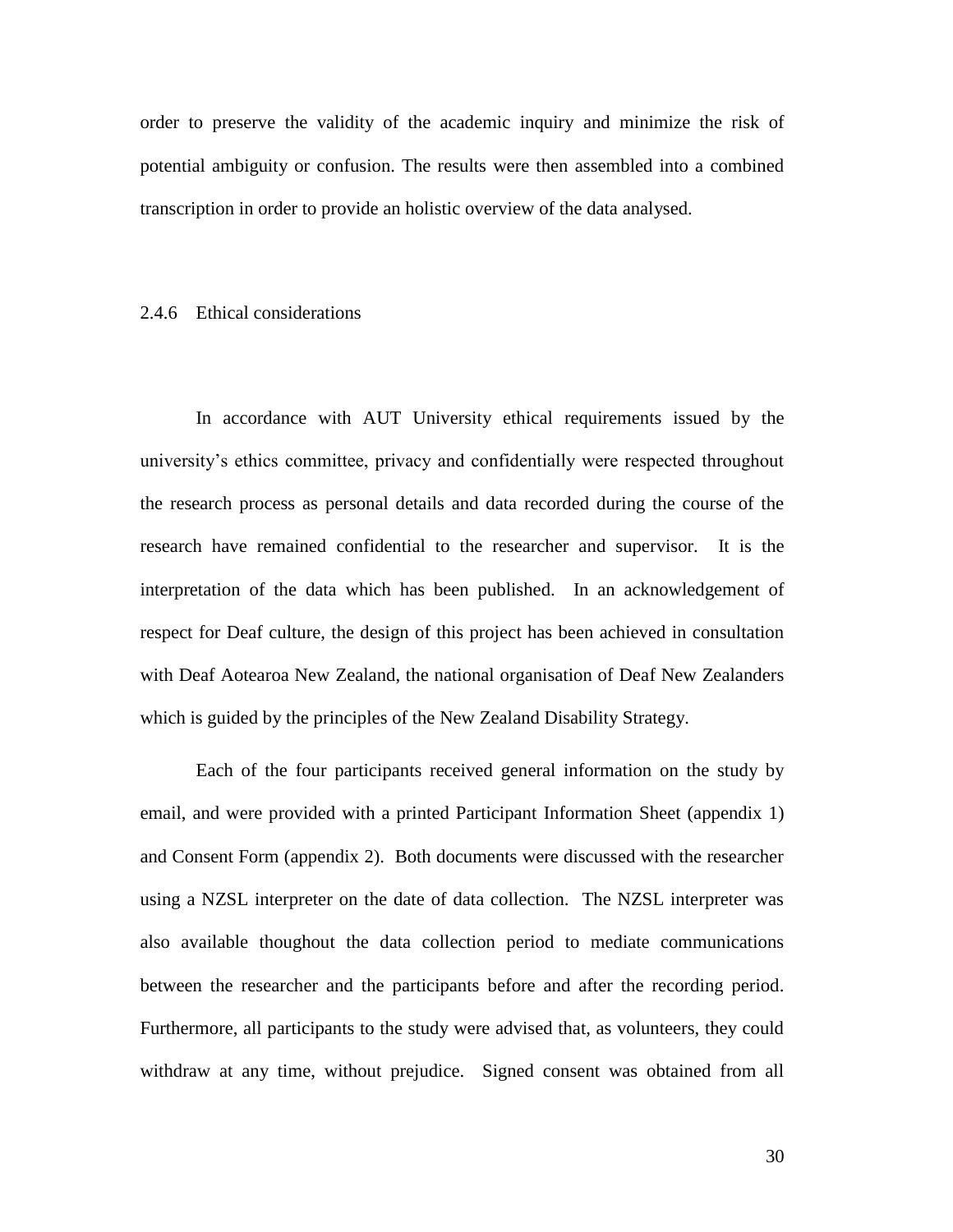participants prior to the commencement of the research project. Each participant was assured no identifying information would be included in the study, and that a number was assigned to each to ensure their confidentiality was preserved. Furthermore, all participants were assured that the information they provided would be used to fulfil the aims of the research project only.

A Confidentiality Agreement (appendix 3) was signed by the NZSL interpreter and an Observational Protocol (appendix 4) was completed and adhered to by the researcher throughout the data collection period.

As a parent of a deaf child, I have learned how to conduct myself with honour and good faith in the Deaf community through participation and showing respect for Deaf culture and the use of NZSL. I have interacted in a social context with the Deaf sector members on a regular basis for more than twelve years.

# 2.5. Summary

This chapter has outlined the research design and described in detail the research procedure undertaken. A qualitative approach was adopted to explore an area of academic inquiry which has been identified as under-researched within the literature reviewed. Within the interpretive paradigm, MM interaction research has been described as the methodology proposed. As outlined, this methodology has analyzed inherent communication modes recorded in video ethnography as the primary form of data collection. Data validity and reliability were achieved by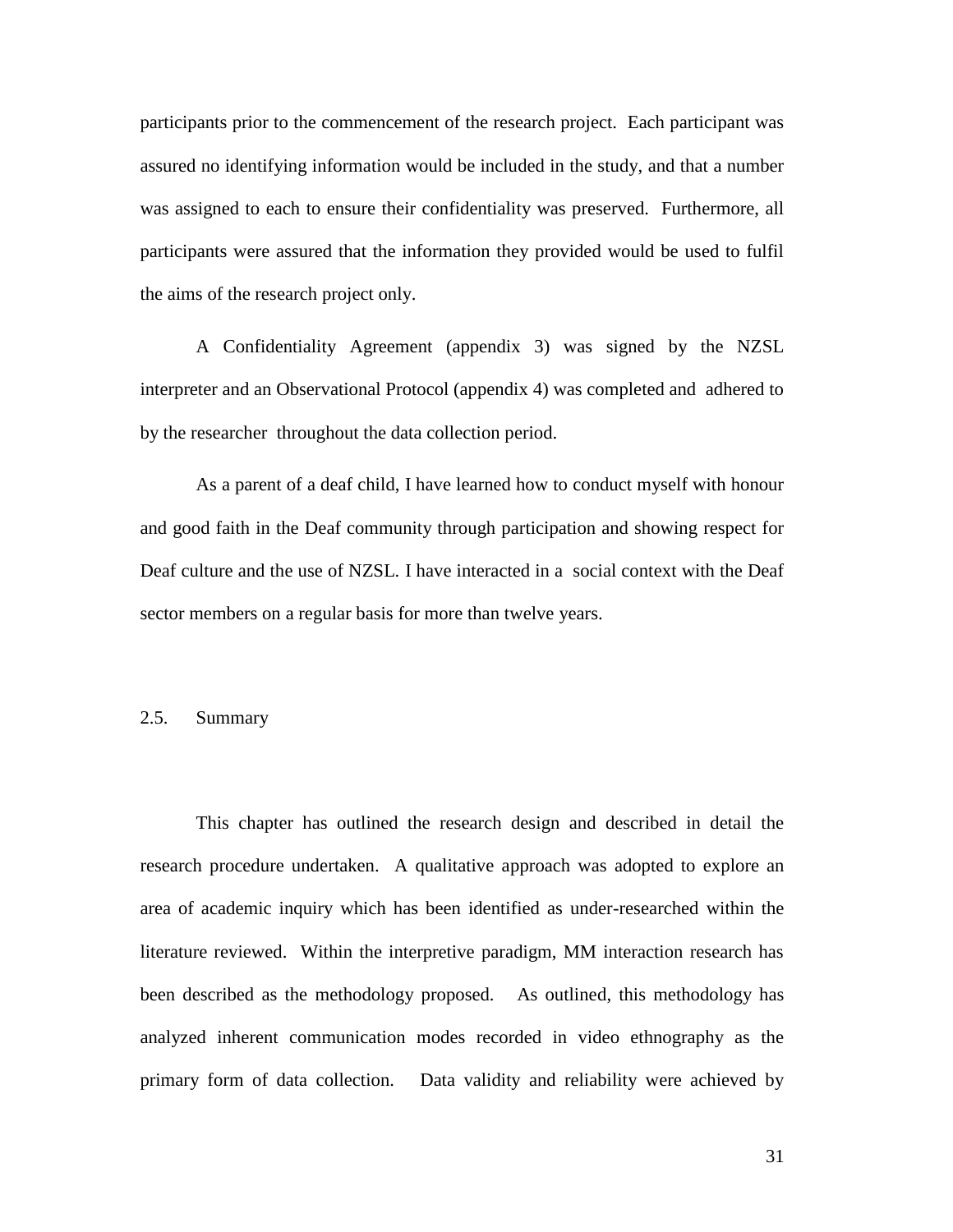supplementing the video recordings with observational field notes. Finally, every effort has been made to preserve the integrity of the participants and integrate ethical considerations into the research process.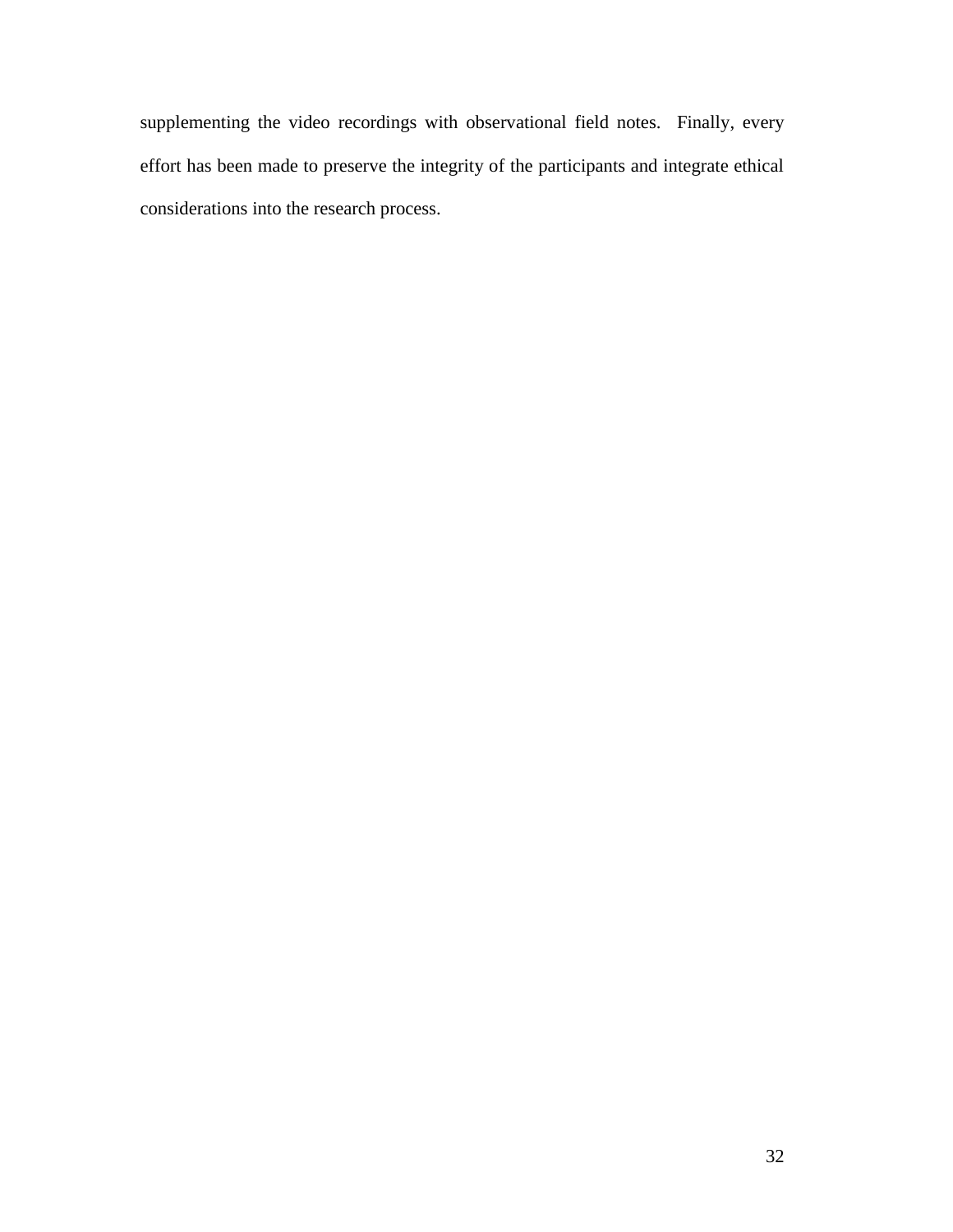### 3.1 Introduction

This chapter presents an analysis of the research data gathered during the video ethnography, and the research question posed in chapter 1 is reiterated and addressed therein. From the hour-long recordings, shorter segments of up to 5 minutes duration have been selected as representative of the events which occurred. These qualitative results have been supplemented with observational field notes and these have been analysed using MIA (Norris, 2004) applied to five communication modes: layout, proxemics, posture, gesture and head movement. These modes were selected on the basis of relevance to the research question and the academic level of inquiry. Firstly, the results are broken down into heuristic units of analysis which are thematically addressed, then secondly, they are addressed collectively as part of the analysis at the end of this chapter.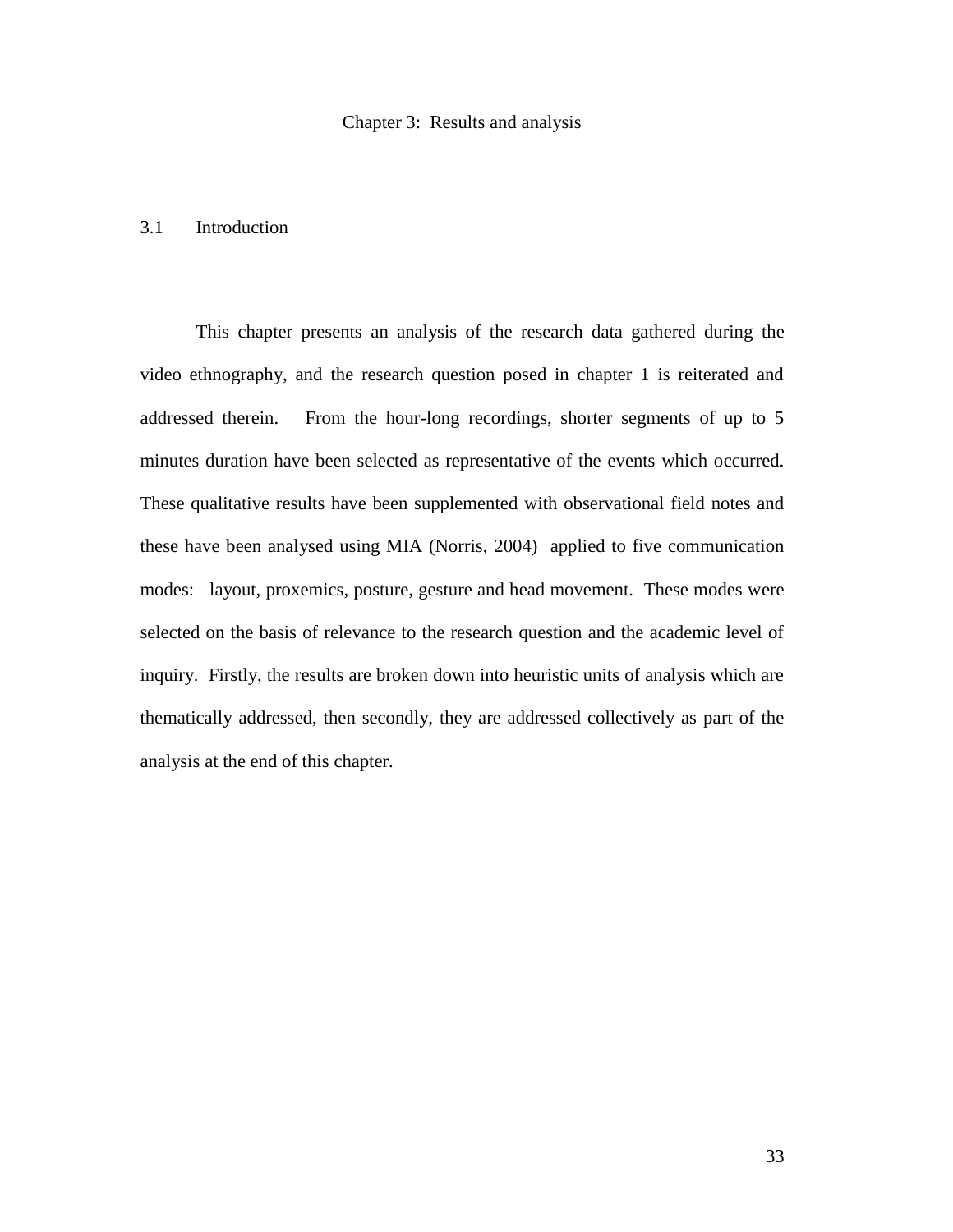Figure 3.2.1.1

Layout of the living area of Subject 1.



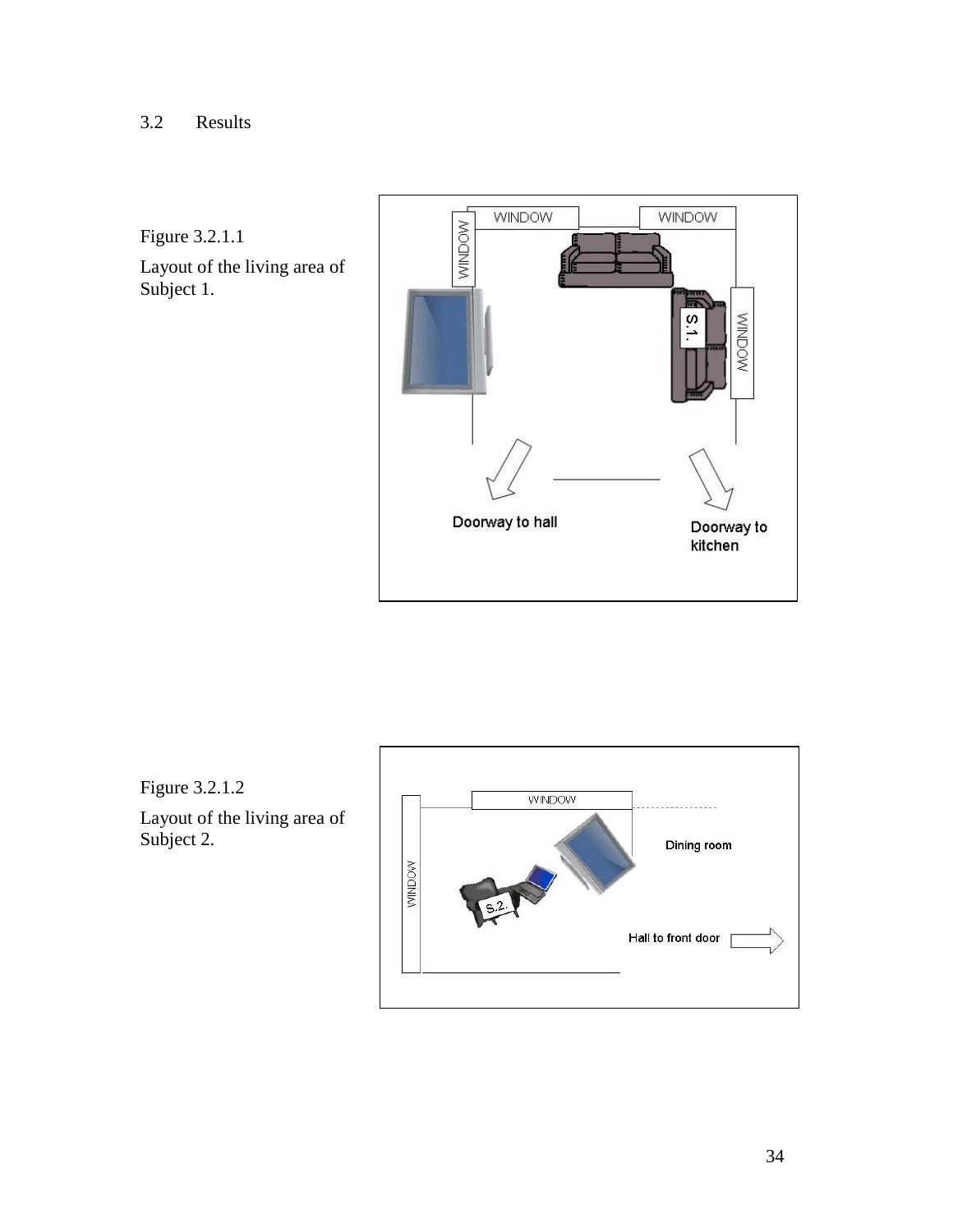



Figure 3.2.1.4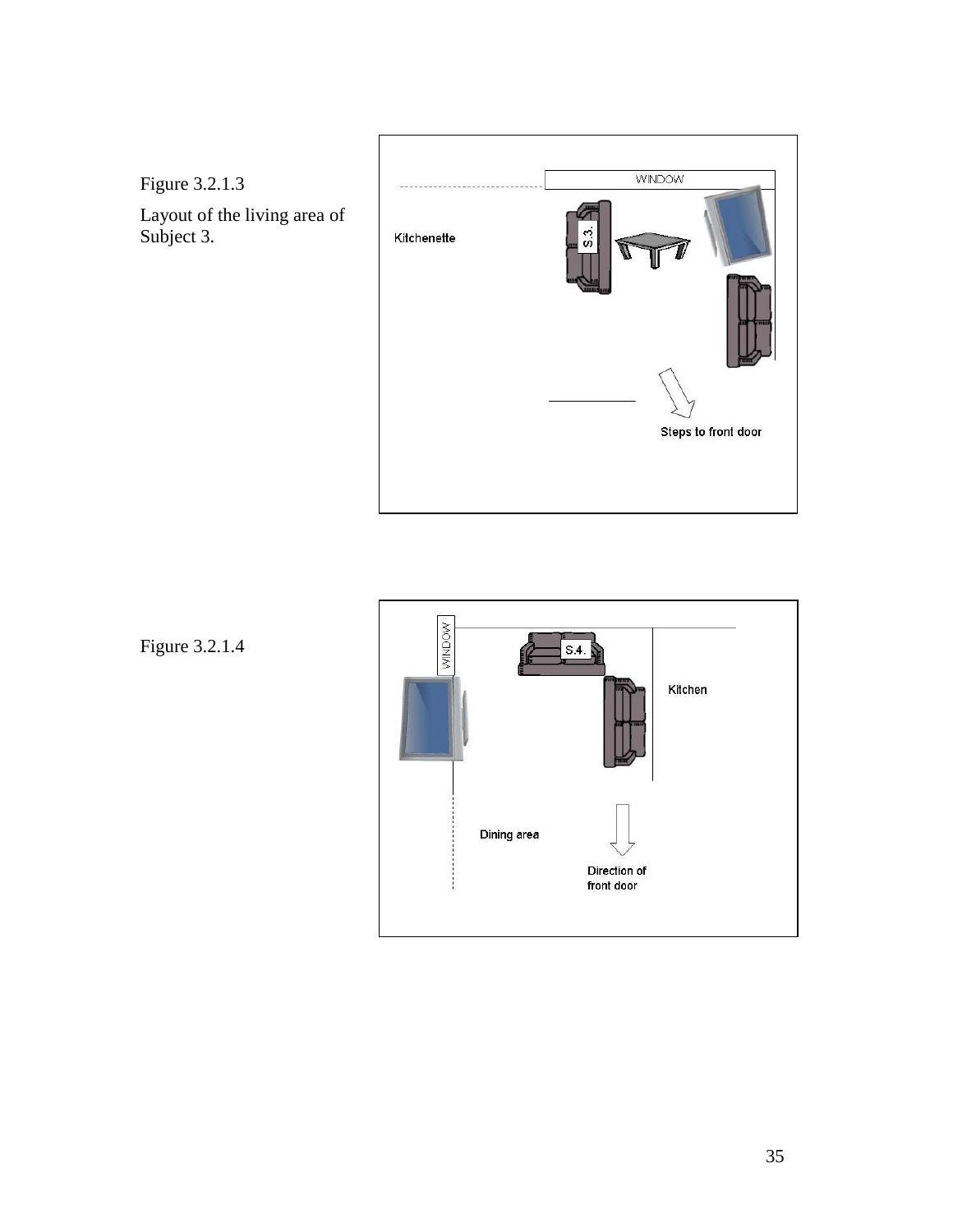Figure 3.2.2.1a

Proxemic of the television set in the living area of Subject 1.



Figure 3.2.2.1b

Proxemic of Subject 1 from the viewing position.



Figure 3.2.2.2

Proxemic of Subject 2 to the television set.

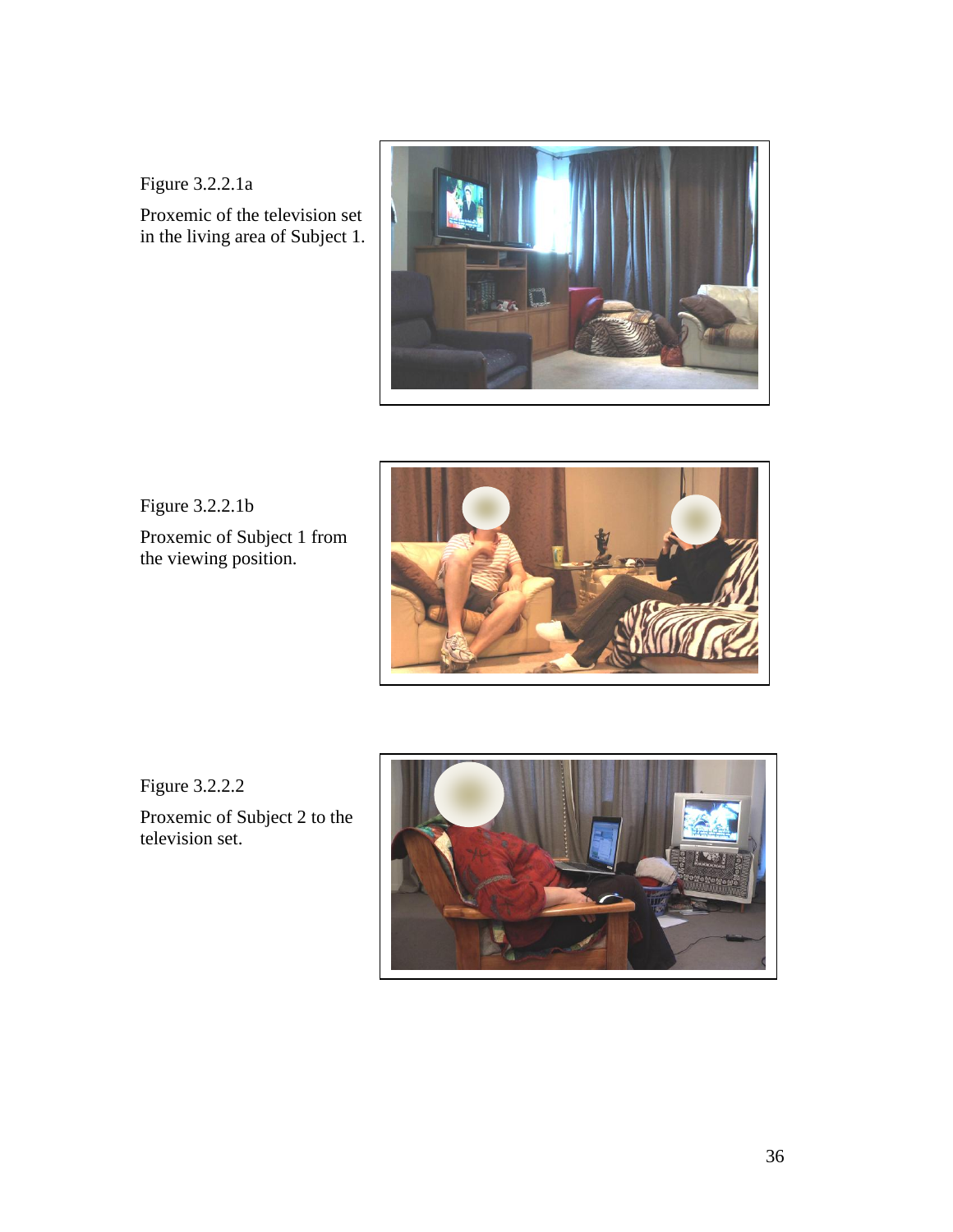Figure 3.2.2.3a Proxemic of Subject 3 from the kitchenette.



Figure 3.2.2.3b

Proxemic of Subject 3 from the viewing position.



Figure 3.2.2.4a

Proxemic of the television set in the living area of Subject 4.



Figure 3.2.2.4b

Proxemic of Subject 4 from the viewing position.

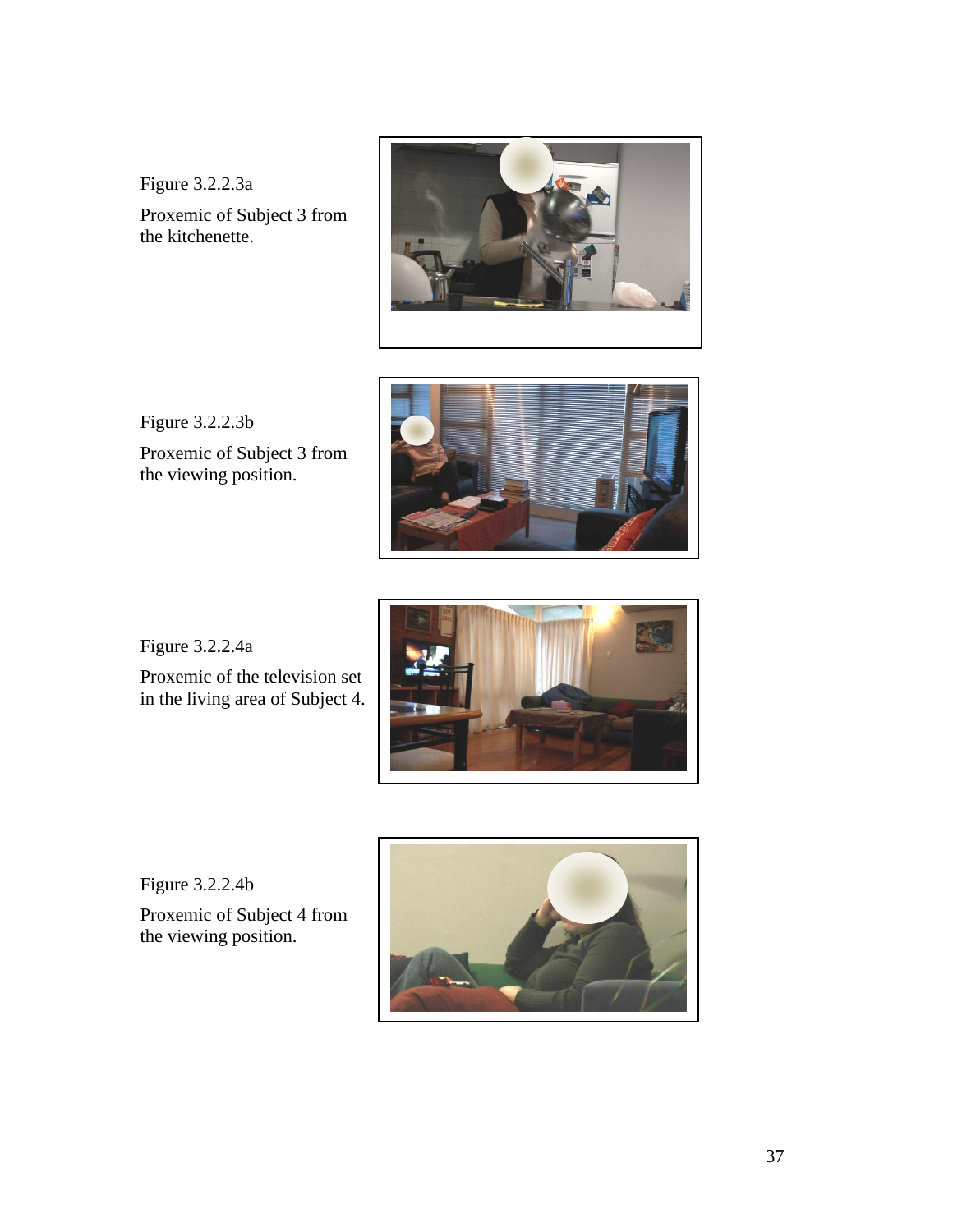Figure 3.2.3.1 Posture of Subject 1.



Figure 3.2.3.2 Posture of Subject 2.



Figure 3.2.3.3a

Posture of Subject 3 in the viewing position.

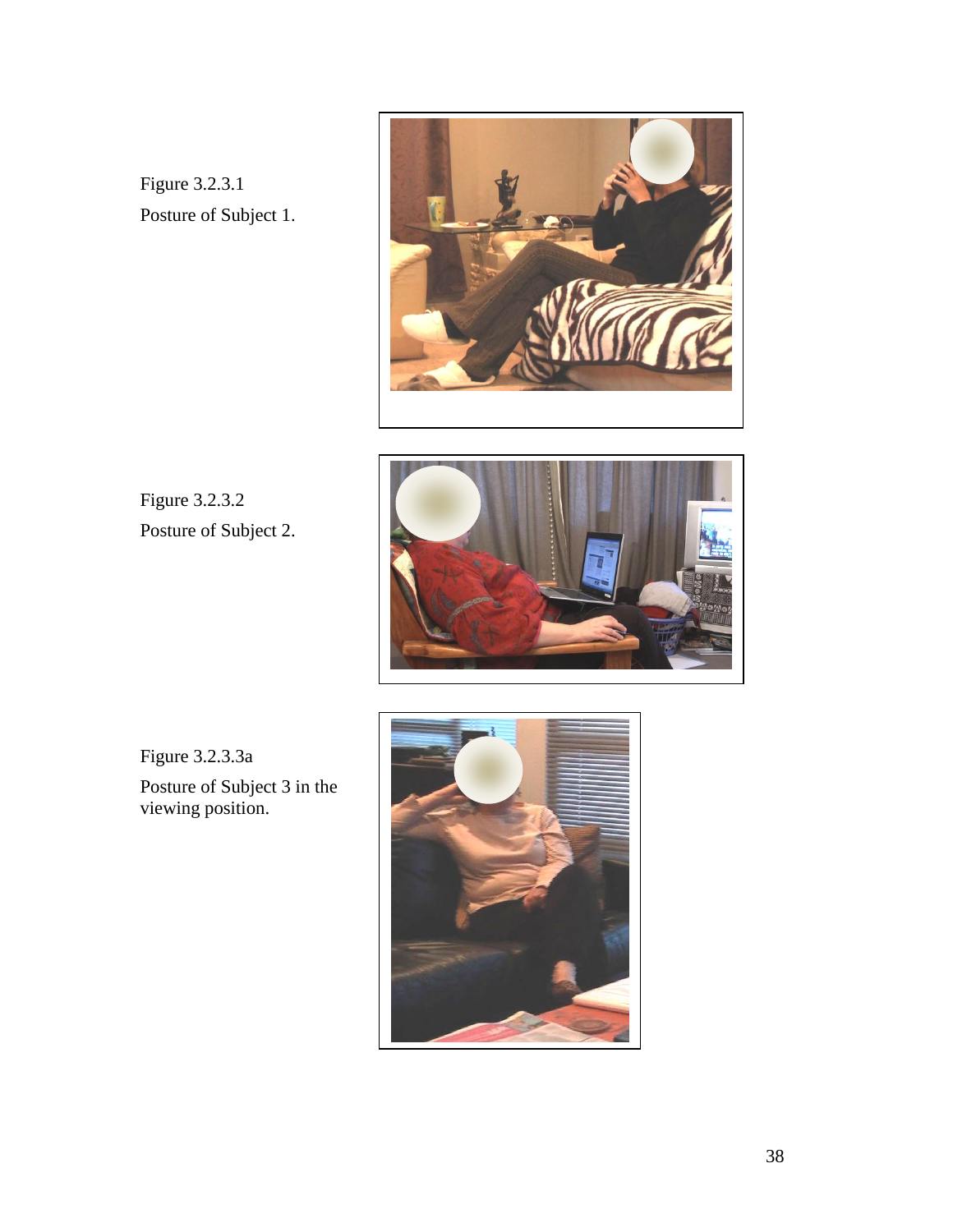Figure 3.2.3.3b

Posture of Subject 3 while using a laptop in the viewing position.



Figure 3.2.3.3c Posture of Subject 3 while her hand has moved to her face.



Figure 3.2.3.3d Posture of Subject 3 while drying a pot in the kitchenette.



Figure 3.2.3.3e

Posture of Subject 3 while her hand has moved to her face in the kitchenette.

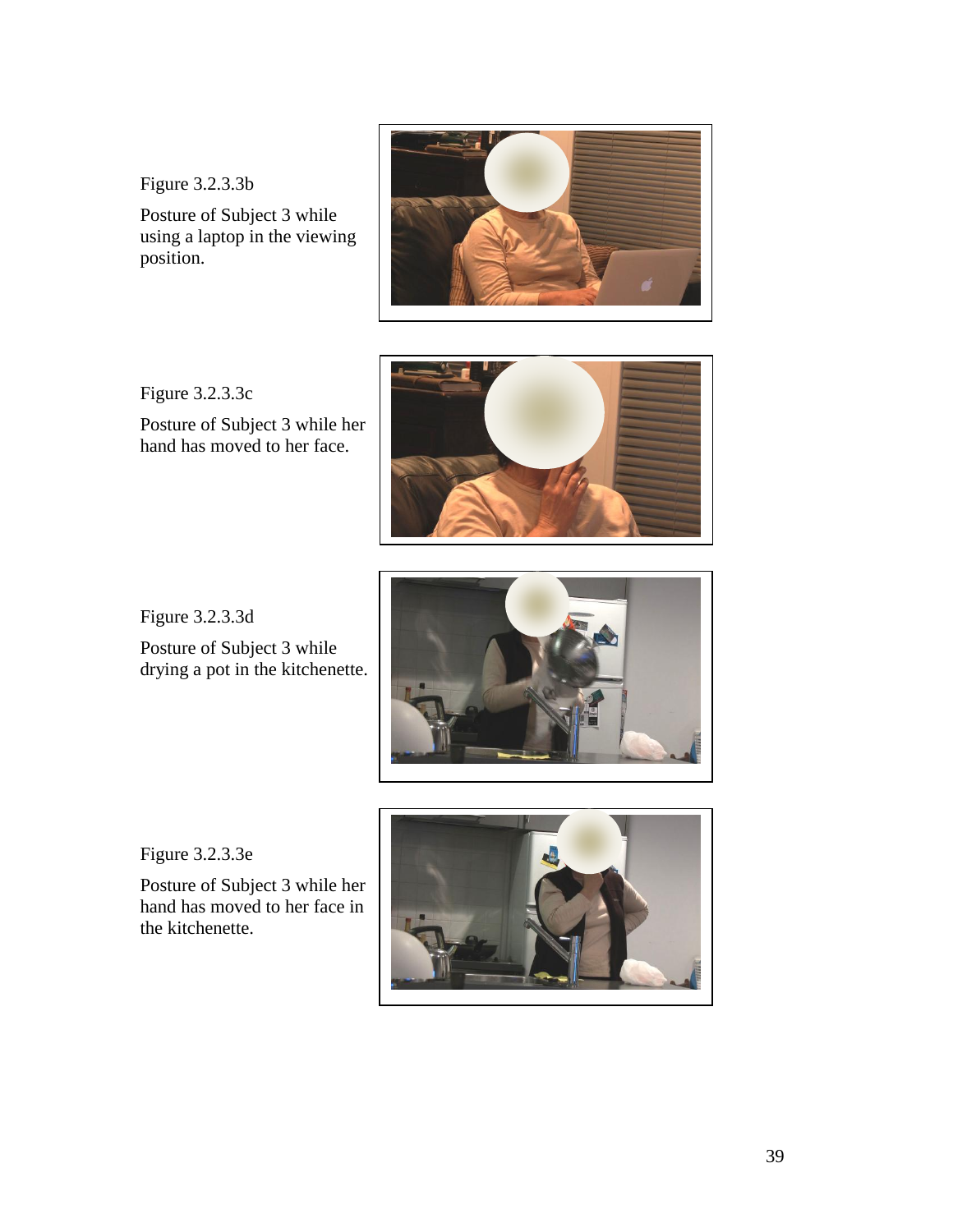Figure 3.2.3.4



Posture of Subject 4 as she uses her mobile telephone.



Figure 3.2.4.1 Gesture of Subject 1 as she interacts with Adam.

Figure 3.2.5.1

Head movement of Subject 1 as she looks at Adam.

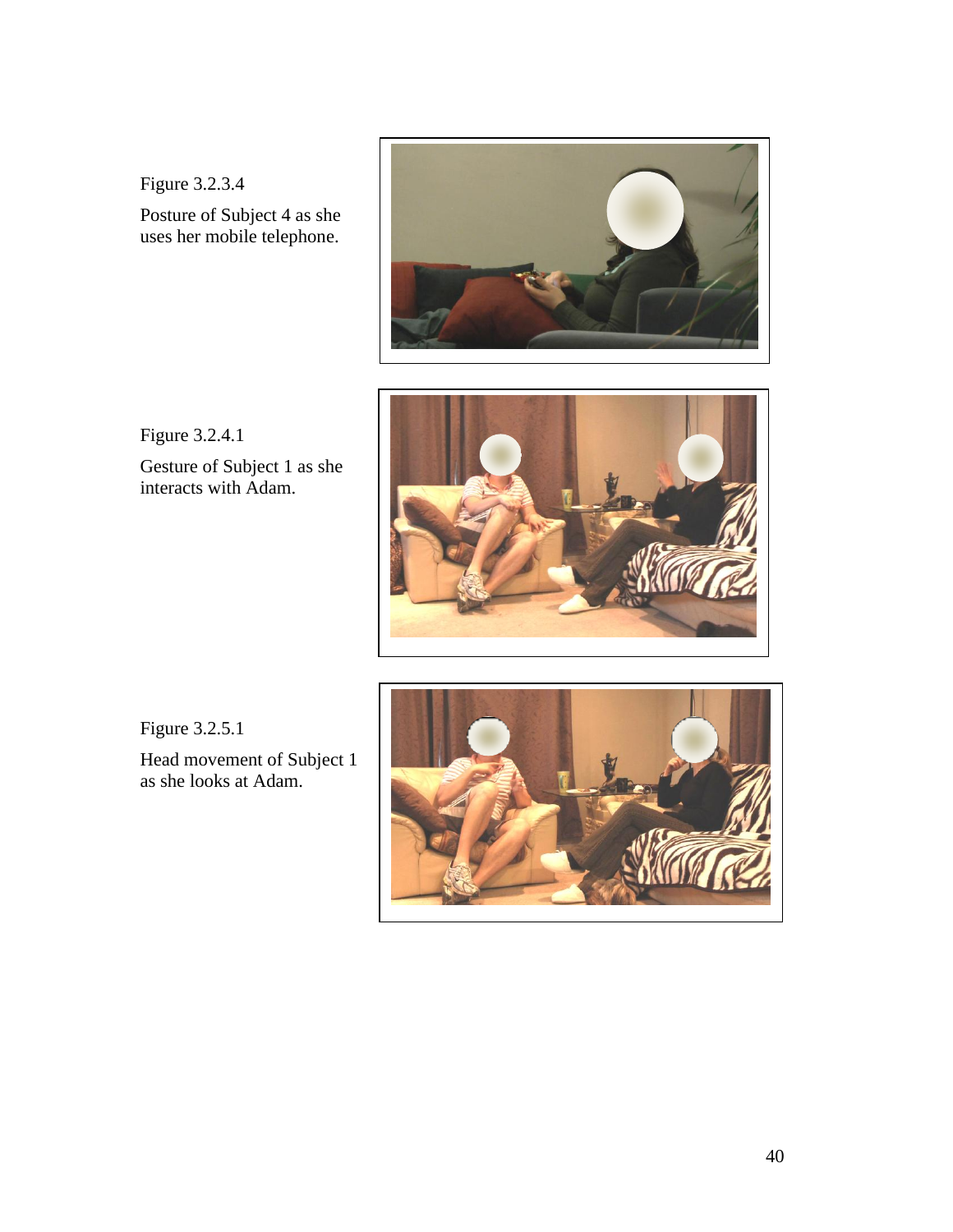Figure 3.2.5.2

Head movement of Subject 2 as she looks at her laptop.



Figure 3.2.6.1a

Head movement of Subject 2 as she follows an online news story.



Figure 3.2.6.1b

A close up of the online news story featured in figure 3.2.6.1a.

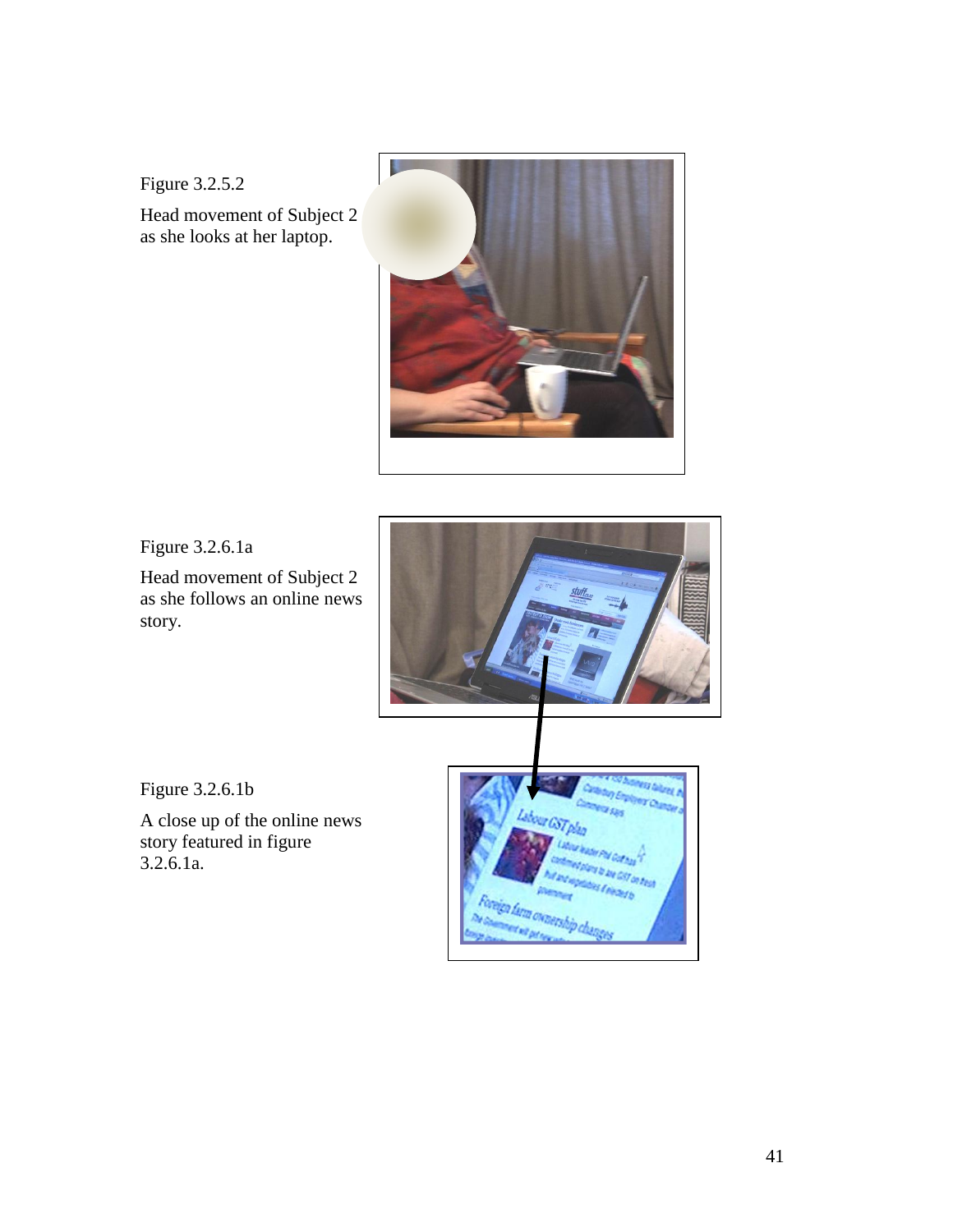"The communicative mode of layout refers to the setting and the objects found within it" (Norris, 2004, p. 49). Norris adds that the layout is a result of frozen actions, or moments in real-time, whereby a participant has interacted with (or moved) an object and positioned it within a room setting. Mulrennan et al. (2004) state that many Deaf people arrange the layout of their main living environments for ease of visibility, such as the placement of chairs and electronic equipment such as a television set. Furthermore, indoor lighting is typically stronger than in hearing homes and plain interior walls are a preferred option to patterned wallpaper, which may be regarded as visually distracting. All four participants chose to position the television set within the layout of their main living rooms, used a moderate to large size television set, and all sat on a couch or chair located to provide a direct eye-line to the hallway or entrance or front door of the home.

In figure 3.2.1.1, subject 1 had arranged the layout of her lounge so she can see the entrance ways into the room from the couch she sits on when watching the news.

In figure 3.2.1.2, subject 2 featured a laptop computer (with wireless modem) in the layout. This, she explained, was a regular action directly related to the television news broadcast viewing experience.

In figure 3.2.1.3, subject 3 located her television set so she could watch it when she was working in the adjoining kitchenette and move about her home.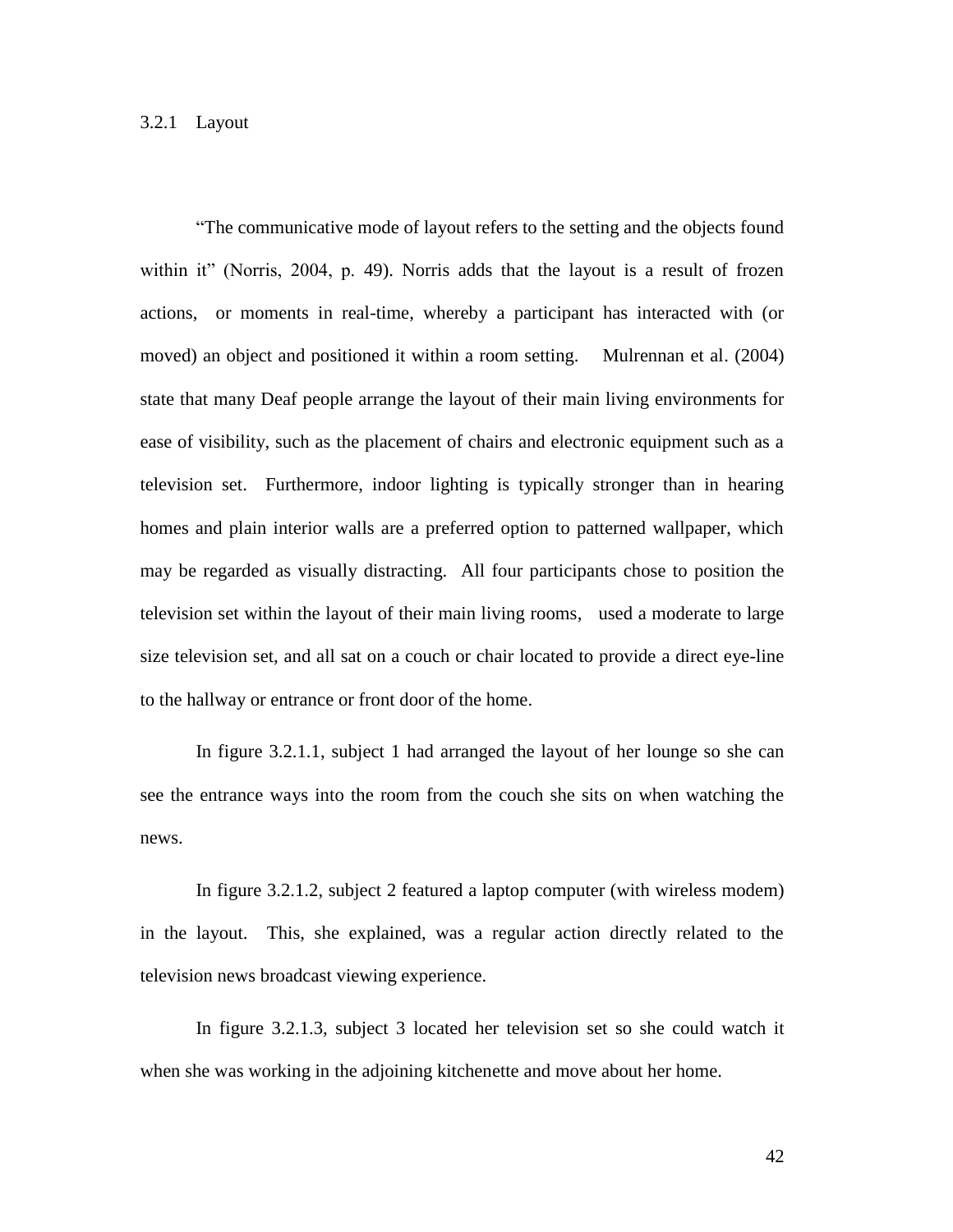Figure 3.2.1.4 shows subject 4 located the television set adjacent to the dining area and was able to see the television set by looking around the corner from the kitchen.

# 3.2.2 Proxemics

Norris (2004) states that proxemics is the study of space utilization, or distance between an individual in relation to relevant objects or other individuals.

Figures 3.2.2.1a and 3.2.2.1b feature two parts of the same room. Figure 3.2.2.1a shows the positioning of the television set in relation to the couch, while figure 3.2.2.1b shows the couch in relation to subject 1. Subject 1 is positioned in close proximity to a second individual we will call "Adam", while the television set was further away. This indicates that subject 1 is positioned to interact with Adam while also watching the television news broadcast. A coffee table in figure 3.2.2.1b is positioned so subject 1 can intermittently drink from a cup and eat her dinner on her lap.

Figure 3.2.2.2 shows that subject 2 has located herself within close proximity of the television set, the purpose of which she said was "to see the subtitles more clearly". In between subject 2 and the television is her laptop computer, positioned for ease of use during the news broadcast.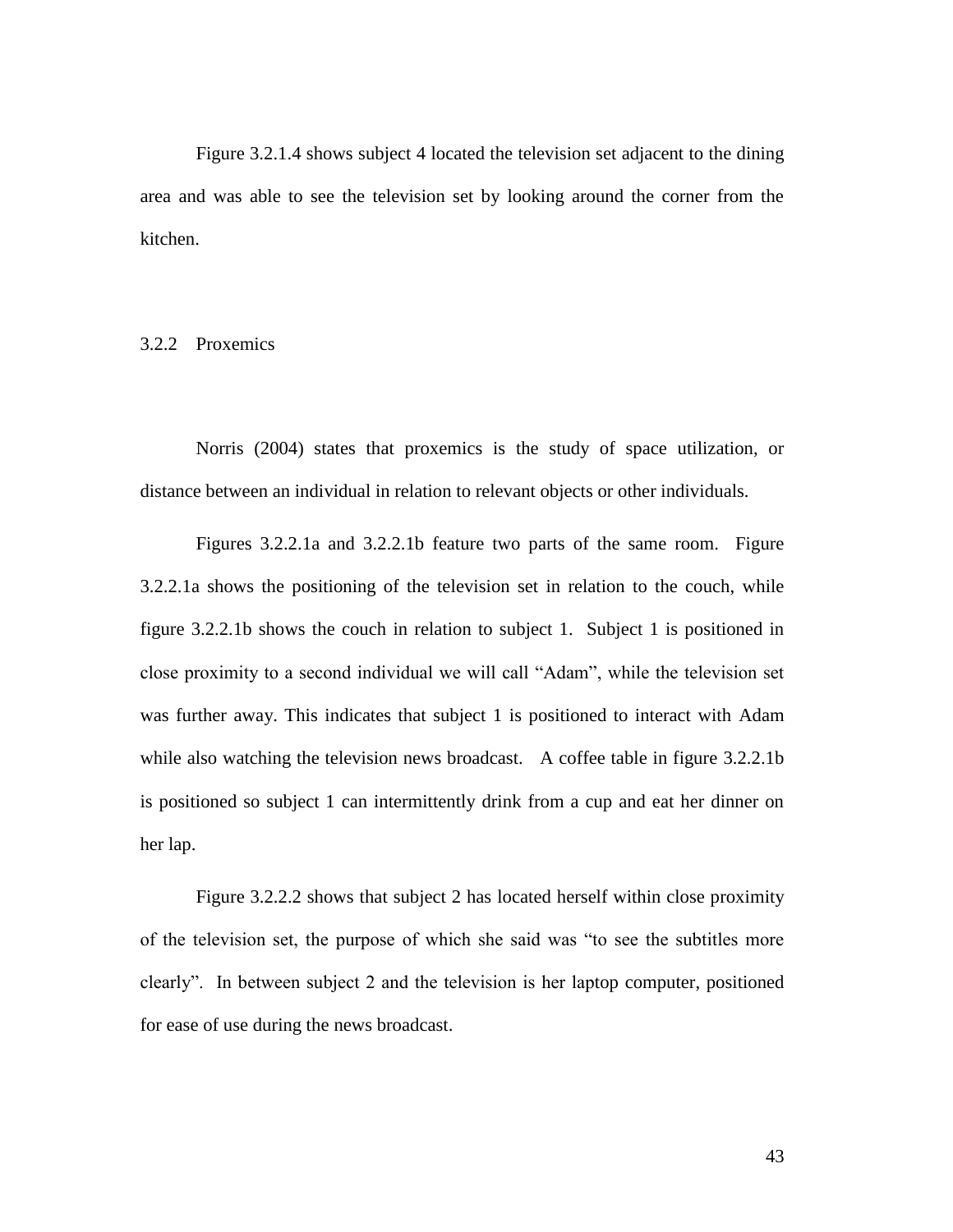Figures 3.2.2.3a and 3.2.2.3b feature two parts of an elongated room which includes a kitchenette on the left, and living room on the right. Figure 3.2.2.3a shows subject 3 positioned at the kitchenette bench. The bench was located in the kitchenette which was in distant proximity of the television set, in the living room. In figure 3.2.2.3b, her position on the couch is significantly closer to the television set.

Figure 3.2.2.4a and 3.2.2.4b show the proximity of the television set to the couch, immediately prior to and during the period when subject 4 watched the television news broadcast. In the foreground of figure 3.2.2.4a the corner of the dining table and a chair can also be seen. At the time of the videotape recording, a second individual was located at the table, reading a newspaper; and this was explained to be a common occurrence when subject 4 was watching the news. Note that in 3.2.2.4b, a mobile phone is in close proximity to subject 4, enabling her to check and send text messages as a secondary action to watching the news.

### 3.2.3 Posture

According to Norris, the two important aspects to posture are firstly, the form of the body position, and secondly, the postural direction in relation to others (2004, p. 24).

In figure 3.2.3.1, subject 1 has generally positioned her body facing towards the television set. However, she has crossed her legs towards the right, angling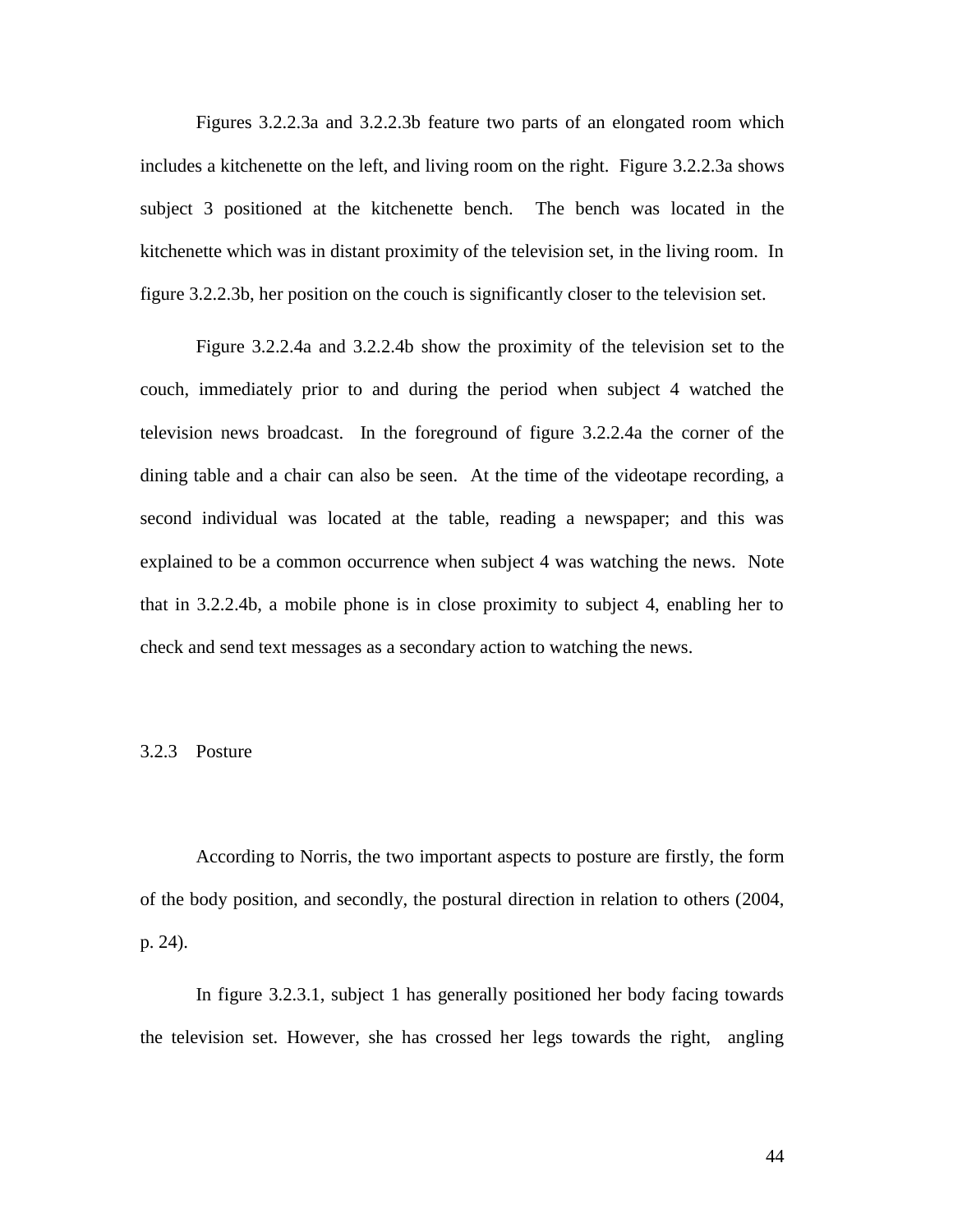herself slightly towards Adam who is located in the couch adjacent to her (to the left of this image).

In figure 3.2.3.2, subject 2 has directed her posture towards the laptop which she has located in front of her. This also positions her to face towards the television set, however, at a slight angle.

In figure 3.2.3.3a, subject 3 is seen positioned in one of three postural shifts demonstrated during the data-gathering period. While located in the living room, she first sits against the arm of the couch, her body is facing with her legs crossed towards the television set where she sits relaxed with her head leaning on her right hand.

In figure 3.2.3.3b, she has placed a laptop computer onto the coffee table in front of her, and has moved into a central position on the coach with a cushion behind herself to direct her posture towards the laptop, and at one point has brought her right hand to her face as in figure 3.2.3.3c. Further, in figure 3.2.3.3d we see that subject 3 has put on a vest and located herself at the kitchenette bench area, and while she is engaging in a secondary action of drying a pot, she is also directing her posture towards the television. In 3.2.3.3e she has also moved to the right hand side of the bench to position her body in a more direct line with the television set in between drying items, and once more she has brough her right hand to her face as she watches the television news broadcast.

In figure 3.2.3.4, subject 4 is in a sitting position with legs outstretched on a couch positioned perpendicular to the television set. Her angle is directed towards the television, and her left hand is holding a mobile phone as she types with her right.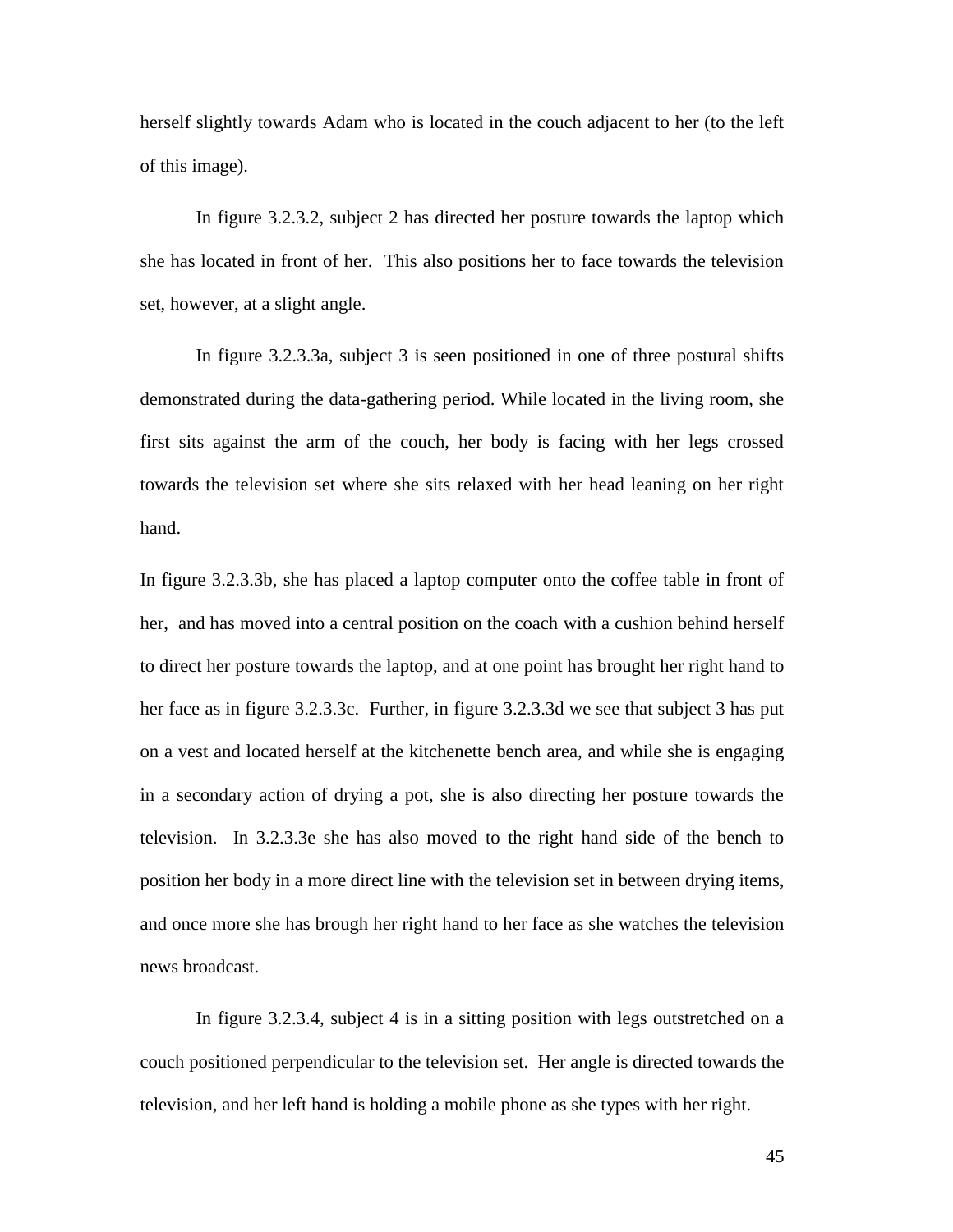Kendon (1994) states that the communicative mode of gesture occurs when an individual undertakes to shape a symbolic form of action when communicating with another individual. Norris describes gesture as occurring within four defined actions: iconic, which features the mimicking of specific objects or events; metaphoric, which represents an abstract concept; deictic, which is used to indicate objects or people through pointing; and beat gesture, which represents two-movement phases such as beating a drum in time to music (Norris, 2004, p. 29). This study refers to deictic gesture, and shelves investigation into further implications of gesture – such as a part of sign language - for subsequent research projects. Deictic gesture was recorded by one participant where a second individual was present, as outlined below.

In figure 3.2.4.1, as part of her typical television news watching experience, subject 1 said she regularly watched television broadcast news with a second Deaf individual, whom we have previously referred to as Adam. Throughout the recorded period, she directed deictic gestures towards Adam, such as waving her hand and pointing to attract his attention, then asking him to clarify information she did not understand about the news message, in NZSL. At one point, when he did not respond, this mode was accelerated to a higher level when subject 1 used her body posture to lean forward, gain closer proximity and attract Adam"s attention away from the television and towards her.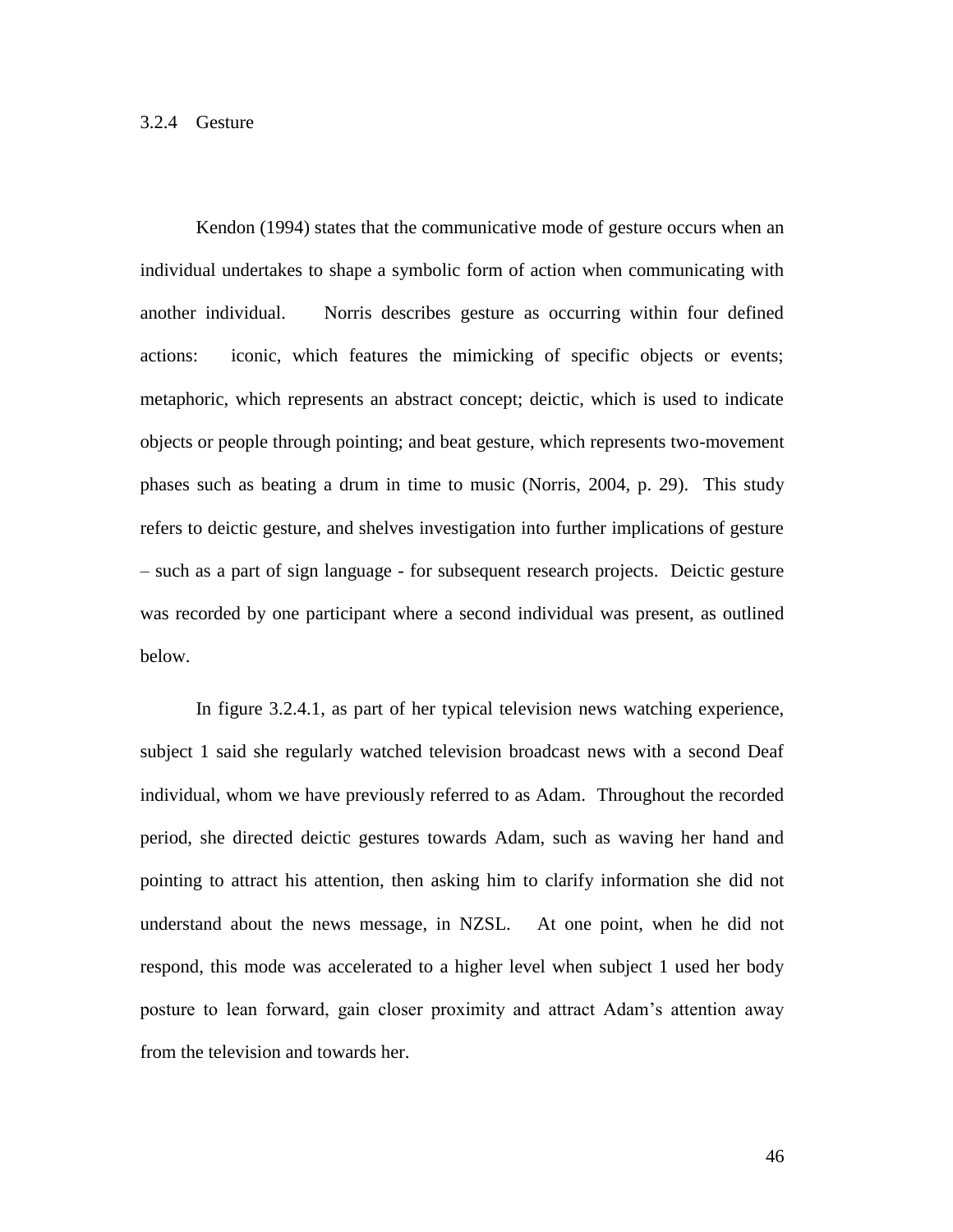#### 3.2.5 Head movement

Head movement in interaction has a variety of functions. Conventional head movements are performed as non-verbal messages such as "yes" and "no"; whereas novel head movements include either a directional shift, or as head "beats" or tosses (Norris, 2004, p. 33). This research project has focused on head movement to identify a directional shift in attention to and from the television set.

Subject 1 used head movement throughout the data as her attention shifted between the television news broadcast and Adam, as seen in figure 3.2.5.1. During the head movements towards Adam, subject 1 engaged in bursts of conversation in sign language with him. These conversations were interpreted by the NZSL interpreter as subject 1 seeking and receiving clarification on information featured in the television news story. Moreover, while the content of the news broadcast is not a focus of this research, it was noted that head movement occurred within some news stories themselves. This formed a pattern of movement towards the television when an interviewee or graphic featured, and away from the television when general footage was seen.

In figure 3.2.5.2, subject 2 has engaged head movements between the television set and her laptop computer with high frequency throughout the recorded period. These occurred during each television news story, and within the directional shifts toward her laptop, she performed an action on the computer, such as opening up online news websites or scrolling through news stories as seen in the figure.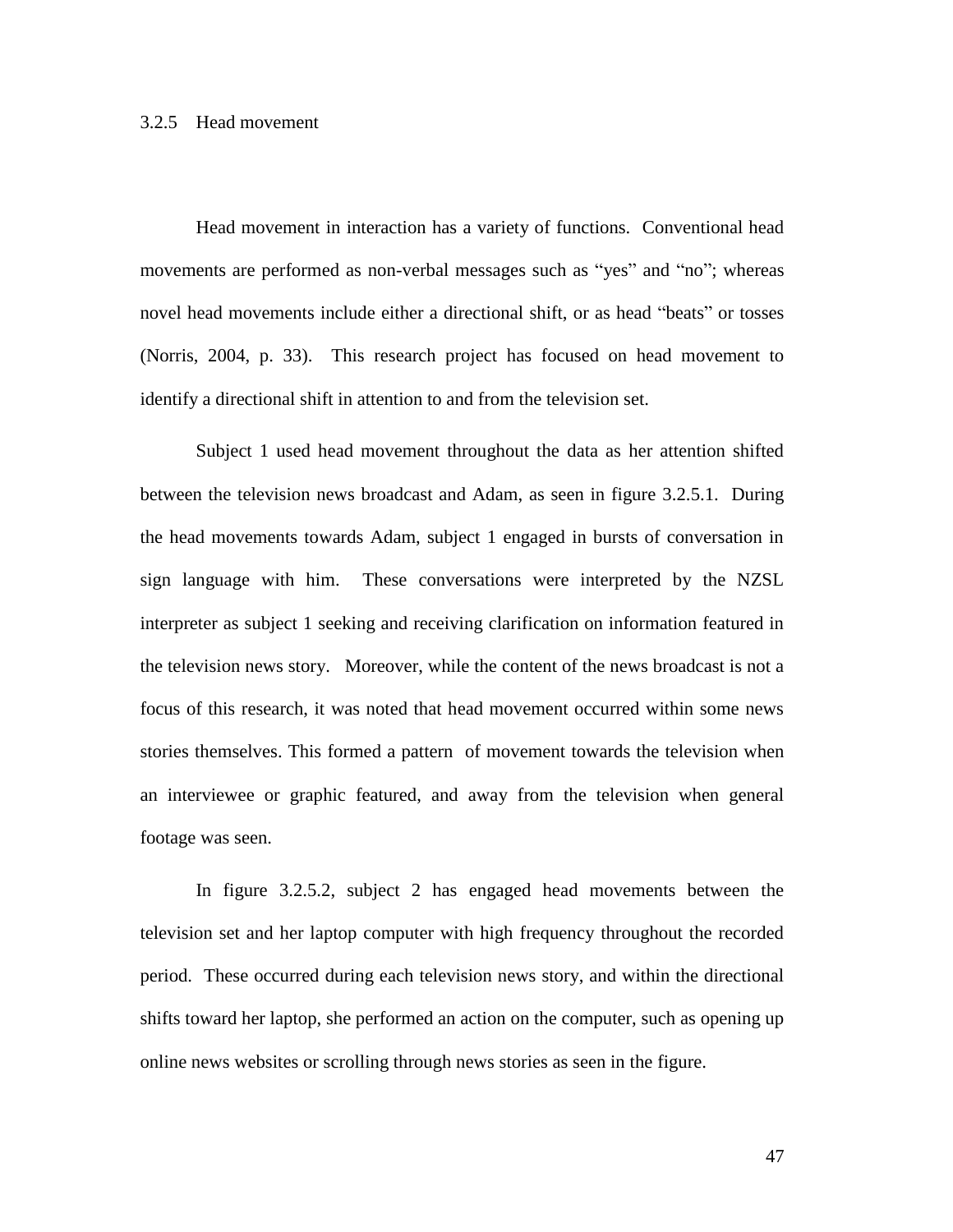Subject 3"s head movements did not show any prominence during the period when she was sitting on the couch watching the news. However, during activities, a pattern emerged whereby head movements indicated a directional shift to the activity. This was followed by short-term directional shifts away from the activity, towards the television set and back again.

Subject 4 featured occasional head movements, demonstrating a pattern of directional shifts between the television set and the mobile phone located beside her as she checked and responded to text messages. These appeared to bear limited relation to the television news broadcast.

#### 3.2.6 Analysis

According to Norris (2004), communicative modes are intricately linked and it is necessary to separately measure these in heuristic units, before analyzing how these modes come together to produce meaning. In analyzing the data recorded, there are multi-modal patterns present during the interactions the participants demonstrated while watching a television news broadcast. This analysis will first give an overview of the importance the participants appear to place on the role of television news broadcast, then it will discuss and analyse the key findings.

The medium of the television news broadcast appeared to be a significant feature in the social interactions of all participants. The participants all commented that the prime time broadcast was recognized as an important part of a daily structure;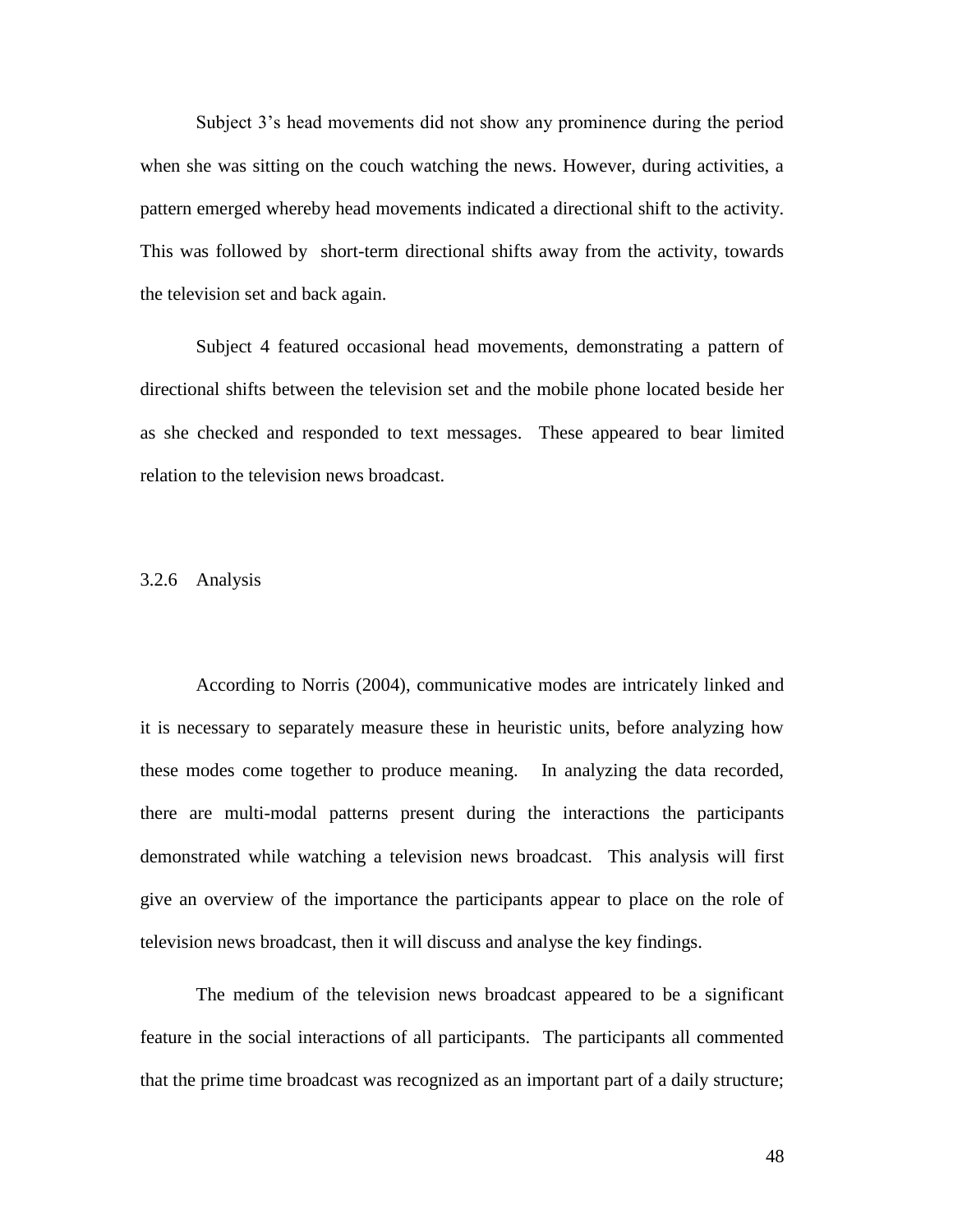this was justified as being the main news bulletin of the day, and unlike online news, it featured subtitled captions. In the case of Subject 2, the subtitles also influenced the way she located herself within close proximity to the television set in order to see them more clearly.

Furthermore, the television set appeared to be a social tool of significance within each home setting; it was primarily positioned within the main living area of each home, and secondarily, this position facilitated the view of other important locations within the environment, such as the front hall or front doorway. This most likely reflects the participants' desire to be aware of movement by individuals into and out of the home when the sound of a door knock or bell could not be detected. Moreover, where the home design allowed, the television set was located so ancillary activities could be performed in and around periods of interest, such as drying the dishes, working on a laptop computer, cooking or eating dinner. And, in the case of subjects 2, 3 and 4, moveable social tools such as laptops and a mobile phone were positioned within easy reach of the preferred television viewing locations.

There is some evidence that the television set provided an element of relaxation for the participant viewers. This was demonstrated by subject 1 who drank and ate a meal while watching the television, subject 3 who showed a relaxed posture as she leaned against a cushion or rested her head on her hand, and subject 4 when she put her feet up on the couch in a position which appeared to be comfortable to her and at one point drank from a glass of wine. Subjects 2 and 3 also had legs crossed in a position generally regarded as informal or relaxed while watching the television news broadcast.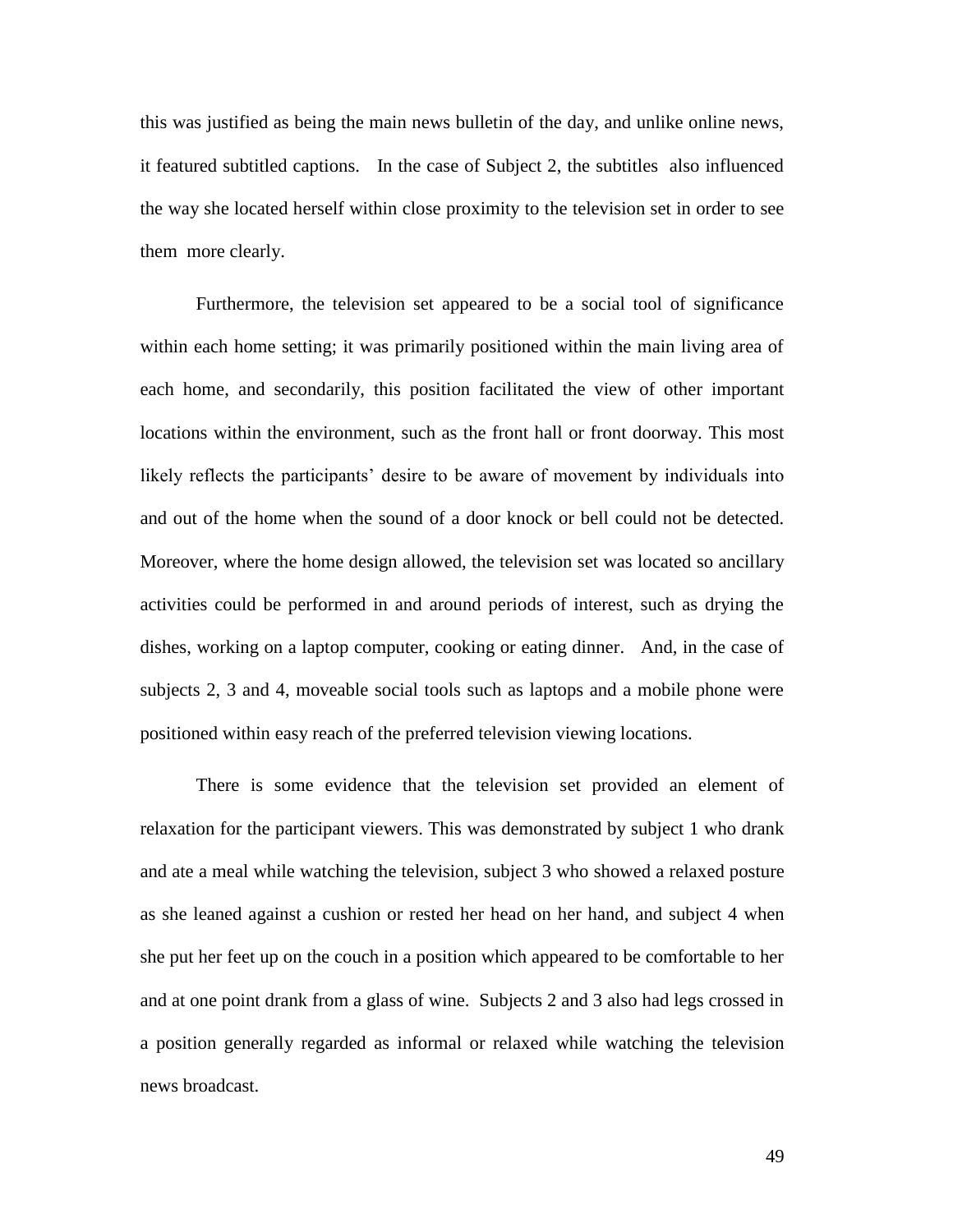Two of the participants used people or objects to mediate the news message, and these occurrences follow. Subject 1 introduced a second individual (Adam), who sat in between her and the television set, and she interacted with him to seek clarification on the details of some of the news stories she didn"t understand. On further investigation by the researcher, subject 1 said that Russian (and Russian sign language) was her native language, therefore she felt a frequent need to clarify local meanings and contexts. Although not the subject of this research, Adam said that he felt a responsibility to subject  $1 - so$  much so that he would often read online news prior to the television news broadcast in order to mediate the stories more effectively for her. Due to the fact that Adam is also Deaf, subject 1 used deictic gestures to gain his attention as he mediated between her questions and the news message. These gestures combined with a forward-leaning body posture to elevate the movement to a higher level of action when Adam"s attention became inextricably directed towards the television set. Furthermore, subject 1 self-mediated the content of the news stories, and through directional head turns, demonstrated she had a greater interest in textual graphics and interviews than general footage featured in the item. The latter is likely to be because it would be possible for her to lip read the interviewee's words.

The second occurrence of mediation is demonstrated in 3.2.6.1a and 3.2.6.1b as subject 2 interacted with a laptop computer to browse online textual versions of the news stories she was concurrently watching. However, rather than viewing the broadcaster's same story on a different platform, she has triangulated the information between alternative news organisations" websites as is shown in figure 3.2.6.1a and more clearly seen in the close-up figure 3.2.6.1b as she has utilized www.stuff.co.nz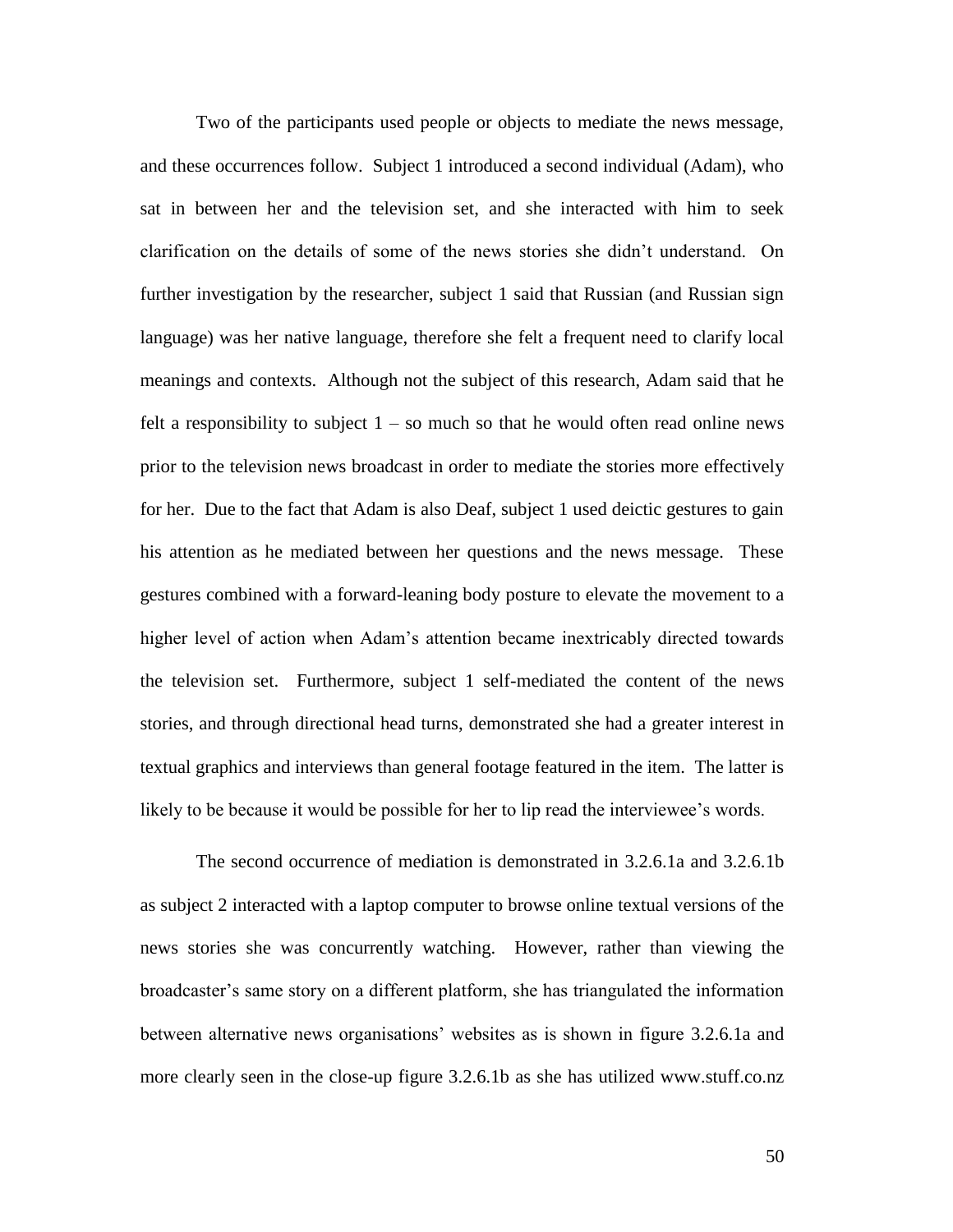to mediate a TVNZ news story covering the Labour Party"s position on tax changes proposed by the New Zealand government.

# 3.2.7 General

The level of interest in the television news broadcast declined over the hour that the participants were recorded; no participants watched during the commercial breaks – instead engaging in unrelated home-based activities; none watched the subtitled weather section which appeared half way through the bulletin; and none watched beyond the start of the sports news section.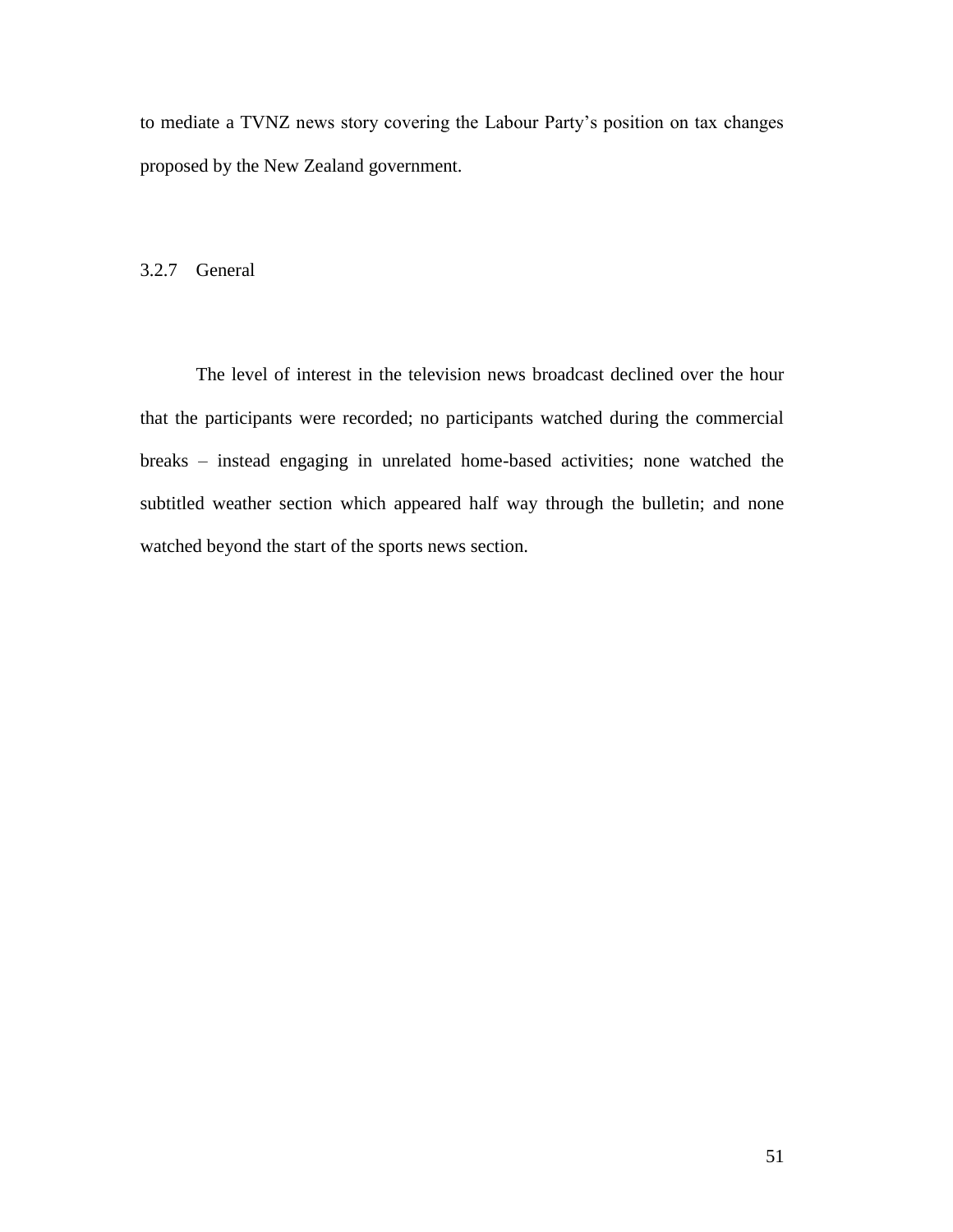# Conclusion

### 4.1 Introduction

This chapter presents a summary of the key findings of the research undertaken. It is followed by a consideration of the pedagogical implications for educators of the Deaf. Furthermore, there are recommendations proposed and a discussion of implications for further research. Following on, the limitations of the area of study are assessed and discussed, and the chapter concludes with a brief summary of the conclusions herein.

# 4.2 Summary of key findings

The primary objective of this study was to investigate how a Deaf person positions themself in the home environment in relation to a television news broadcast. This was proposed as stage one of a greater body of research to be undertaken regarding Deaf and the mass media. The study was carried out among four Deaf participants located in their homes in Auckland, New Zealand. The instrument by which data have been collected is observational videotaped ethnography, supported by field notes, recorded during a period of one hour, in which time each participant watched as a television news bulletin was broadcast. Participants were able to move about freely in order to reflect the natural behaviours they typically exhibit while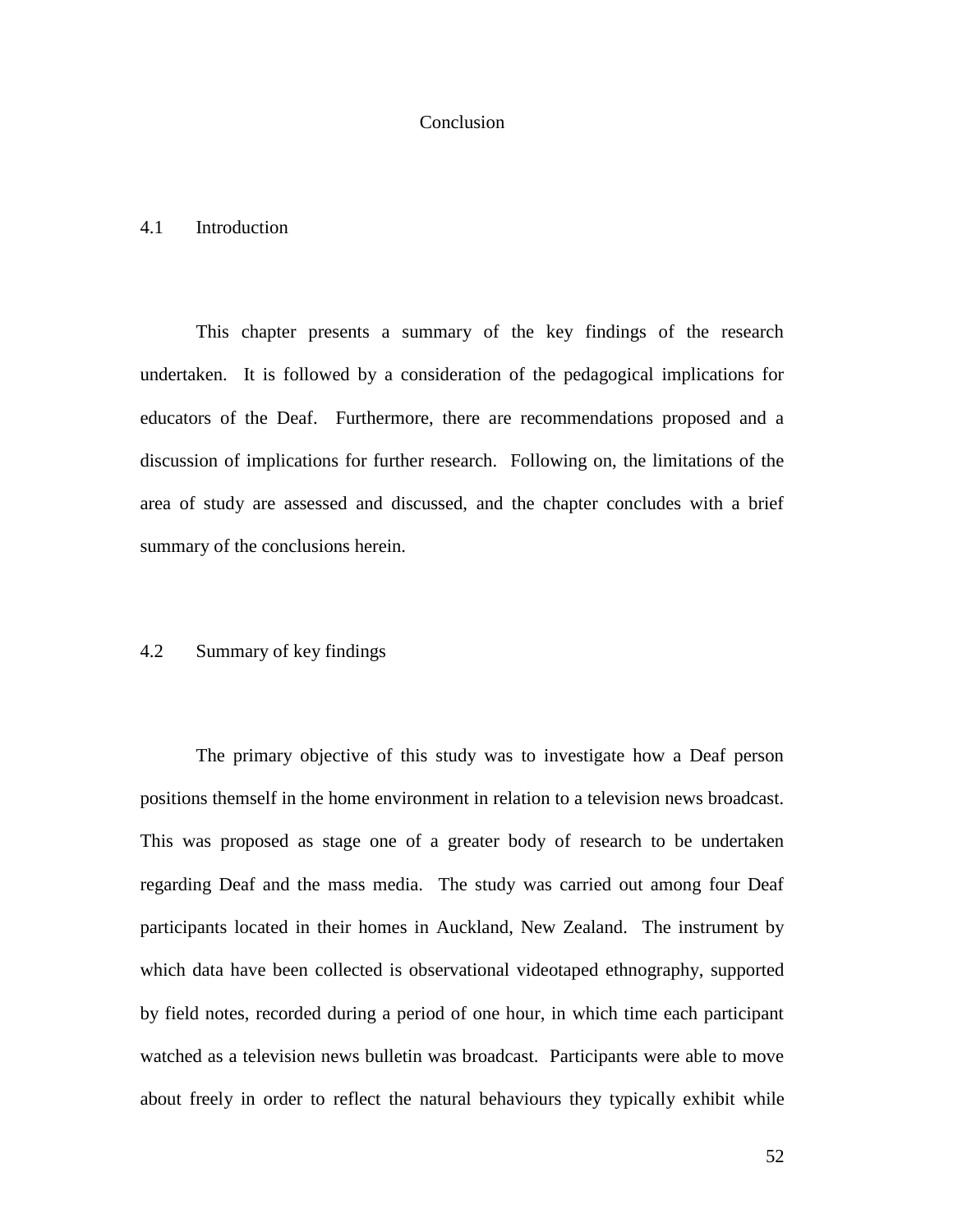watching the news. Representative samples of up to five minutes of data were selected and a qualitative MM interaction methodology was used to analyse the five communicative modes exhibited by the participants, namely layout, promexics, posture, gesture and head movement. These modes were analysed thematically then collectively in order to gain maximum understanding from the data presented.

Key findings support the notion that, as a social tool, the television set has a significant role within the everyday life of a Deaf person. It was noted that primetime television broadcast news bulletins were regarded by all participants as an important part of a daily structure. Reasons for this included the fact that the news content was generally regarded as a valuable resource of news information. The Deaf participants arranged the placement of furniture and electronic equipment within the layout of the room for ease of visibility, and preferred television viewing locations were influenced by factors such as line-of-sight to the front door or hallway, and so that ancillary activities could easily be performed in and around periods of lesser interest in the broadcast. Furthermore, moveable social tools such as electronic equipment for example laptop computers and mobile telephones were positioned within easy reach of the viewing location to avoid movement and interruptions in the viewing experience, and allowing participants to multi-task. The television provided an element of relaxation in the home setting, as participants drank or ate while watching the television, and adopted relaxed posture characteristics such as stretching out to full length on the couch, crossing the legs and the resting the head.

The presence of captioned subtitles was a factor which resulted in a preference for television news rather than online news as this does not feature subtitles, and one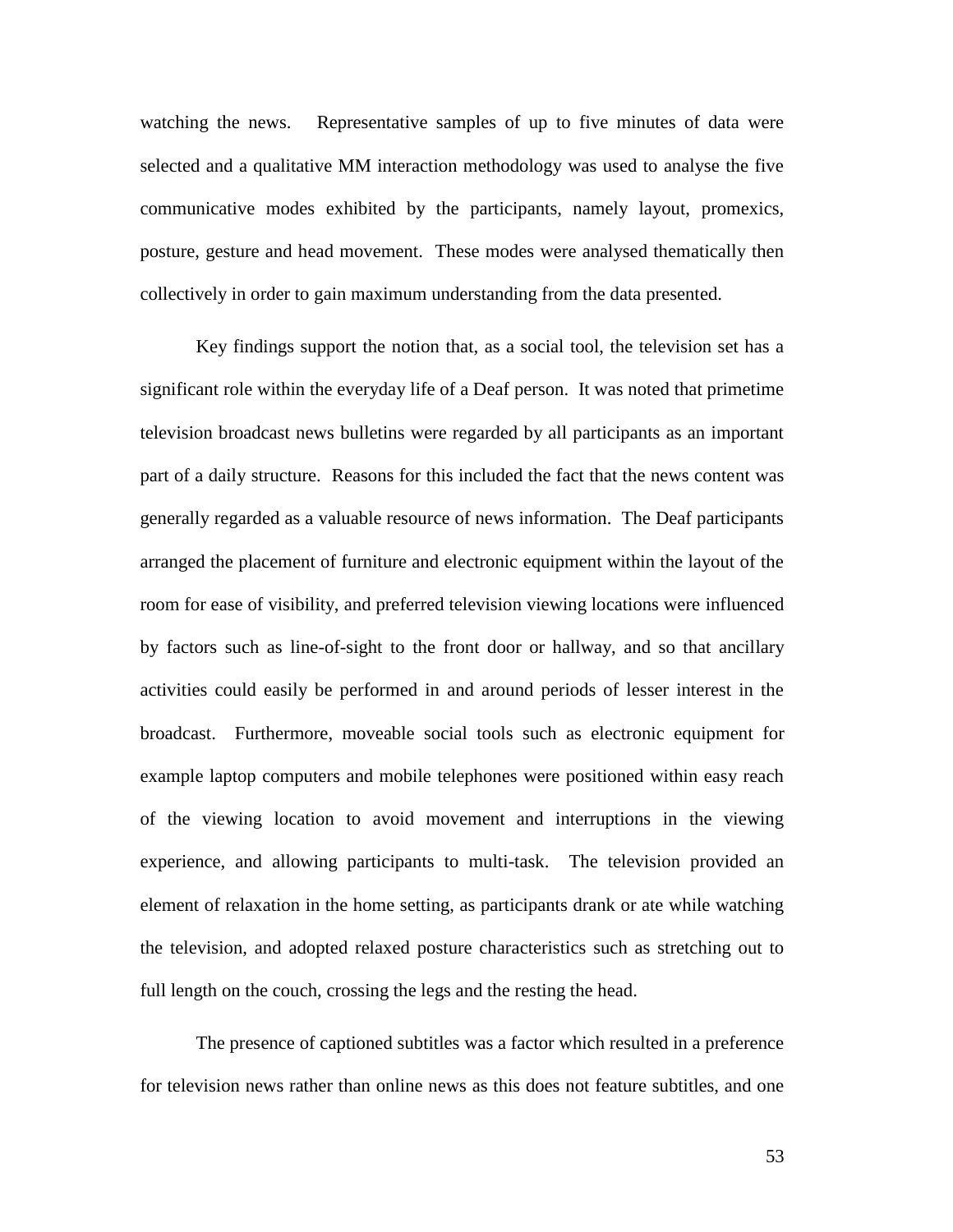participant located herself close to the television set principally so the subtitles could be easily read. However, even though subtitles were present throughout the news content, there were outward indications that two of the participants had a desire for more information in order to understand what the news stories meant, so much so that they had designed ways in which to mediate the news messages. This was demonstrated by one participant, who sought mediation from a second individual who had briefed himself on the news stories of the day through an online news services prior to the broadcast of the television news bulletin. In this way, he mediated the news story and was frequently referred to by the participant for clarity and information. Another participant mediated the television news broadcast with an online news source from a different media organisation throughout the viewing experience. These occurrences clearly demonstrate that there are significant gaps in understanding of television news by Deaf individuals.

The general level of interest in the news declined throughout the news hour, and this likely reflects the narrative structure of the bulletin combined with one"s attention level at the end of a working day, where weather reports and sports news were abandoned for a soap opera on the other channel, or for household activities, such as cooking dinner. However, within the television news stories themselves, attention variation was identified by one participant who showed greater interest in textual graphics and interviews than in general video footage featured in the item. This is likely to be another example of mediation, where an interviewee may be regarded as a source for lip-reading, reinforcing the notion that a Deaf person experiences gaps in the understanding of a television news broadcast. This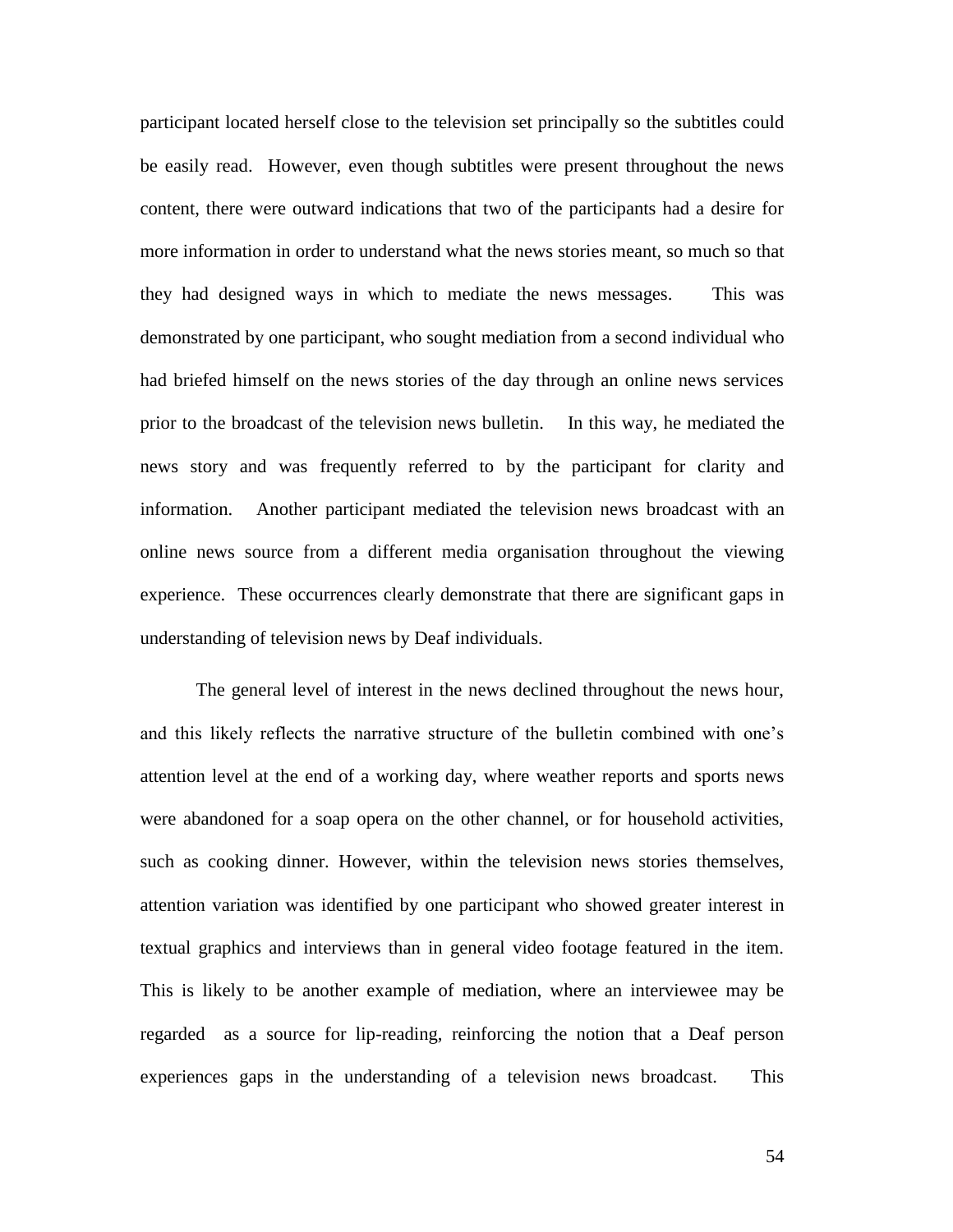phenomenon is consistent with a separate hypothesis of the research which lends itself to investigation at a later date.

### 4.3 Pedagogical implications

The results of the present study confirm that, due to the potential for gaps in understanding, the use of videotaped content is likely to be an unreliable social tool in the education of Deaf students. This, however, does not necessarily mean that videos as a teaching tool for the deaf should be discarded altogether, but rather that videos should be made more carefully so that they cater to the specific needs of those with hearing disabilities. Furthermore, enhancements such as subtitling will only provide value where a student has a sufficient level of literacy. International statistics suggest that most Deaf students have a particularly low level of literacy, likely that of an eight year old, and there is no reason to suggest that this would be any different in New Zealand. Academic research has been undertaken into the benefits of presenting sign language on screen in an educational setting; however this should be weighed up against the potential interest this would draw away from the visual message intended.

### 4.4 Implications for further research

The analyses of the results shed light on investigation into whether television broadcast news has a significant role in the daily life of a Deaf person. Furthermore,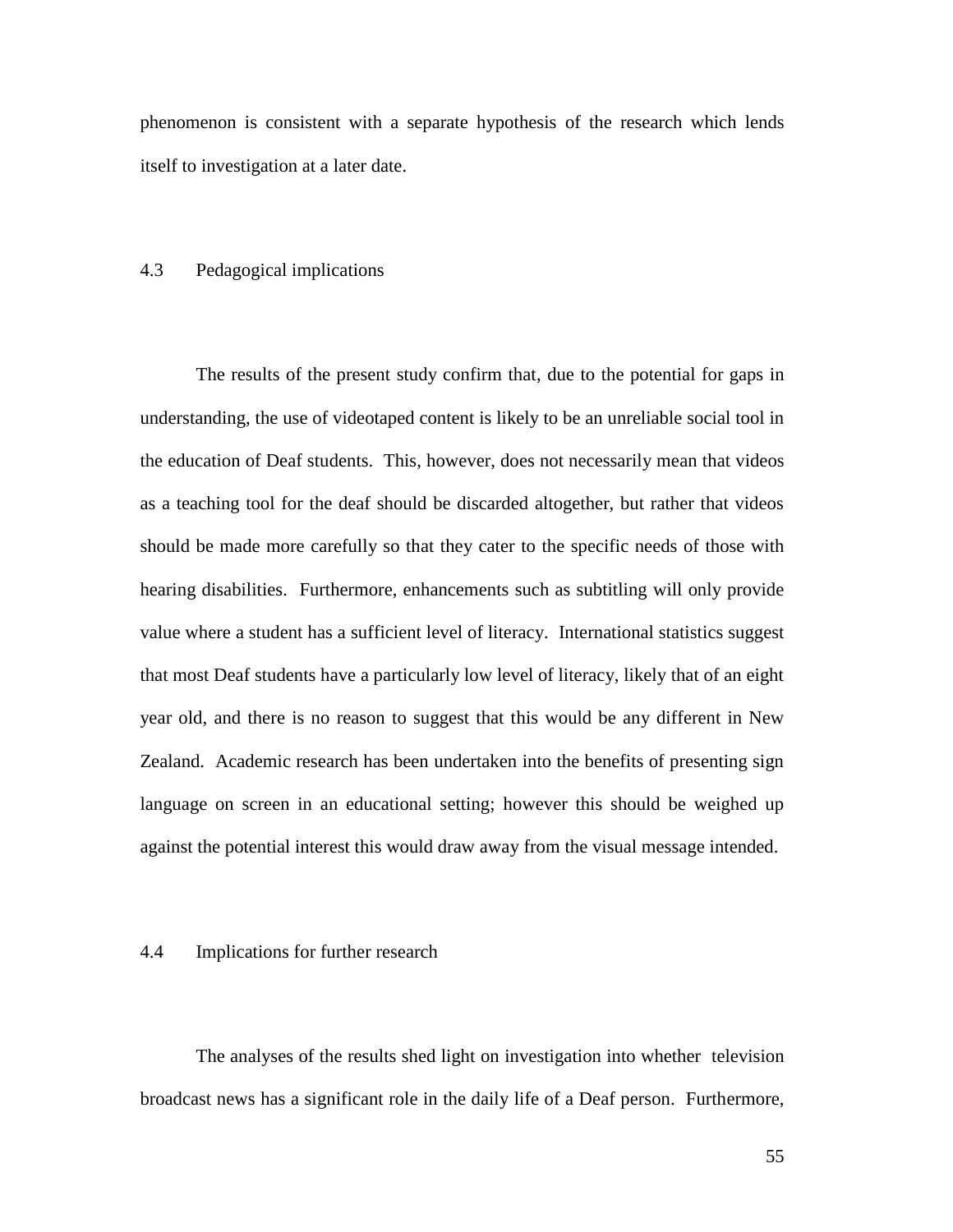it opens the door to further directions of research into the Deaf and auditory-visual news texts. There is no clear evidence which measures the quality of the Deaf person"s reception of news messages nor exposes the gaps in information which we now know exist. Furthermore, the journalists who produce the news are inherently hearing folk who are predisposed towards creating an auditory-visual news message and a Deaf person will not be aware that they have missed auditory information unless there is some visual evidence present. Therefore, a broader measure of research into the receptive communication of a Deaf person is proposed and three separate directions are recommended: Firstly, further analysis of the levels of attention awareness of a Deaf person"s use of the communicative modes is proposed, whereby "a participant in interaction can engage in several simultaneous higher-level actions" each of which is analysed in levels of attention and intensity (Norris, 2004, p. 95). Secondly, analysis of the auditory-visual texts which feature in the news stories is proposed, and although this area has been addressed within academic research, it should be considered in light of the highly visual receptive nature of the Deaf individual and the widely acknowledged low levels of literacy among many therein. Thirdly, an investigation is proposed into whether Deaf culture has an influence on a Deaf person"s ability to participate in the broadcasting public sphere, and how the television broadcast news message can provide enhancement of this. These areas of inquiry will enhance our understanding of Deaf and the mass media by providing qualitative measures of the salient contributing factors.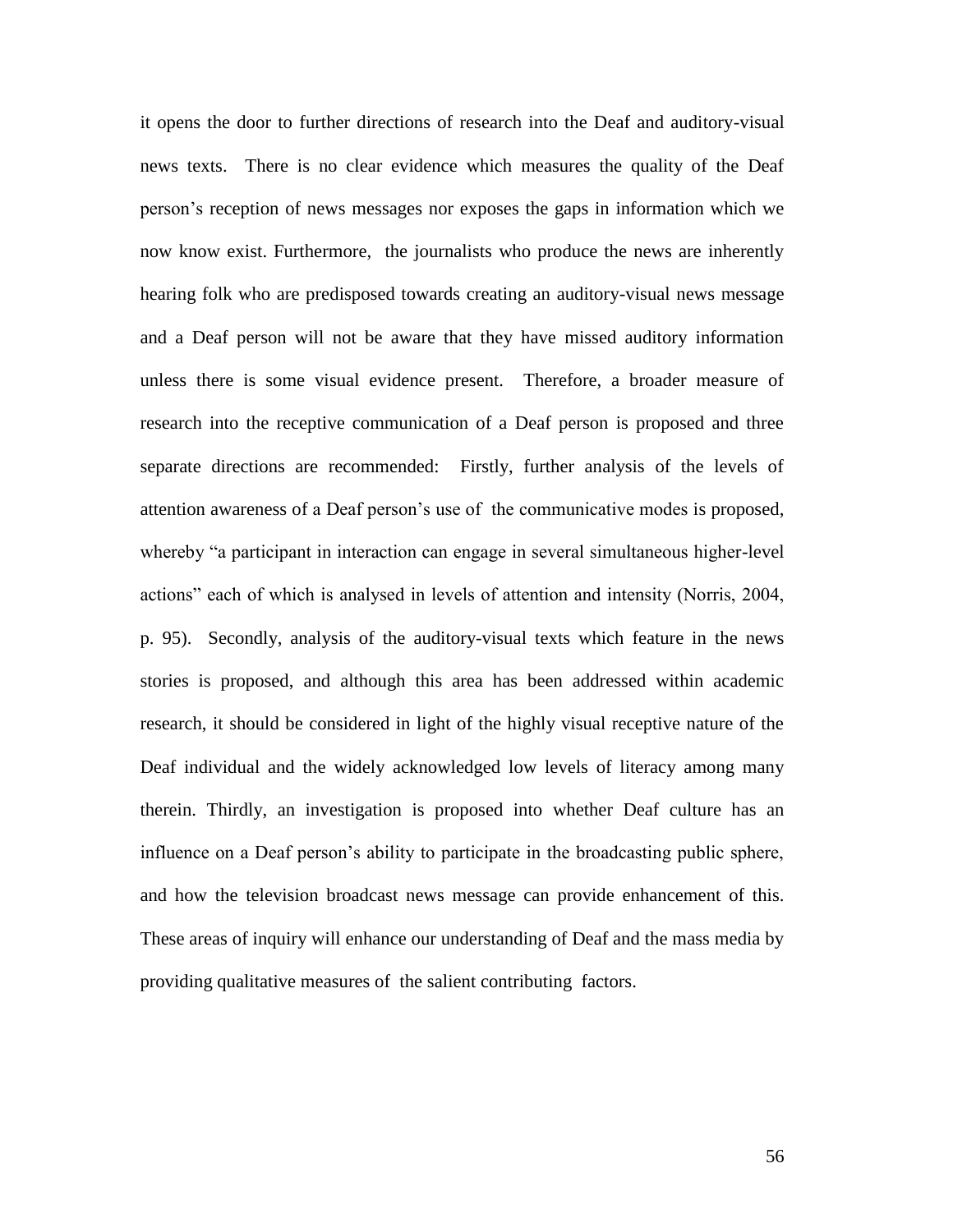# 4.5 Limitations

The obvious limitation of this research has been the Deaf characteristics of the participants. This was intentional as it has provided a clearer result than the participation by hearing impaired individuals whose degrees of deafness would have likely introduced ambiguity into the study. However, it is acknowledged that high powered hearing aids and cochlear implants are creating opportunities in the mainstream, and therefore are likely to have an impact on the number of individuals who identify with Deaf culture, there will remain members of this group for whom such medical interventions will have no impact on the disability. Therefore, there is justification for the direction undertaken in this study.

Other characteristics of the participants such as gender, and social status also may have influenced the outcome. For example, all participants had access to electronic devices such as laptop computers and mobile telephones. However, it is the generally my considered belief that Deaf adults tend to demonstrate a disposition towards the use of such technologies, most likely enabling a greater ease of communication via mobile phone text messaging, email, skype and social networks.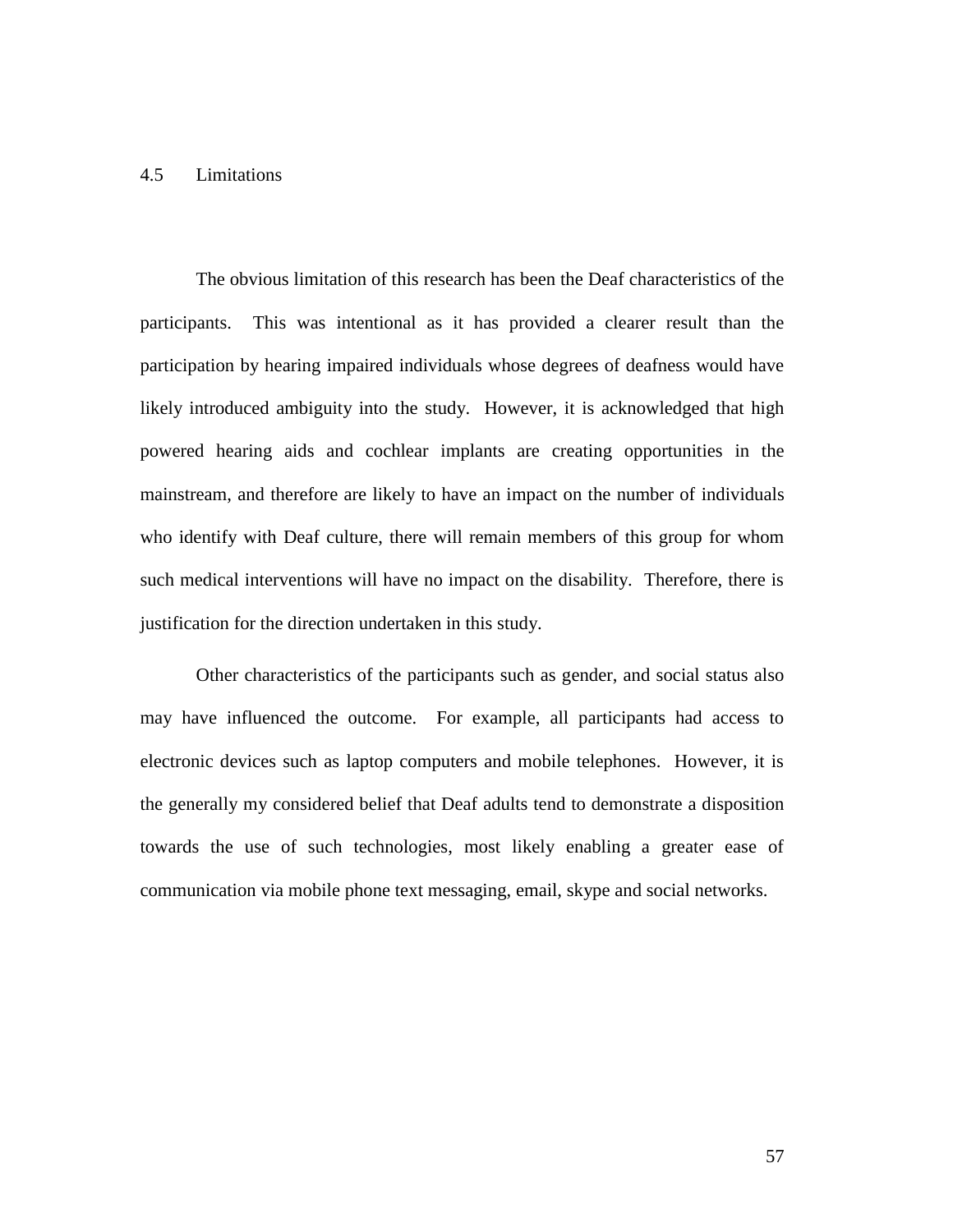# 4.6 Conclusion

The primary purpose of the present study was to examine how Deaf adults locate themselves in relation to the television broadcast news in the home setting. This is the first step toward a larger study into the interactions between the Deaf and the mass media. Four Deaf adults provided data which were recorded through observational videotaped ethnography supported by field notes. The results from this investigation have informed recommendations which have pedagogical implications, and the provide directions for further research into this field of study including the areas of receptive communication, analysis of the auditory-visual news text and Deaf cultural influences on the public broadcasting sphere.

Furthermore, the role of the television broadcast news medium comes into question, as public broadcaster, TVNZ is not fulfilling its obligations to uphold the principles of identity, culture and access to news content as required by the Broadcasting Act, 1989. It is proposed that, along with the increased number and variety of electronic news sources, online news will become a Deaf person"s preferred option over traditional news broadcasting. Furthermore, it is proposed that these directions motivate further inquiry into the conscious and subconscious behaviours and intentions of the Deaf person while interacting with the television broadcast news medium. This study has identified a number of factors which set a framework for such inquiry and the MM method of research employed in the present study has been valuable in validating the observational research process undertaken.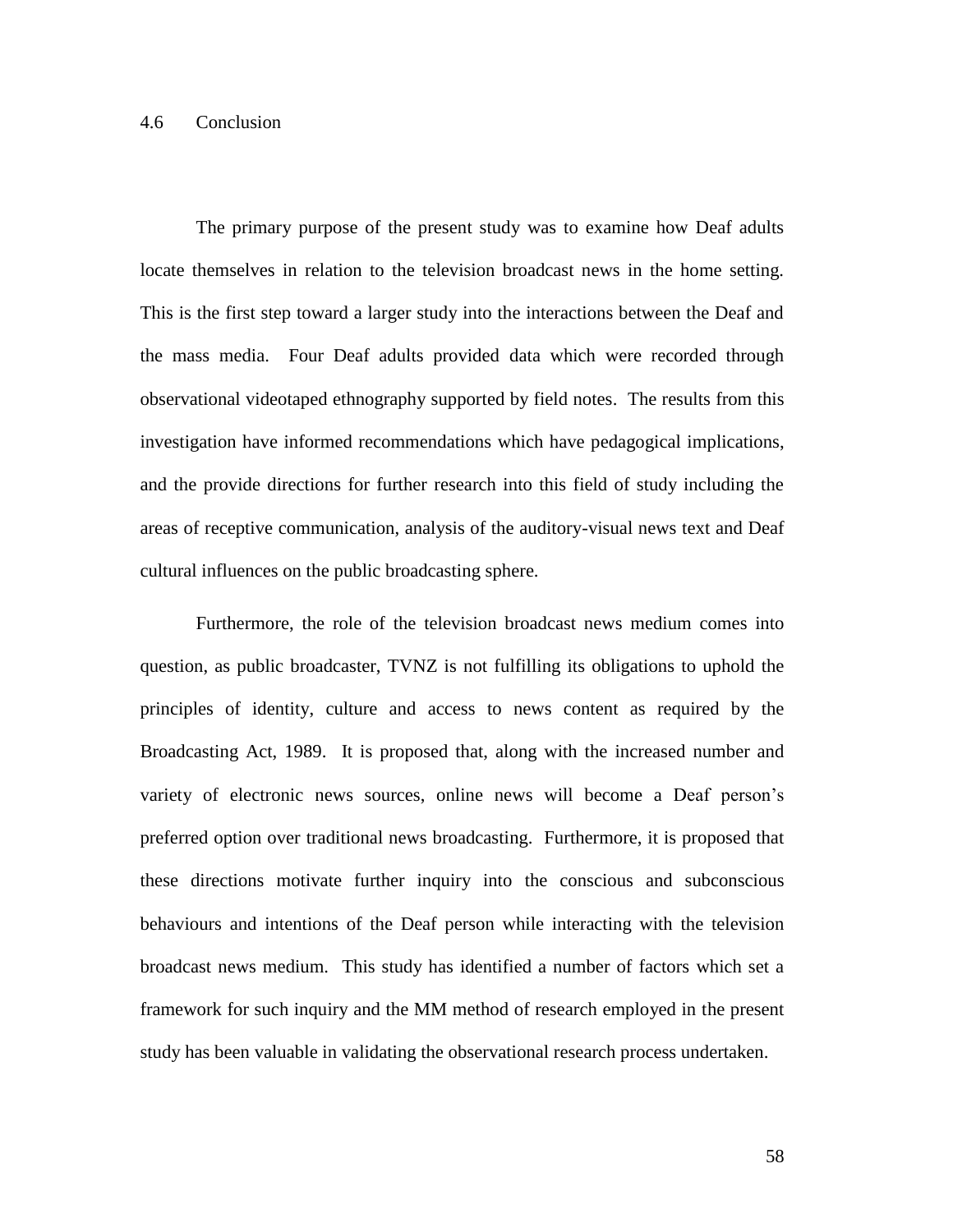Bibliography

- BBC. (2011). *About BBC news*. Retrieved March 20, 2011 from http://news.bbc.co.uk/aboutbbcnews/spl/hi/history/noflash/html/1920s.stm
- Antia, S. & Stinson M. (1999). Some conclusions on the education of Deaf and hard of hearing students in inclusive settings. *Journal of Deaf Studies and Deaf Education ,4(3),* 246-248.
- Boréus, K. (2006). *Discursive discrimination – A typology.* Stockholm, Sweden: Stockholm University.
- Breivik, J. (2005). Vulnerable but strong: Deaf people challenge established understandings of deafness. *Scandinavian Journal of Public Health, 33* (Suppl *66)*, 18-23. doi: 10.1080/14034950510033327.
- Broadcasting Act. (1989). Retrieved September 4, 2008, from http://www.legislation.govt.nz/act/public/1989/0025/latest/ whole.html#DLM155365.
- Burnham, D., Leigh, G., Noble, W., Jones, C., Tyler, M. Grebennikov, L. & Varley, A. (2008) Parameters in television captioning for Deaf and hard-of-hearing adults: effects of caption rate versus text reduction on comprehension. *Journal of Deaf studies and Deaf education*, *13:3,* 391-404. doi:10.1093/deafed/enn003.
- Census (2006). Retrieved March 20, 2011, from http://www.stats.govt.nz/Census/2006CensusHomePage/QuickStats/quickstats about-a-subject/culture-and-identity/languages-spoken.aspx
- Cheong, P. & Karras, E. (2008). *An Examination of the Communicative Behaviours and Digital Divides Among Deaf: Deaf, Communication and Internet use.* Montreal, Canada: International Communication Association.
- Cheong, P. & Karras, E. (2009). *Examining New Media Use and Interability Communication Among Deaf Persons*: 2009 Annual Meeting. Montreal, Canada: International Communication Association.
- Coleman, S. (2005). New mediation and direct representation: reconceptualizing representation in the digital age. *New Media & Society, 77,* 177-198. doi 10.1177/1461444805050745.
- Cotter, C. (2001). Discourse and media. In D. Schiffrin, D. Tannen & H. E. Hamilton (Eds.), *The handbook of discourse analysis (*pp. 416-431). Malden, MA, United States: Blackwell Publishing.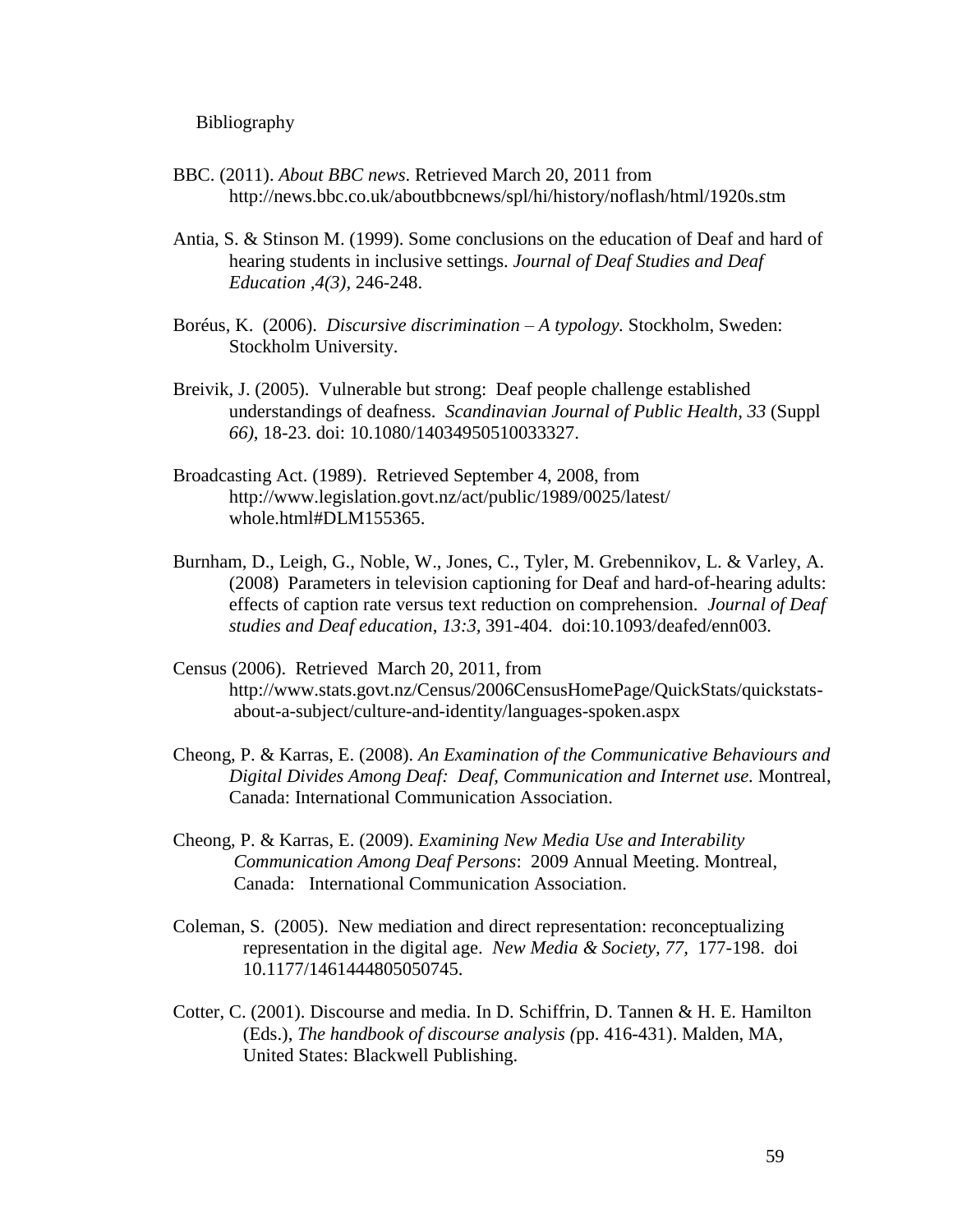- Davis, C. (1999). Visual enhancements: improving Deaf students' transition skills using multimedia technology. *Career Development for Exceptional Individuals 22*, 267-281. doi: 10.1177/088572889902200208.
- Dugdale, P. (2001). *Talking hands, listening eyes*. Auckland, New Zealand. Deaf Association of New Zealand.
- Duranti, A. & Goodwin, C. (Eds). (1992). *Rethinking context: Language as an interactive phenomenon*. Cambridge: University Press.
- Geer, S. (2002). Position statement on captioning. *Communications Disorders Quarterly 23,* 122-126. doi: 10.1177/152574010202300213.
- Habermas, J. (1964). The Public Sphere, an Encyclopaedia Article. Retrieved October 21, 2008 from http://www.sociol.unimi.it/docenti/barisione/ documenti/File/2008-09/Habermas%20(1964)%20-%20The%20Public%20 Sphere.pdf
- Habermas, J. (2010). *The structural transformation of the public sphere* (11<sup>th</sup> ed.). Cambridge, England: Polity.
- Herman, E.S. & McChesney R.W. (1998). *The global media: The new missionaries of global capitalism*. London. Cassell.
- Kendon, A. (1994). Do gestures communicate? a review. *Journal of Research on Language and Social Interaction*, *27 (3),* 175-200.
- Koolstra, C.M., Peeters, A.L.& Spinhof, H. (2002). The pros and cons of dubbing and subtitling. *European Journal of Communication, 17*, 325-354. doi: 10.1177/0267323102017003694.
- Kovacs, R. (2003). The broadcasting public sphere: Enduring issues, enduring relationships, enduring activists. *Journal of Communication Management, 7(3),* 209-238.
- Ladd, P. (2003). *Understanding Deaf culture – in search of deafhood.*  London, England: Multilingual Matters.
- Ladd, P. (2005). Deafhood: a concept stressing possibilities, not deficits. *Scandinavian Journal of Public Health, 33 (Suppl 66):*12-17. doi:10.1080/1434950510033318.
- Lane, H. & Philip, F. (eds) (1984). *The Deaf experience*. Cambridge, MA: Harvard University Press.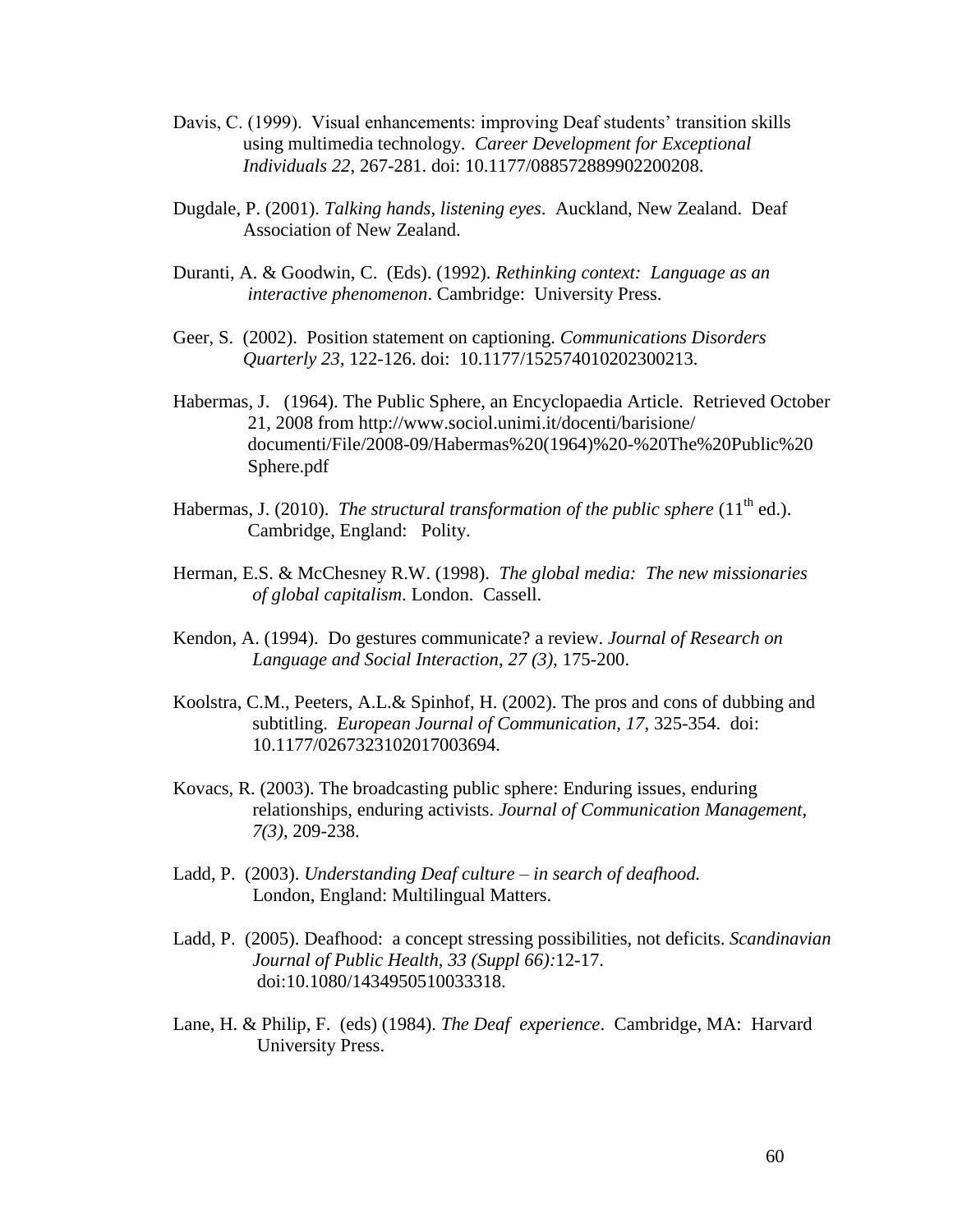Lee, R. (ed) (1991). *Deaf liberation*. London: National Union of the Deaf.

- Lomicky, C.S. & Hogg, N.M. (2010). Computer-mediated communication and protest: an examination of social movement activities at Gallaudent, a university for the Deaf. *Information, communication and society, 13: 5*, 674-695. doi: 10.1080/13691180903214515.
- McChesney, R.W. (2008). *The political economy of media: Enduring issues, emerging dilemmas*. New York: Monthly Review Press.
- McCready Stebnicki, J.A. & Coeling, H.V. (1999). The culture of the Deaf. *Journal of Transcultural Nursing, 10*, 350-357. doi: 10.1177/104365969901000413.
- Mooar, T. (1991). Everybody is talking at me, I don"t hear a word they"re saying. A Report on the television preferences of the Deaf. Christchurch, New Zealand: NZ On Air.
- Moses, A.M. (2008). Impacts of television viewing of young children's literacy ' development in the U.S.A.: a review of the literature. *Journal of Early Childhood Literacy, 8,* 67-122*.* doi: 10.1177/1468798407087162.
- Mulrennan, D., Noble, R. and Wilson, O. (2004) *The family book.* Auckland, New Zealand: Ministry of Education & Ministry of Health.
- Norris, S. (2002). The implication of visual research for discourse analysis: transcription beyond language. *Visual Communication, 1(1):* 93-117.
- Norris, S. (2004). *Analyzing multimodal interaction: A methodological framework*. London: Routledge.
- Norris, S. (2011). *Identity in (inter)action: Introducing multimodal (inter)action analysis.* London: Routledge.
- O"Hagan, M. (2007). Impact of DVD on translation. *Convergence: The International Journal of Research into New Media Technologies, 13(2).* 157-168. doi: 10.1177/1354856507075242.
- Ratner, C. (1991). *Vygotsky's sociohistorical psychology and its contemporary applications.* New York: Plenum.
- Television New Zealand. (2011) Retrieved on March 20, 2011 from www.tvnz.co.nz/content/938851